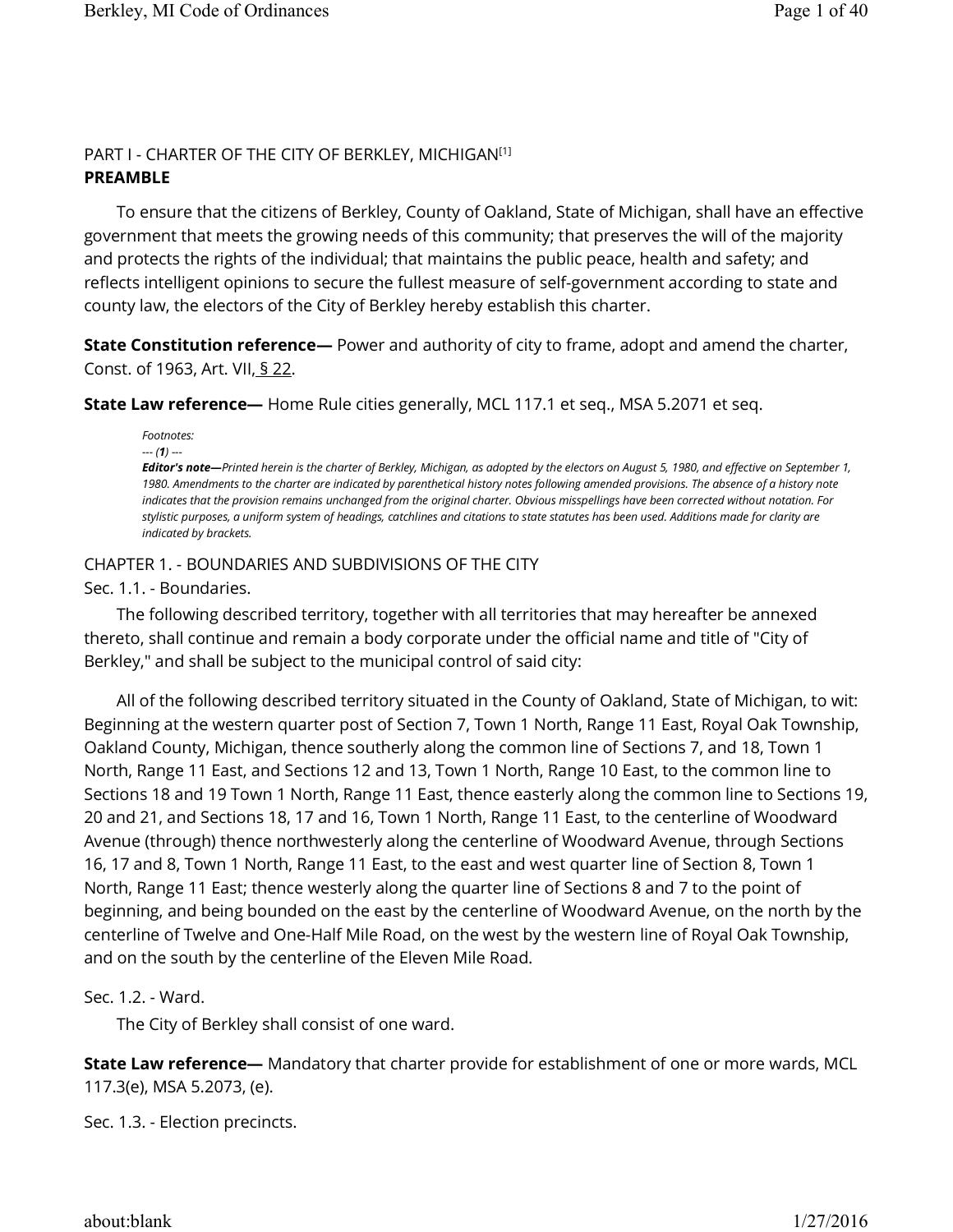The election commission shall establish and maintain convenient election precincts which shall comply with the provisions of the state law.

**State Law reference—** Election precincts, MCL 168.654 et seq., MSA 6.1654 et seq.

Sec. 1.4. - City parks.

The following described properties are hereby designated as city parks.

Assessor's Replat of Meadow Farms Subdivision: Lots 133 to 135, inclusive, and westerly 30 feet of vacated portion of Gardner Avenue adjacent thereto. Lots 150 to 152, inclusive, and easterly 30 feet of vacated portion of Gardner Avenue adjacent to Lot 150. Also vacated portion of Gardner Avenue adjacent to Lot 150. Also vacated portion of Oxford Road adjacent to Lots 150 and 151. Lots 177 to 212, inclusive, and Lots 237 to 246, inclusive; also vacated portion of Oxford Road adjacent to said lots and vacated portion of Griffith Avenue adjacent to said lots.

Denler Acres Subdivision: Lots 31, 44 and 45.

Benjamin F. Mortenson's Pleasant Gardens Subdivision: Lots 82 to 84, inclusive, and Lots 71 to 73, inclusive.

Hannan's West Royal Oak Subdivision: East 20 feet of Lot 14 and all of Lots 15 to 18, inclusive.

Glen Ford Park Subdivision Number 1: Lot 415, excluding the north five feet. Also Lots 416 to 428, inclusive; Lots 470 to 482, inclusive, and south 45 feet of Lot 483 and westerly ½ of vacated Phillips Street adjacent to same.

Cottage Homes Subdivision: Lots 455 to 461, inclusive; Lots 391 to 396, inclusive; also north 35 feet of Lot 397 and north 35 feet of Lot 455.

# CHAPTER 2. - GENERAL MUNICIPAL POWERS

Sec. 2.1. - Powers of the city.

The municipal corporation now existing and known as "City of Berkley" shall be, and continue a municipal corporation under the name of "City of Berkley," and shall be vested with any and all powers which cities are, or may hereafter be, required or permitted to exercise or to provide for in their charters under the constitution and laws of the State of Michigan, as fully and completely as though the powers were specifically enumerated herein, except for such limitations and restrictions as are provided in this charter, and no enumeration of particular powers of the city in this charter shall be held to be exclusive.

## Sec. 2.2. - Exercise of powers.

Where no procedure is set forth in this charter for the exercise of any power granted to or possessed by the city and its officers, resort may be had to any procedure set forth in any statute of the State of Michigan which was passed for the government of cities, or in any other statute of the State of Michigan. If alternate procedures are to be found in different statutes, then the council shall select the procedure which it deems to be most expeditious and to the best advantage of the city and its inhabitants. Where no procedure for the exercise of any power of the city is set forth, either in this charter or in any statute of the State of Michigan, the council may prescribe by ordinance a reasonable procedure for the exercise thereof.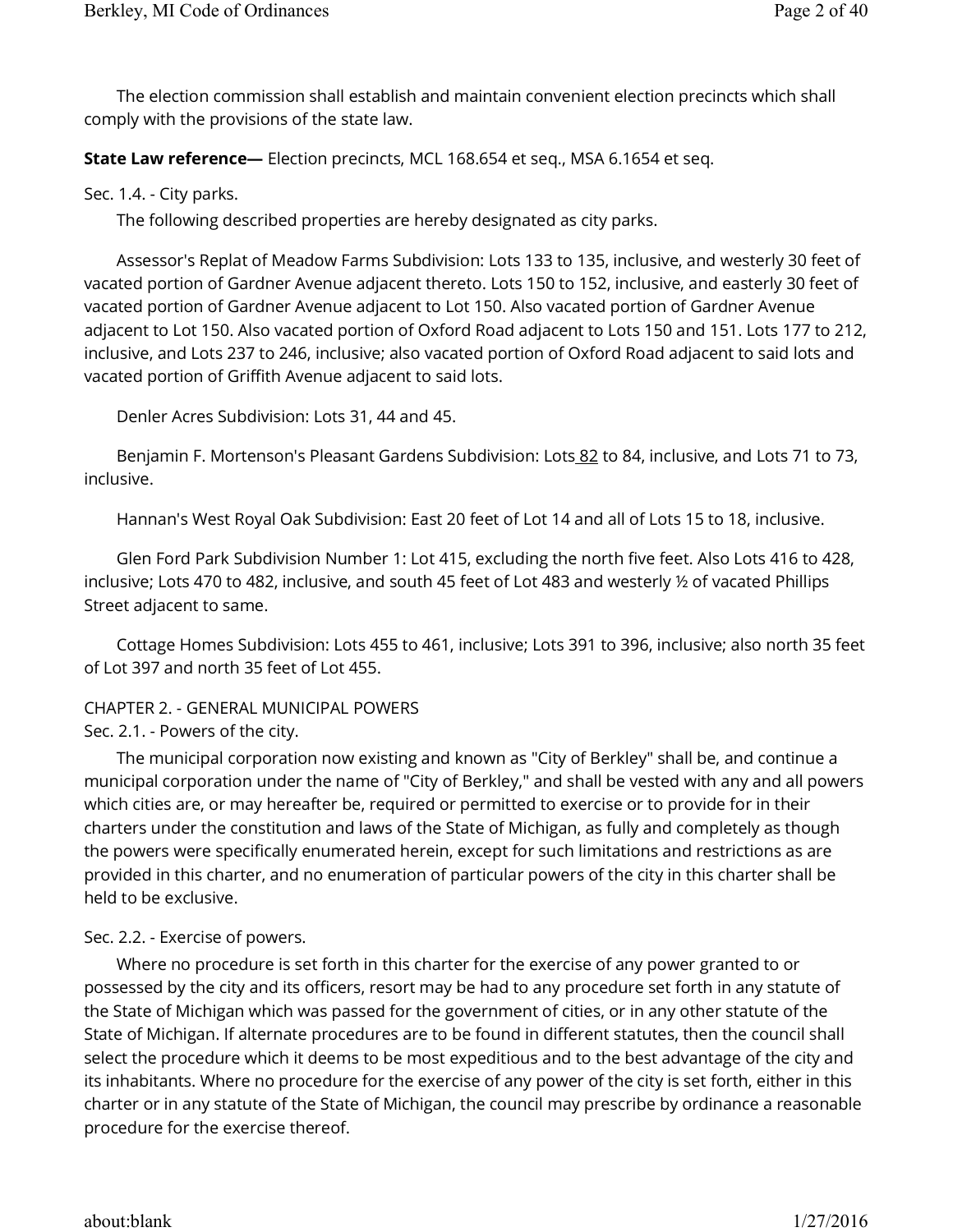Sec. 2.3. - Intergovernmental relations.

The city may exercise any of its powers or perform any of its functions and may participate in the financing thereof, jointly or in cooperation, by contract or otherwise, with any one or more states or civil divisions or agencies thereof, or the United States or any agency thereof.

#### Sec. 2.4. - Trusts.

The city may, in its discretion, receive and hold any property in trust for municipal purposes and shall apply, use and continue the same for no other purposes whatsoever, except in cases where the common law cy pres doctrine shall apply.

## Sec. 2.5. - City planning.

The city shall provide for the adoption and maintenance of a comprehensive plan for future development. The plan and all its elements shall serve as a guide as it relates to the physical, social and environmental development, redevelopment and conservation in the city.

**State Law reference—** Municipal planning, MCL 125.31 et seq., MSA 5.2991 et seq.

Sec. 2.6. - Continuation of rights and liabilities.

The adoption of this charter shall not be regarded as discharging, impairing or limiting any right vested in the City of Berkley at the time of the adoption of this charter.

CHAPTER 3. - GENERAL PROVISIONS AFFECTING ELECTED OFFICERS OF THE CITY Sec. 3.1. - Elected officers.

The elected officers of the city shall be the mayor and six councilmembers all of whom shall be elected from the city at large.

(Res. No. 17-86, 2-3-1986, passed Ref. 8-5-1986)

**State Law reference—** Mandatory that charter provide for election of certain officers, MCL 117.3(a), MSA 5.2073, (a).

Sec. 3.2. - Eligibility for office in city.

To be eligible for an elected office, a person must be a registered elector in the City of Berkley.

**State Law reference—** Qualifications for registration as elector, MCL 168.492, MSA 6.1492.

Sec. 3.3. - Terms of office.

The mayor shall be elected for a term of two years. In the biennial city election of 1981, the three candidates receiving the highest number of votes for the council shall be elected as councilmembers to serve for a term of four years; and in the biennial city election of 1983, the three candidates receiving the highest number of votes for the council shall be elected as councilmembers to serve for a term of four years; thereafter, in each biennial city election the three candidates for council receiving the highest number of votes shall be elected to serve a term of four years.

(Res. No. 17-86, 2-3-1986, passed Ref. 8-5-1986)

Sec. 3.4. - Vacancies of office.

Every city office shall become vacant upon the happening of any of the following events before the expiration of the term of such office: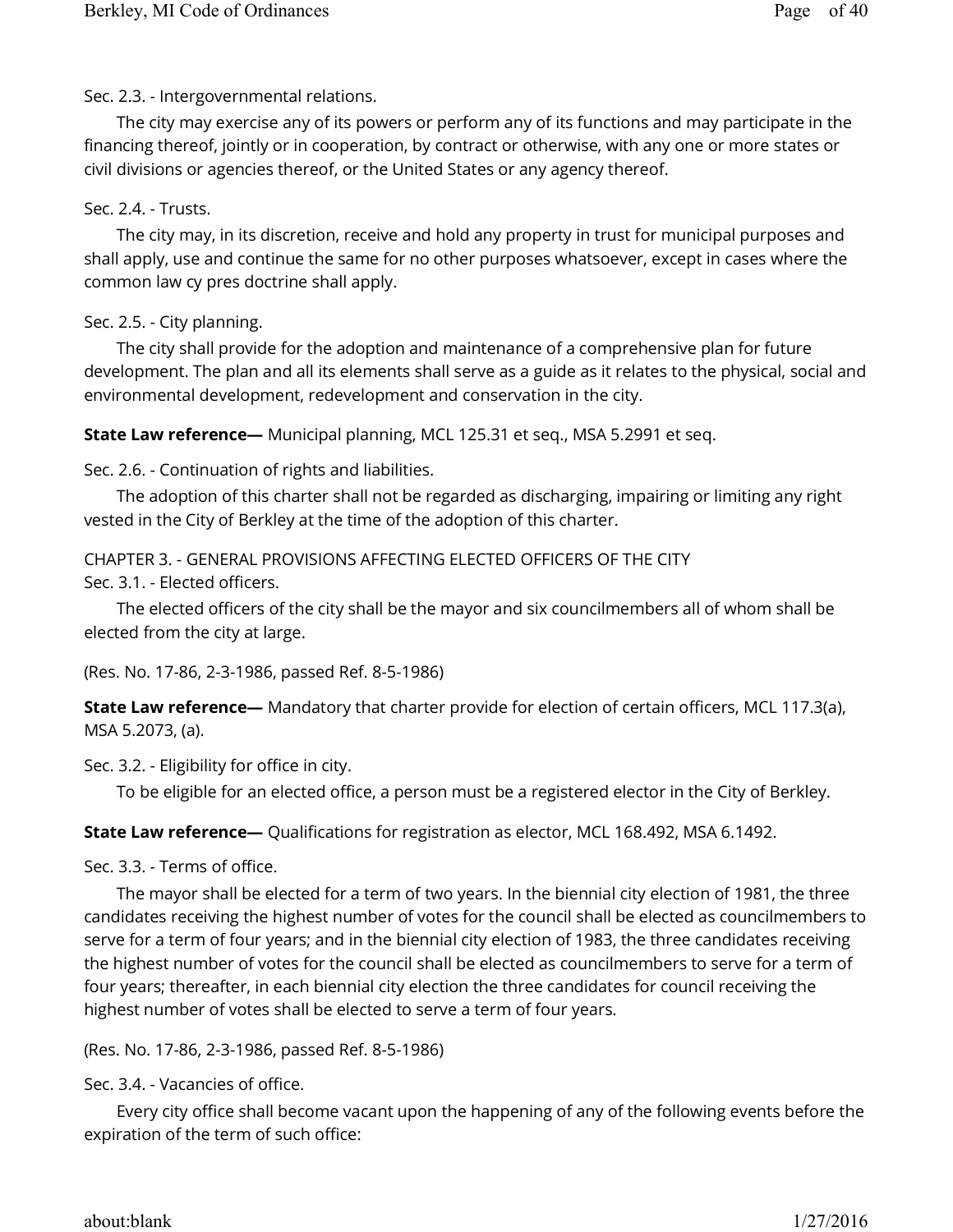- (a) For any reason specified by state law as grounds for creating a vacancy;
- (b) If the officer of the city shall absent himself or herself continuously from the city for more than 60 days without the permission of the council, or, in any case, for more than 90 days;
- (c) In the case of the mayor and members of the council, where such officer shall miss 25 percent of the regular meetings in any fiscal year of the city, unless such absences shall be excused by the council and the reason therefor entered in the proceedings of the council;
- (d) If the officer shall be convicted of any act constituting misconduct in office.

**State Law reference—** Grounds for vacancies, MCL 201.3, MSA 6.693.

Sec. 3.5. - Resignations.

Resignations of elected officers shall be made in writing and filed with the clerk and shall be acted upon by the council at its next regular meeting following receipt thereof by the clerk.

**State Law reference—** Resignations MCL 201.1, MSA 6.691.

Sec. 3.6. - Filling vacancies.

When a vacancy occurs in any elected office, the council, within 30 days after such vacancy occurs, shall by the affirmative vote of not less than four of its members appoint an eligible person to fill that vacancy. Such appointees shall hold office until the next biennial city election. If vacancies occur in the office of [the] council, such appointees shall hold office until the next biennial city election, at which election candidates receiving the highest number of votes after the three candidates receiving the highest number of votes for the regular four-year term, shall be elected for the unexpired term of the persons in whose office the vacancy occurs.

**State Law reference—** Vacancies in city office to be filled as provided in the charter and MCL 201.37, MSA 6.717.

## Sec. 3.7. - Emergency appointments.

In the event the provisions of section 3.6 cannot be complied with, the Governor of the State of Michigan shall appoint qualified citizens of the City of Berkley to fill any vacancies until a special election shall be held in accordance with state law and this charter.

Sec. 3.8. - Increase or decrease in compensation.

The salary of the mayor and council shall not be increased or decreased except by charter amendment.

# Sec. 3.9. - Oath of office.

Every person, elected or appointed to an elective office, before entering upon the duties of office, shall take the oath of office prescribed by state law and shall file the same with the clerk. In case of failure to comply with the provisions of this section within ten days from the date of appointment or commencement of the term, such person shall be deemed to have declined the office and such office shall thereupon become vacant unless [the] council shall, by resolution, extend the time in which such person may qualify as above set forth.

Sec. 3.10. - Delivery of property and effects.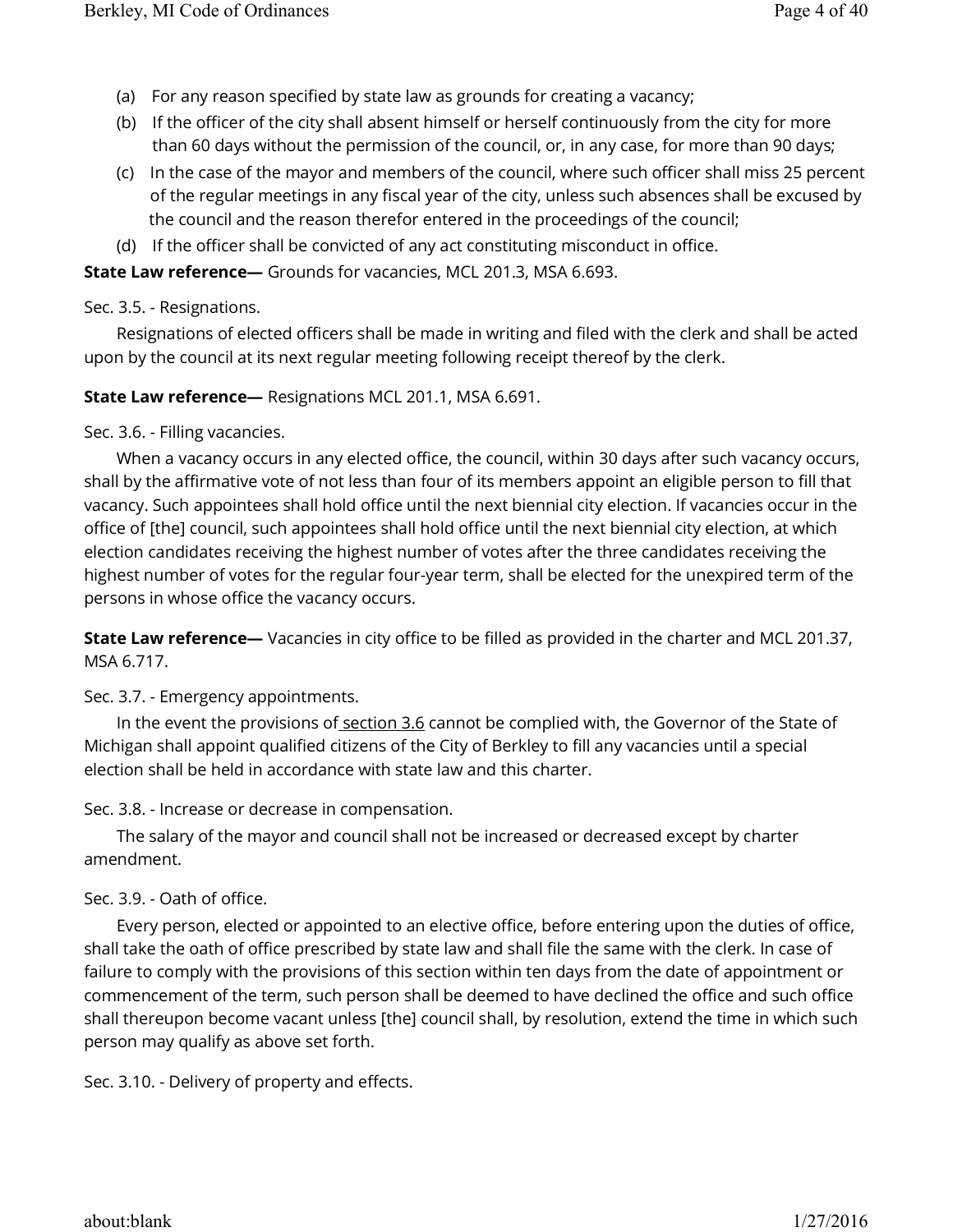When any elected officer vacates office, all properties of the city shall be returned to the city clerk upon demand, but not later than 15 days after vacating office. Failure to comply with this provision shall constitute a misdemeanor.

Sec. 3.11. - Personal financial interest.

Any city officer who has a financial interest, direct or indirect or by reason of ownership of stock in any corporation, in any contract with the city or in the sale of any land, material, supplies or services to the city or to a contractor supplying the city shall be governed by state law regarding conduct of public servants.

**State Law reference—** Contractual conflicts of interest, MCL 15.321 et seq., MSA 4.1700(51) et seq.; public ethics, MCL 15.341 et seq., MSA 4.1700(71) et seq.

Sec. 3.12. - The holding of other city office or employment prohibited.

No elective officer of the city shall hold any other compensated city office or employment.

CHAPTER 4. - THE CITY COUNCIL

Sec. 4.1. - City governing body.

The council shall be composed of a mayor and six councilmembers. All powers of the city shall be vested in the council, except as otherwise provided by law or this charter, and the council shall provide for the exercise thereof and for the performance of all duties and obligations imposed on the city by law.

Sec. 4.2. - Organization of the council.

The council shall, at its first regular meeting following each biennial city election, select one of its members to serve as mayor pro tem. The person selected to serve as mayor pro tem shall be deemed to be selected on receiving not less than four votes of the council. The mayor pro tem shall perform the duties of the mayor when the mayor is temporarily unable to perform such duties or if the office of mayor is vacant. The mayor pro tem shall preside over the meetings of the council at the call of the mayor. In the event of a vacancy occurring in the office of mayor pro tem, the council shall appoint from its membership to fill such vacancy.

Sec. 4.3. - Judge of qualifications.

The council shall be the sole judge of whether its members are eligible for office under the provisions of this charter, the statutes and constitution of this state.

## Sec. 4.4. - Salaries of members of the council.

The members of the council shall receive the sum of \$30.00 for each attended regular or special meeting of the council, but not to exceed \$1,080.00 per annum. The mayor shall receive the sum of \$40.00 for each attended regular or special meeting of the council, but not to exceed the sum of \$1,440.00 per annum. Upon authorization of the council, the mayor and councilmembers may receive their reasonable and necessary expenses actually incurred on behalf of the city outside of its corporate limits. This section shall be effective July l, following the adoption of this charter.

(a) Sec. 4.5. - Duties of mayor.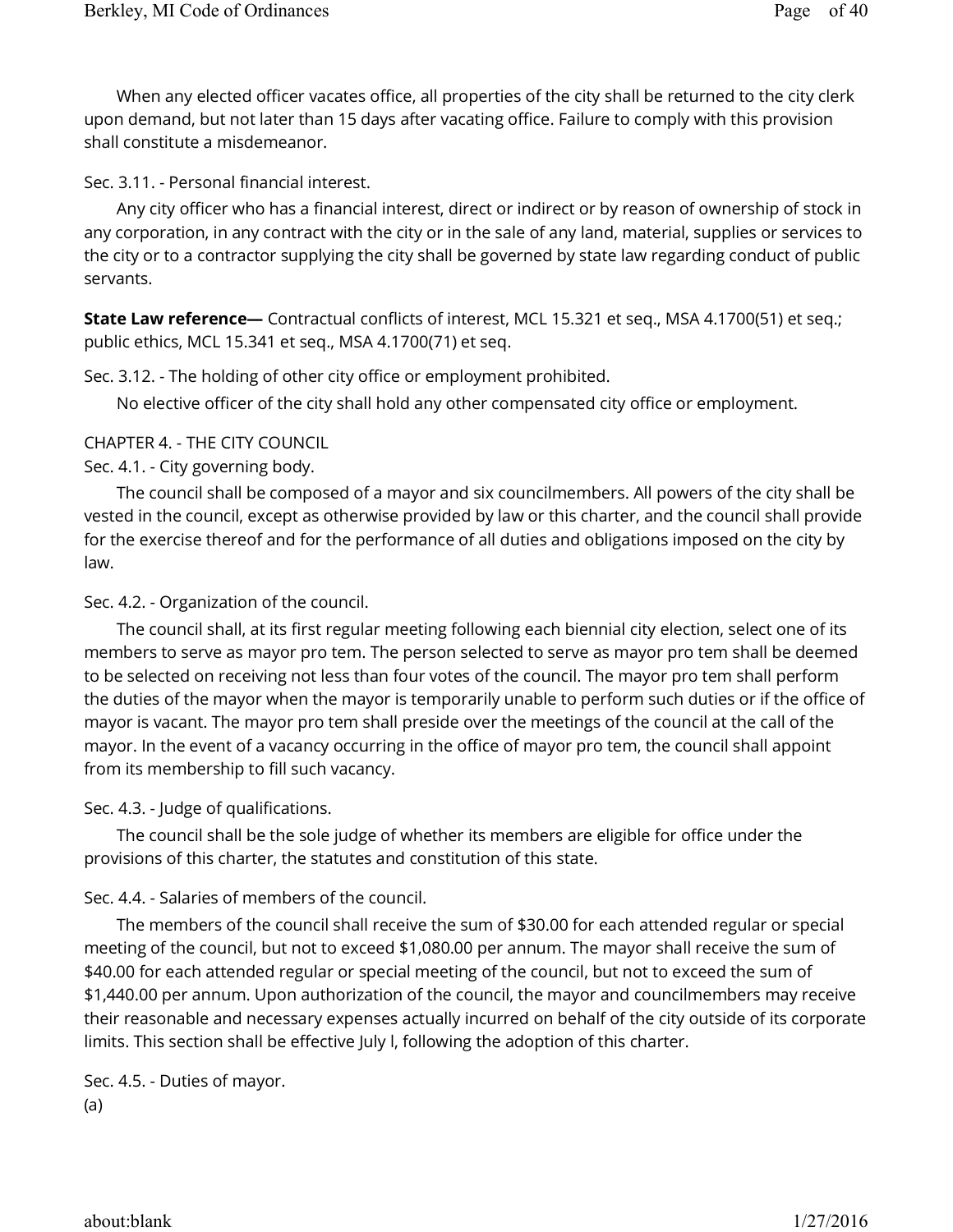Insofar as required by law, and for all ceremonial purposes, the mayor shall be recognized as the executive head of the city. The mayor shall have an equal voice and vote in the proceedings of the council, but shall have no veto power.

- (b) In case of an emergency which is not covered by [the] city charter, it shall be the duty of the mayor to call upon the governor to declare a state of emergency, as provided for in the state statutes.
- (c) The mayor shall authenticate by signature such instruments as the council, this charter or the laws of the State of Michigan or of the United States shall require.
- (d) The mayor shall exercise only such powers as the state laws, this charter or the council shall specifically confer upon or require of the office.
- Sec. 4.6. Meetings of the council.
- (a) The council shall provide by resolution for the time and place of its regular meetings and shall hold at least one regular meeting each month.
- (b) Special meetings of the council may be called by the clerk on the written request of the mayor, any three members of the council or the city manager on at least 24 hours' written notice to each member of the council, designating the time, place and purpose of any such meeting and served personally or left at his or her usual place of residence by the clerk, or someone designated by the clerk. Any special meeting of the council at which all members of the council are present, or at which a quorum of the council is present and the members not present have waived the requirement of such notice in writing, shall be a legal meeting.
- (c) All regular and special meetings of the council shall be open to the public and the rules of order of the council shall provide that citizens shall have a reasonable opportunity to be heard. However, upon two-thirds roll call vote of the members of the council elected and serving, the council may meet in closed session to discuss personnel; to hold strategy and negotiation sessions, relating to collective bargaining; to consider purchase or lease of real estate; to consult with the attorney regarding litigation; and to review applications for employment or appointment to public office.
- (d) Four members of the council shall be a quorum for the transaction of business at all meetings of the council, but, in the absence of a quorum, two members may adjourn any regular or special meeting to a later date.
- (e) No business shall be transacted at any special meeting of the council unless the same has been stated in the notice of such meeting. However, if all members of the council are present at any special meeting of the council, then any business which might lawfully come before a regular meeting of the council may be transacted at such special meeting.
- (f) The council shall determine its own rules and order of business and shall keep a journal of all of its proceedings in the English language, which shall be signed by the mayor and the clerk and shall be available for inspection to the public at all reasonable times. The vote upon the passage of all ordinances and upon the adoption of all resolutions shall be taken by "yes" and "no" votes and entered upon the record, except that where the vote is unanimous, it shall only be necessary to so state. Each member of council who shall be recorded as present shall vote on all questions decided by the council, unless excused by the unanimous consent of the other members present, or as otherwise provided in section 3.11 of this charter. Any member of the council who refuses to vote as herein required shall be deemed to have vacated the office, and the council shall fill the vacancy so created as provided in this charter.

(g)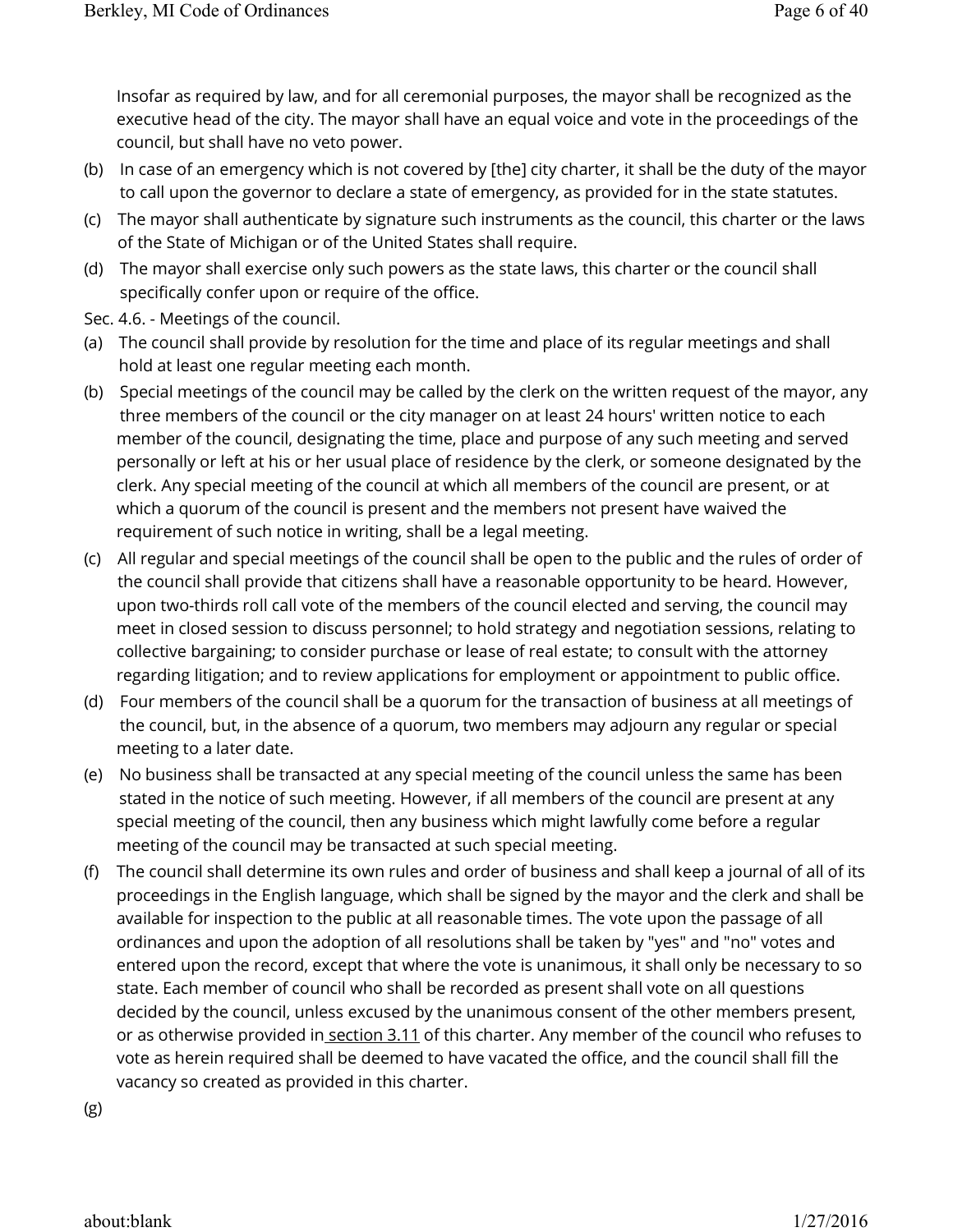The council may, by vote of not less than two of its members, compel the attendance of its members and other officers of the city at its regular and special meetings and enforce orderly conduct therein; and any member of the council or other officer of the city who refuses to attend such meetings or conduct himself or herself in an orderly manner thereat shall be deemed guilty of misconduct in office. A council designate shall serve as the sergeant-at-arms of the council in the enforcement of the provisions of this section.

**State Law reference—** Mandatory that the charter provide that all council sessions be public, MCL 117.3(l), MSA 5.2073, (l); mandatory that charter provide for keeping in the English language a written or printed journal of every council session, MCL 117.3(m), MSA 5.2073, (m).

Sec. 4.7. - Restrictions on powers of the council.

- (a) The council shall not have the power to make any contracts with or give any official position to any person who is in default to the city. Further, the council shall not have the power to sell any property of a value in excess of \$5.00 per capita according to the last preceding United States census, or any park, playground, cemetery, or any part thereof; or engage in any business enterprise requiring an investment of money in excess of \$0.10 per capita, unless approved by a majority vote of the electors voting thereon at any general or special election.
- (b) Except as otherwise provided in this charter, no ordinance or resolution shall be adopted or passed except by the affirmative vote of at least four members of the council.
- (c) There shall be no standing committees of the council.
- (d) The council shall not grant or authorize extra compensation to any city officer, elected or appointed, or any employee, agent or contractor after the service has been rendered or the contract entered into.

## Sec. 4.8. - Investigations.

The council, or any person or committee authorized by it for the purpose, shall have power to inquire into the conduct of any department or office of the city and to make investigations into municipal affairs, and for that purpose may subpoena witnesses, administer oaths, take testimony and require the production of evidence. Failure on the part of any elected officer of the city to obey such subpoena or to produce such evidence as ordered under the provisions of this section shall constitute misconduct in office. If such failure shall be on the part of any employee of the city, the same shall constitute a misdemeanor.

## Sec. 4.9. - Publication of council proceedings.

The proceedings of the council shall be published at least once within 15 days after each meeting of the council. The publication of a synopsis of such proceedings, prepared by the clerk and approved by the mayor, showing the substance of each separate proceeding of the council shall be sufficient compliance with the requirements of this section.

# CHAPTER 5. - POWERS OF THE COUNCIL

Sec. 5.1. - Public health and safety.

Through the established departments and agencies of the city government together with any such departments or agencies as may be created under authority of this charter, the council shall provide for the public peace and health and for the safety of persons and property.

**State Law reference—** Mandatory that the charter provide for the council to provide for the public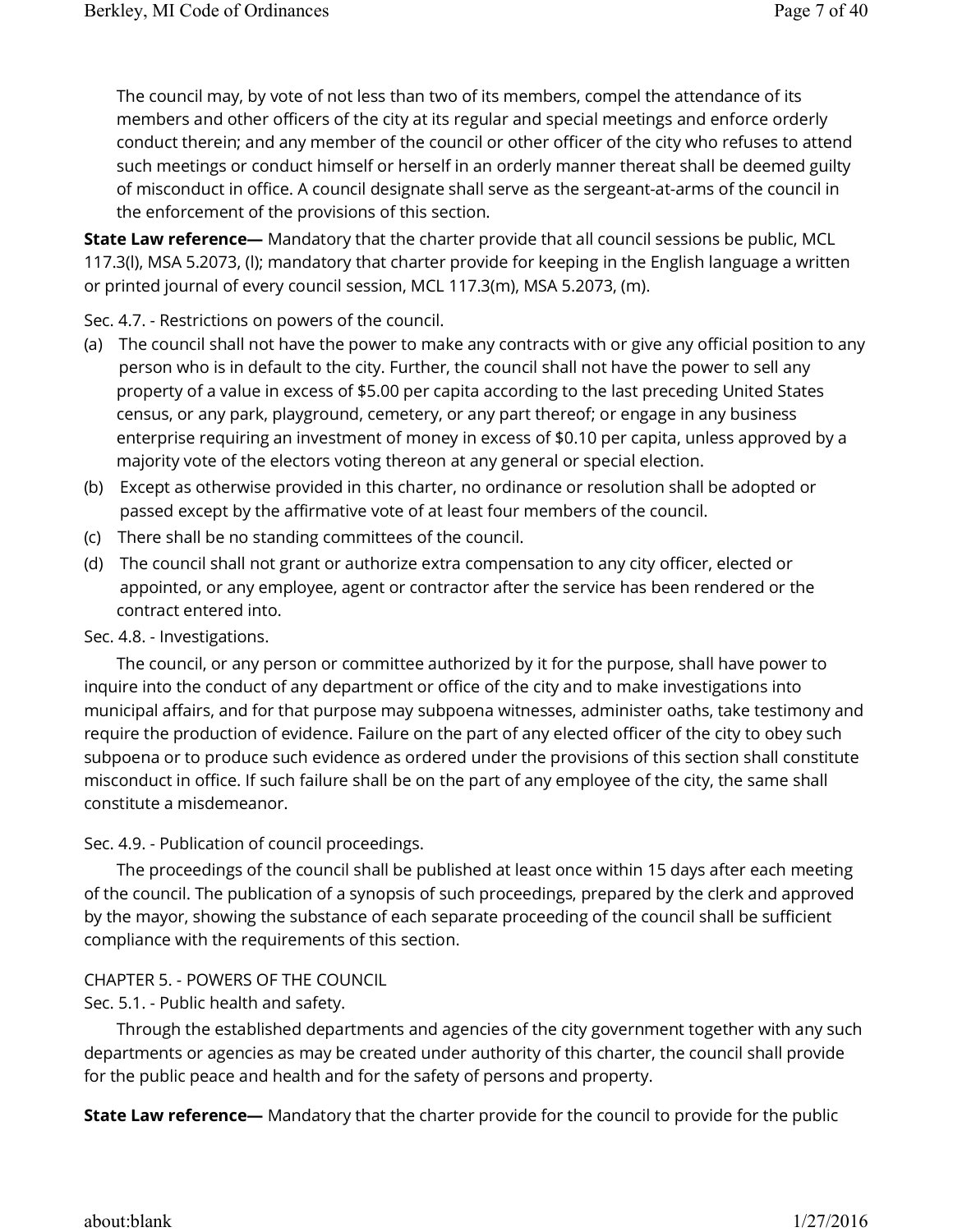peace, health, etc., MCL 117.3(j), MSA 5.2073, (j).

## Sec. 5.2. - Streets and alleys.

The council shall have [the] power to establish and vacate and to use and control, and regulate, the use of its streets, alleys, bridges and public places, whether such public places be located within or without the limits of the city, and the space above and beneath them.

## Sec. 5.3. - Licenses.

The council shall not grant licenses, except when required to do so by state law. The council shall by ordinance prescribe the terms and conditions upon which licenses may be granted, suspended or revoked. In such ordinance the council may require an exact payment of such reasonable sums for any licenses as it may deem proper.

## Sec. 5.4. - Rights as to property.

The council shall have the power to acquire for the city by purchase, gift, condemnation, lease, construction or otherwise, either within or without its corporate limits, and either within or without the County of Oakland, public or private property and buildings thereon.

## Sec. 5.5. - Cemeteries and parks.

The city shall not sell, exchange, dispose of or use for any other purpose any park, or portion thereof, unless and except the proposition for such purpose shall first have been submitted to the electors of the city and approved by them by a majority vote of the electors voting thereon. All contracts, negotiations, licenses, grants or other forms of transfer in violation of this provision, shall be void and of no effect as against the city.

The council shall have power to enact all ordinances deemed necessary for the maintenance and protection of all cemeteries and parks, together with the improvements thereof and appurtenances thereto, owned or hereafter acquired by the city either within or without its corporate limits. In any cemetery established by the city, a plan for the perpetual care of all lots, plots and lands therein shall be provided.

## Sec. 5.6. - Publication.

The council shall annually designate an official newspaper of general circulation for the publication of notices, and of proceedings and ordinances of the council, for the next fiscal year of the city, or shall determine that such of the same as are not specifically required by this charter or by law to be published in a newspaper, shall be published during the next fiscal year of the city by posting printed or written copies thereof in at least three different public places in the city to be designated by the council.

## Sec. 5.7. - Sanitary and storm sewer contracts.

The council, upon a vote of five of its members, shall have power to contract with any political subdivision, or any agency thereof, for the disposal of sanitary and/or stormwater sewage from the city, for a period not to exceed 40 years; provided that before authorizing the execution of any such contract, the council shall deposit a copy with the clerk and a notice of such copy to be published in a newspaper of general circulation in the city at least once not less than ten days prior to such authorization. The contract, as so deposited, may not be substantially amended before execution without further notice. The amounts to be paid by the city under such contract shall not constitute an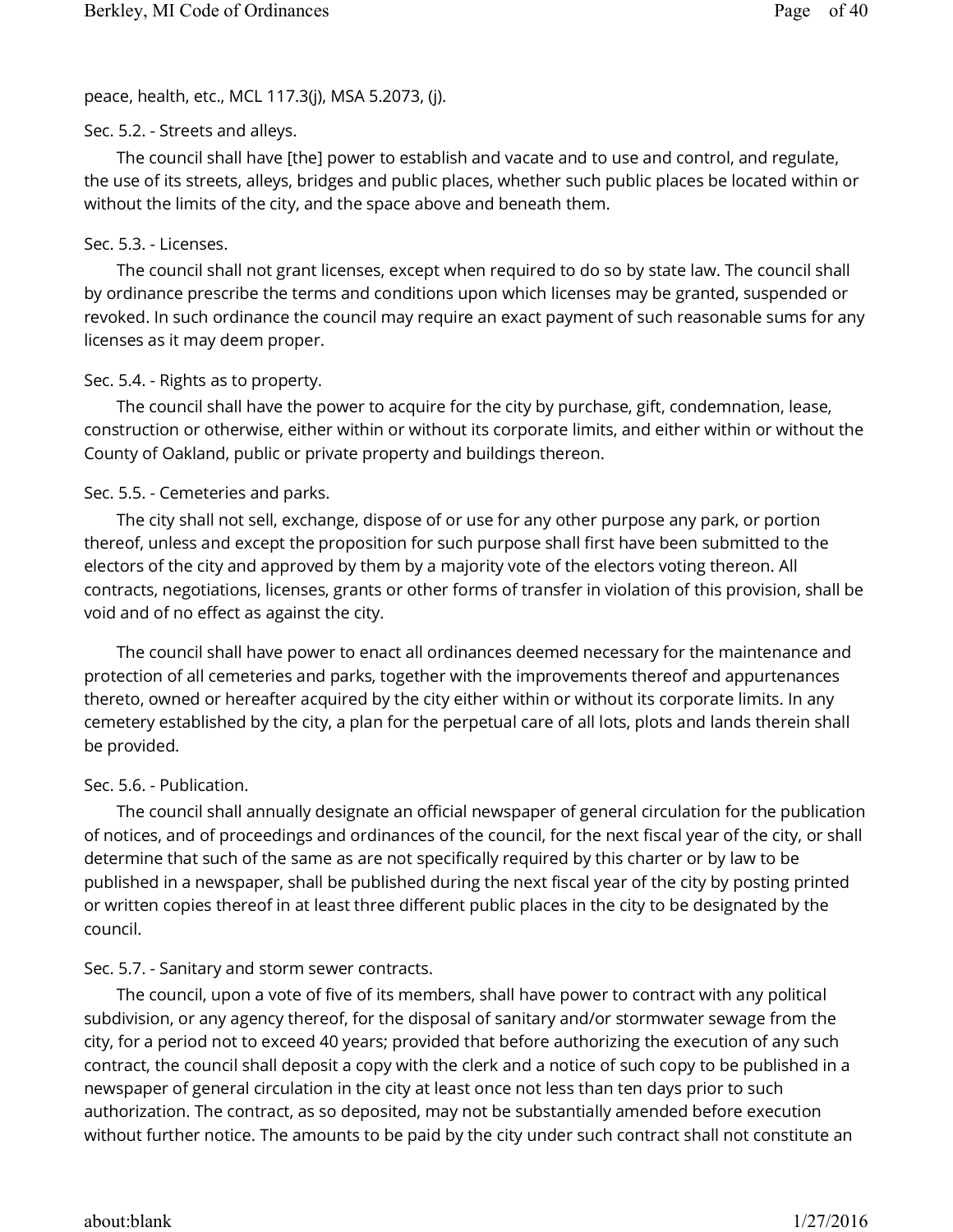indebtedness of the city within the meaning of any charter debt limitation. The council shall impose rates, charges and/or assessments upon the users and beneficiaries of sewage disposal services and facilities, limited to an amount sufficient to promptly meet the obligations under such contract, but in the event the receipts therefrom are not sufficient to pay all sums when due under the contract, then the city shall be responsible for any deficit. Such rates, charges and/or assessments shall be made and the payment thereof enforced, by any method permissible by law. The provisions of this section shall not be limited by those of any other section or sections of this charter.

#### CHAPTER 6. - CITY LEGISLATION [2]

```
Footnotes: 
--- (2) ---
State Law reference— Mandatory that the charter provide for adopting, continuing, amending and repealing the city ordinances and for the 
publication of all ordinances before they become operative, MCL 117.3(k), MSA 5.2073, (k).
```
#### Sec. 6.1. - Prior city ordinances and regulations.

All ordinances, resolutions, rules, and regulations of the City of Berkley, which are not inconsistent with the provisions of this charter, and which are validly in force and in effect at the time of the adoption of this charter, shall continue in full force, as ordinances, resolutions, rules, and regulations of the City of Berkley until repealed or amended by action of the proper authorities.

#### Sec. 6.2. - Ordinance enactment. [3]

All legislation of the City of Berkley shall be by ordinance. Each ordinance shall be identified by a number and a short title. Each proposed ordinance shall be introduced in written or printed form. The style of all ordinances passed by the council shall be, "The City of Berkley Ordains..." No ordinance shall be finally passed by the council at the same meeting at which it is introduced, except as otherwise provided by this charter. No ordinance shall be revised, altered or amended by reference to its title only, but the section or sections of the ordinance revised, altered or amended shall be reenacted and published at length, and all ordinances, when enacted, shall be immediately recorded by the clerk in a book to be called "The Ordinance Book"; and it shall be the duty of the mayor and clerk to authenticate such records by their official signatures thereon. All ordinances, except ordinances declared by the council to be emergency ordinances, shall become effective 30 days following [the] date of adoption, or at any later date specified therein. An ordinance may be repealed by adoption of a repealing ordinance in the same manner specified in this section for [the] adoption of ordinances.

*Footnotes: --- (3) --- Editor's note—There were two sections 6.2 adopted by this charter.*

#### Sec. 6.2. - Emergency ordinances. [4]

To meet a public emergency affecting life, health, property or the public peace, the council may adopt one or more emergency ordinances, but such ordinances may not levy taxes, or grant, renew or extend a franchise, or regulate the rate charged by any public utility for its services, or authorize the borrowing of money. An emergency ordinance shall be introduced in the form and manner prescribed for ordinances generally, except that it shall be plainly designated as an emergency ordinance and shall contain, after the enacting clause, a declaration stating that an emergency exists and describing it in clear and specific terms. An emergency ordinance may be adopted, with or without amendment, or rejected at the meeting at which it is introduced, by a majority vote of the members present. After its adoption the ordinance shall be published and printed as prescribed for other adopted ordinances. It shall become effective upon adoption or at such later time as it may specify. Every emergency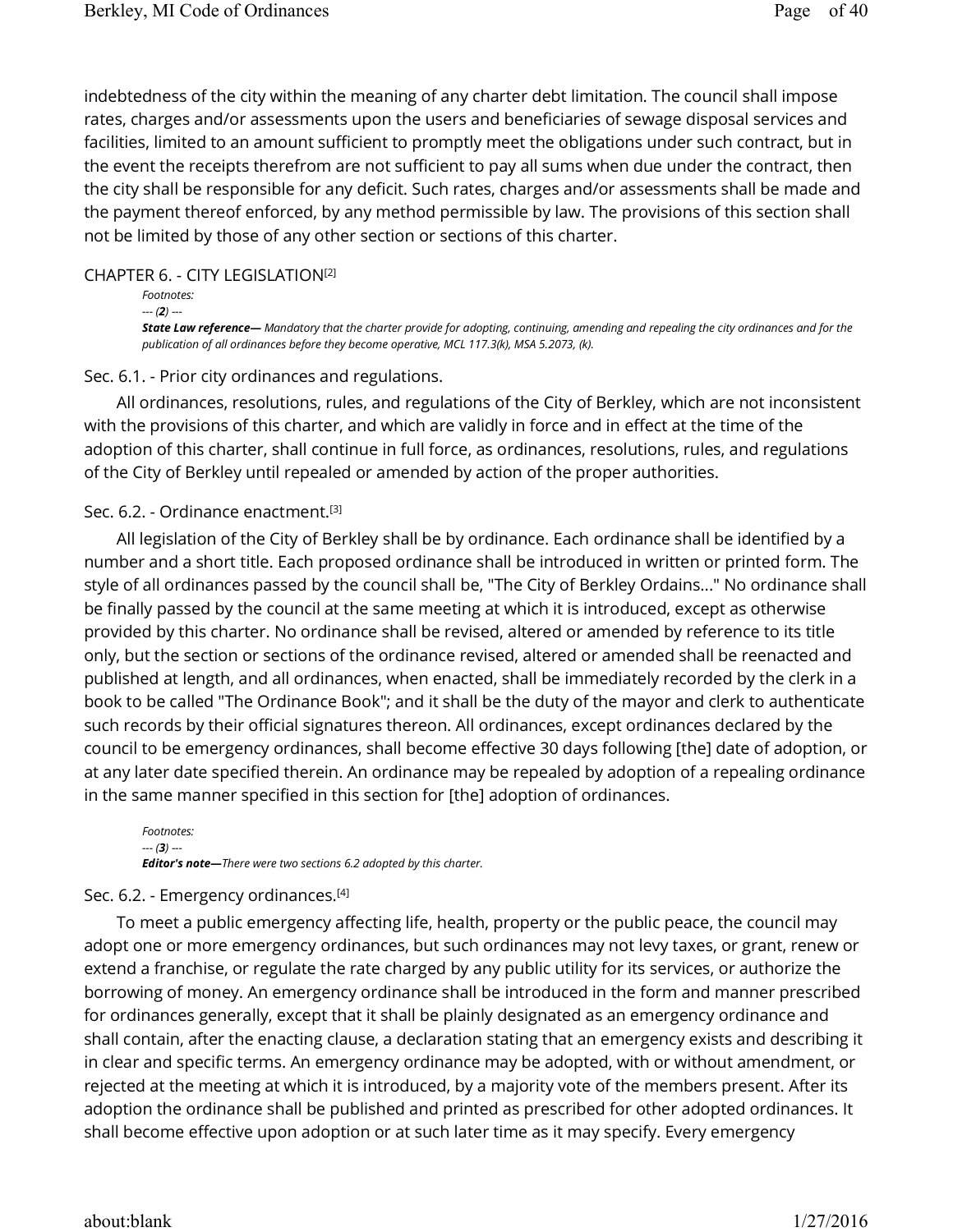ordinance shall automatically stand repealed as of the 61st day following the date on which it was adopted, but this shall not prevent reenactment of the ordinance in the manner specified in this section if the emergency still exists. An emergency ordinance may also be repealed by adoption of a repealing ordinance in the same manner specified in the section for adoption of emergency ordinances.

*Footnotes: --- (4) --- Editor's note—There were two sections 6.2 adopted by this charter.*

#### Sec. 6.3. - Actions of council by resolution.

Matters required or permitted to be done by resolution by this charter or by any state or federal law and matters pertaining to the internal concerns of the city government shall be acted upon by the council by simple motion or resolution.

#### Sec. 6.4. - Penalties.

The council may provide in each ordinance for the punishment of those who violate its provisions. No punishment for the violation of any city ordinance or for the commission by any officer of the city of any act declared by this charter to constitute misconduct in office shall exceed a fine of \$500.00 or imprisonment for 90 days, or both, in the discretion of the court, except that any officer of the city found guilty of any act, declared by this charter to constitute misconduct in office, shall, in addition to such fine or imprisonment or both, forfeit office.

**State Law reference—** Limitations on penalties, MCL 117.4i(10), MSA 5.2082, (10).

Sec. 6.5. - Publication of ordinances.

Each ordinance passed by the council shall be published at least once within ten days after the adoption of an ordinance by the council. The publication shall consist of [the] same in a newspaper of general circulation, or at the discretion of the council, by posting copies of said ordinance in three different public and conspicuous places within the city, provided that a summary of the ordinance and places of posting be published in a newspaper of general circulation. The publication of any ordinance, in full, as a part of the published proceedings of the council, shall constitute publication of such ordinance as required herein.

## Sec. 6.6. - Technical codes.

The council may adopt any provision of state law or any detailed technical regulations as a city ordinance or code by citation of such provision of state law or by reference to any recognized standard code, official or unofficial, provided that any such provision of state law or recognized official or unofficial standard code shall be clearly identified in the ordinance adopting the same as an ordinance of the city. Where any recognized official or unofficial standard code is so adopted, it may be published by providing and maintaining on hand in the office of the clerk copies thereof in book or booklet form, available for public distribution at a reasonable charge. Any amendment to or revision of such adopted code or detailed technical ordinance may be published in the same manner.

**State Law reference—** Authority to adopt technical codes, MCL 117.3(k), MSA 5.2073, (k).

Sec. 6.7. - Franchises and contracts.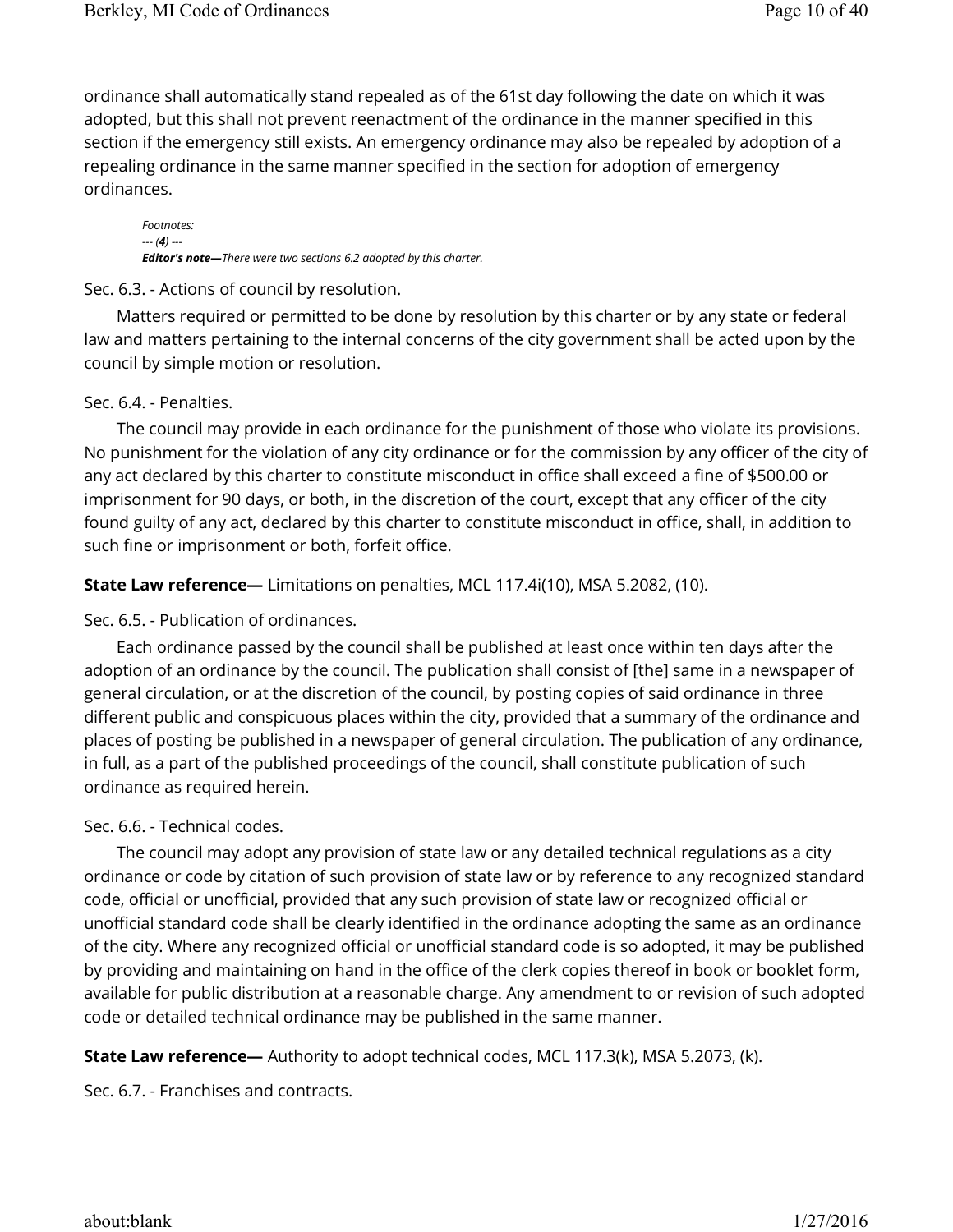Every ordinance or contract granting any franchise establishing water rates or granting the right to occupy or use the streets, highways, bridges or public places in the city for any purpose shall be complete in the form in which it is finally passed, and remain on file with the clerk for public inspection for at least one week before the final passage or adoption thereof.

Sec. 6.8. - Compilations.

- (a) Copies of all ordinances which are in effect and all amendments to this charter shall be prepared and kept on hand in the office of the clerk available for public distribution.
- (b) At least once in every ten years the council shall direct the compilation or codification and the publication of the charter and of all ordinances of the city, then in force, in loose-leaf or pamphlet form, and may provide for a reasonable charge for copies thereof. No further publication of any such compilation or codification shall be required for the validity thereof. In case the compilation or codification of the ordinances for the city shall have been maintained current and up to date during any ten-year period, no recompilation or recodification of the ordinances of the city shall be required during or at the end of such period, but the same shall be published as herein required. The copies of ordinances and of any compilation code, or codes referred to in this chapter, may be certified by the clerk and, when so certified, shall be competent evidence in all courts and legally established tribunals as to the matters contained therein.

**State Law reference—** Authority to codify, MCL 117.5b, MSA 5.2084(2).

Sec. 6.9. - Marijuana.

Nothing in the Code of Ordinances shall apply to the use, possession or transfer of less than one ounce of marijuana, on private property not used by the public, or transportation of less than one ounce of marijuana, by a person who has attained the age of 21 years.

(Res. No. R-26-14, § 1, 7-21-14)

CHAPTER 7. - INITIATORY AND REFERENDUM PETITIONS [5]

```
Footnotes: 
--- (5) ---
State Law reference— Initiative and referendum, MCL 117.4i(6), MSA 5.2082, (6).
```
Sec. 7.1. - General authority.

- (a) *Initiative.* The qualified voters of the city shall have power to propose ordinances to the council. If the council fails to adopt an ordinance, so proposed, without any change in substance, the voters may adopt or reject it at a city election. Such powers shall not extend to the budget or capital program or any ordinance relating to appropriation of money, levy of taxes or salaries of administrative officers or employees.
- (b) *Referendum.* The qualified voters of the city shall have [the] power to require reconsideration by the council of any adopted ordinance and, if the council fails to repeal an ordinance so reconsidered, to approve or reject it at a city election, provided that such power shall not extend to the budget or capital program or any emergency ordinance or ordinance relating to appropriation of money or levy of taxes.
- (c) *Commencement of proceedings.* An initiatory or referendum petition may be commenced by filing [the] same with the clerk by any qualified voter, who must be responsible for circulating the petition and filing it in proper form, stating the name and registered address of the petitioner and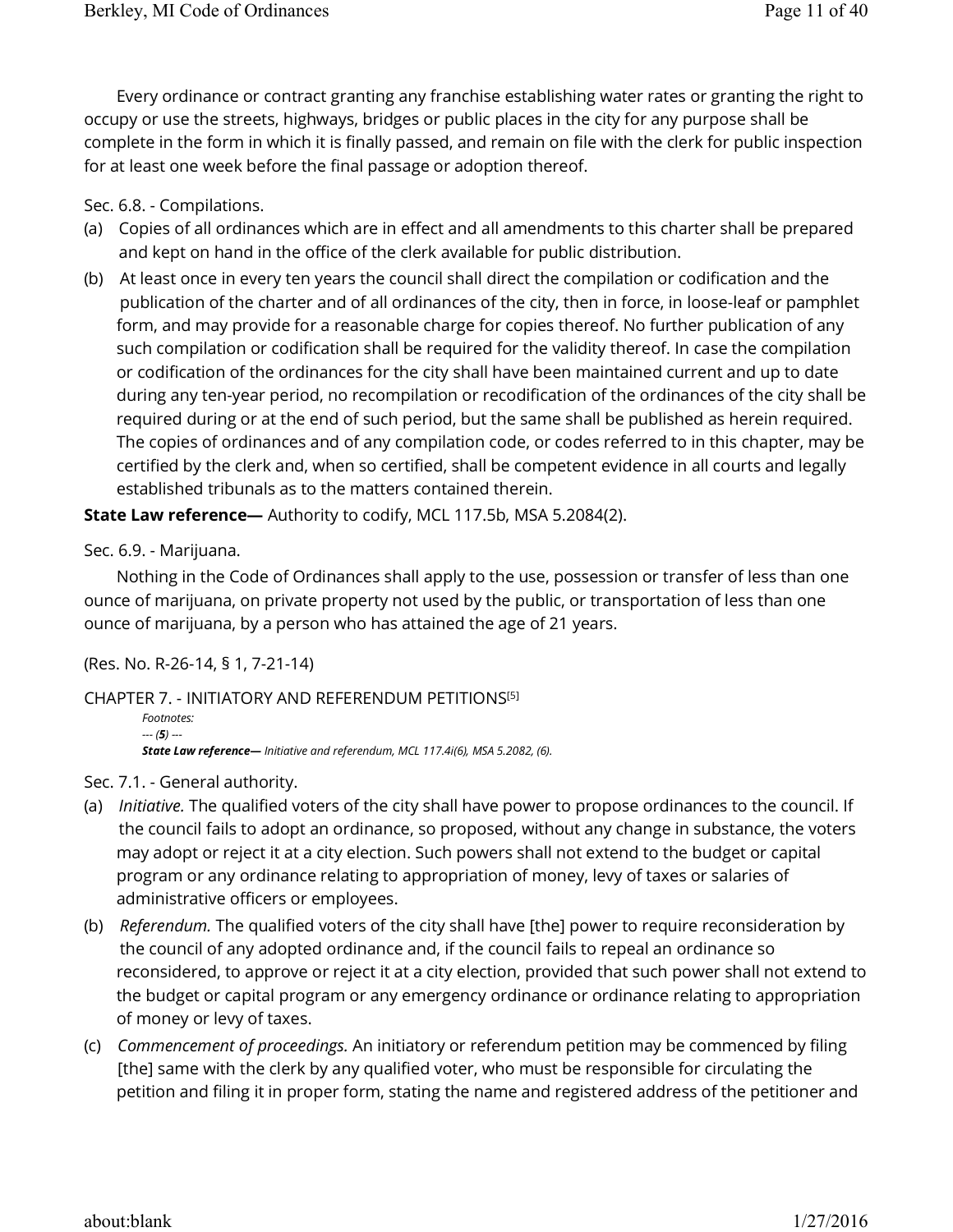setting out in full the proposed initiative ordinance or citing the ordinance sought to be reconsidered. The clerk, upon request, shall supply the appropriate petition blanks to the petitioner.

Sec. 7.2. - Petitions.

- (a) *Number of signatures.* Initiative and referendum petitions must be signed by qualified voters of the city equal in number to at least eight percent of the total number of voters registered.
- (b) *Form and content.* All papers of a petition shall be uniform in size and style and shall be assembled as one instrument for filing. Each signature shall be executed in ink or indelible pencil and shall be followed by the residence address of the person signing and the date signed. Petitions shall contain or have attached thereto throughout their circulation the full text of the ordinance proposed or sought to be reconsidered.
- (c) *Affidavit of circulator.* Each paper of a petition shall contain an affidavit executed by the circulator thereof stating that he or she personally circulated the paper, the number of signatures thereon, that all the signatures were affixed in his or her presence, that he or she believes them to be the genuine signatures of the persons whose names they purport to be and that each signer had an opportunity before signing to read the full text of the ordinance proposed or sought to be reconsidered.
- (d) *Time for filing referendum petitions.* Referendum petitions must be filed within 30 days after adoption by the council of the ordinance sought to be reconsidered.
- Sec. 7.3. Action on petitions.
- (a) *Procedure after filing.* Such petition shall be filed with the clerk who shall, within ten days, canvass the signatures thereon to determine the sufficiency thereof. Any signatures obtained more than six months before the filing of such petition with the clerk shall not be counted. If found to contain an insufficient number of signatures of registered electors of the city, or to be improper as to form or compliance with the provisions of this section, the clerk shall forthwith notify the person, in writing, filing such petition, and ten days from such notification shall be allowed for the filing of supplemental petition papers. When found sufficient and proper, the clerk shall present the petition to the council at its next regular meeting.
- (b) *Action of council.* Upon receiving an initiatory or referendary petition from the clerk, the council shall, within 30 days, either:
	- (1) If it be an initiatory petition, adopt the ordinance as submitted in the petition;
	- (2) If it be a referendary petition, repeal the ordinance to which the petition refers; or
	- (3) Take action to submit the proposal to the electors.
- (c) *Ordinance suspension.* The certification by the clerk of the sufficiency of a referendary petition, within 30 days after the passage of the ordinance to which such petition refers, shall automatically suspend the operation of the ordinance in question pending repeal by the council or final determination by the electors, as the case may be.
- (d) *Submission to electors.* Should the council act to submit the proposal to the electors, it shall be submitted at the next election held in the city for any other purpose. If the signatures obtained on the petition are equal to 13 percent of the registered voters at the last biennial city election, and no election is to be held within 120 days, then a special election shall be held within that time.
- Sec. 7.4. Initiatory petition—Restriction on council powers.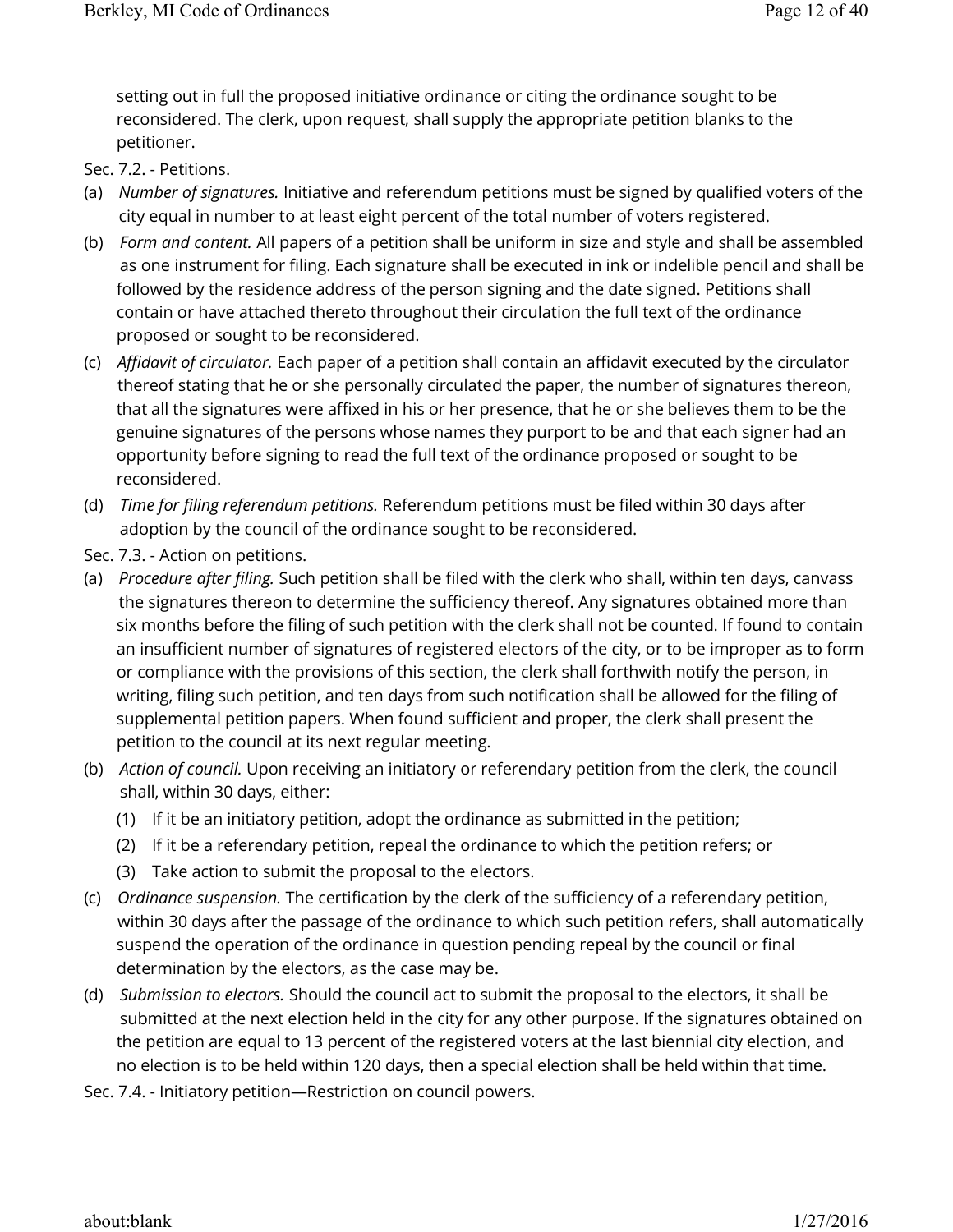An ordinance adopted by the electorate or the council through initiatory proceedings may not be amended or repealed by the council for a period of two years after the date of the election at which it was adopted. Should two or more ordinances, adopted at the same election, have conflicting provisions, the one receiving the highest vote shall prevail as to those provisions.

#### CHAPTER 8. - THE ADMINISTRATIVE SERVICE

Sec. 8.1. - The administrative officer—General.

- (a) The administrative officers of the city shall be the city manager, clerk, treasurer, assessor and the city attorney. No person shall be eligible to appointment as an administrative officer of the city unless they are a citizen of the United States of America. The city manager and city attorney need not be a resident of the city at the time of appointment, but shall become a resident of the city within 12 months after appointment, unless the time be extended by the council, and in no event longer than 18 months after appointment, and shall remain a resident throughout their tenure of office.
- (b) The city manager and city attorney shall hold office by virtue of appointment by the council, which body shall also set their salaries. They shall each hold office at the pleasure of the council. The clerk shall be appointed by the city manager, with the approval of the council. The council shall set the salary of the city clerk as well as the salary of any other offices held by the clerk, if these offices have been consolidated with the office of city clerk pursuant to the city charter. If the city clerk holds other offices in the city's administrative service, the city council may set one joint salary for all of the offices held by the city clerk, or it may set a separate salary for each office held by the city clerk.
- (c) The treasurer, assessor and such other officers, subordinates or clerks, as may be determined by the council to be necessary to properly conduct the business of the city, and all positions for which no other mode of appointment is provided, shall be appointed or selected by the city manager who shall set their salaries or wages in accordance with budget appropriations. All such appointees or employees may be suspended or removed by the city manager, subject to the provisions of section 8.14 of this charter.
- (d) The council may by resolution, upon the recommendation of the city manager, create such additional administrative offices as it may deem necessary for the proper operation of the city government, or for reasons of economy, combine any of the administrative offices of the city. All appointments to such additional offices and of persons in whom any offices may have been combined shall be made by the city manager.
- (e) All personnel employed by the city who are not elected officers of the city, or declared to be administrative officers by or under authority of this section, shall be deemed to be employees of the city.
- (f) The administrative officers of the city, except the city attorney and the city clerk, insofar as their duties as attorney and clerk for the council are concerned, shall, in the performance of the duties of their respective offices, be subordinate to and under the direction of, and shall report and be directly responsible to, the city manager.
- (g) Except as provided in <u>section 8.1</u>(b), neither the council nor any of its committees or members shall direct or request the appointment or removal of any person from office or employment. Except for the purpose of inquiry, the council and its members shall deal with the administrative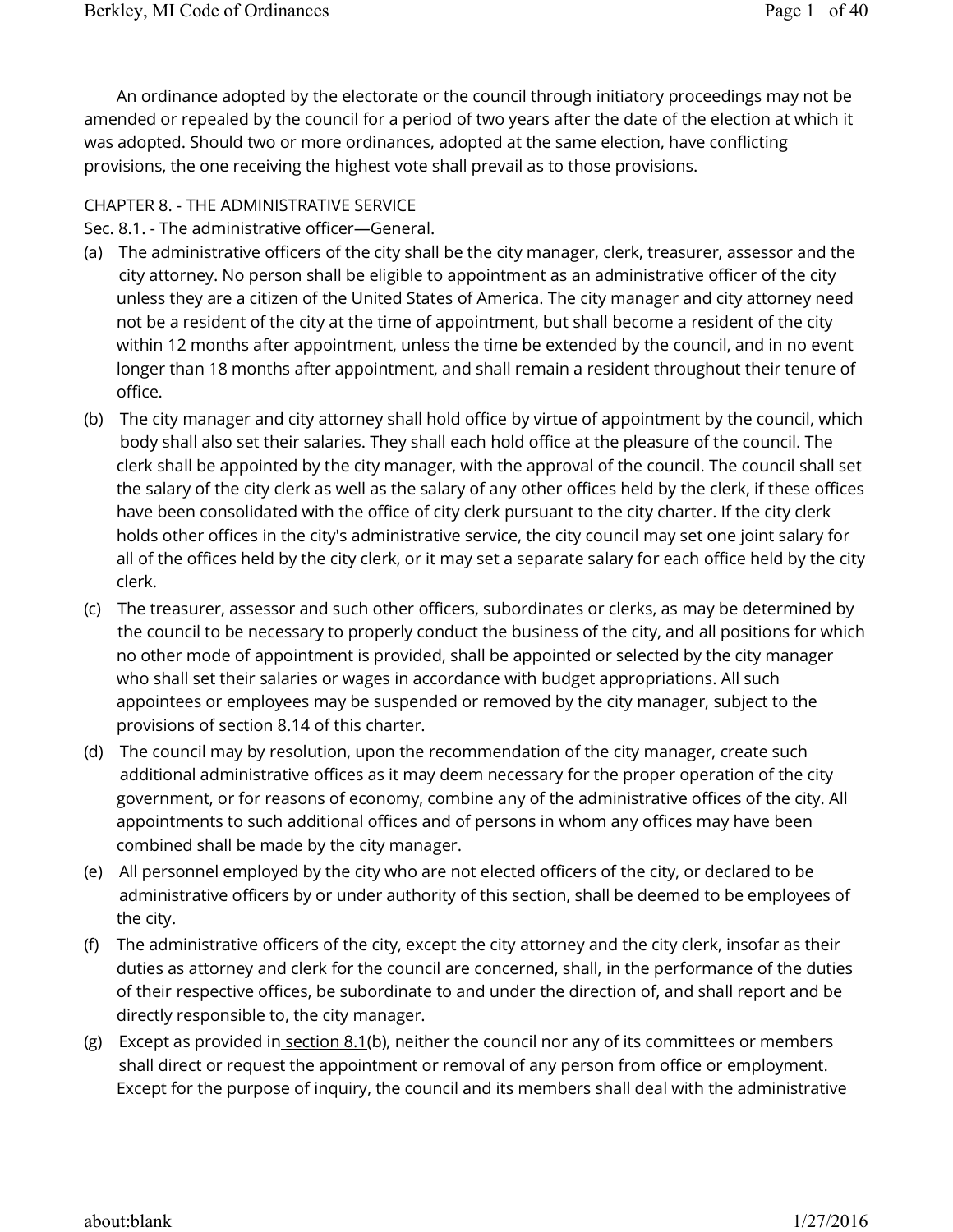service solely through the city manager, and neither the council nor any member thereof shall give orders to any subordinate of the city manager, either publicly or privately. Any violation of the provisions of this section by a councilmember shall constitute misfeasance in office.

- (h) Resignations of the city manager and the city attorney shall be made in writing and filed with the city clerk, and shall be acted upon by the council at its next regular meeting following receipt thereof by the clerk. Resignations of other administrative officers shall be made in writing to, and immediately be acted upon by the city manager.
- (i) Whenever the employment of any administrative officer or employee shall cease, said person shall deliver to the city, upon demand, all properties of the city in that person's possession. Failure to comply with this provision shall constitute a misdemeanor.

(Res. No. 100-92, 8-24-1992, passed Ref. 11-3-1992; Res. No. 72-93, § 1, 7-26-1993, passed Ref. 11-2- 1993)

# Sec. 8.2. - Oath of office.

All administrative officers and appointees, as the council shall deem necessary, shall take an oath of office supporting the Constitution of the United States, the constitution of the State of Michigan, and faithfully discharging the duties of such office before entering upon the duties of the respective offices, and file [the] same with the city clerk. In case of failure to comply with the provisions of this section within ten days from the date of appointment or commencement of their term, such officer shall be deemed to have declined the office, and such office shall thereupon become vacant unless [the] council shall, by resolution, extend the time in which such officer may qualify as above set forth.

## Sec. 8.3. - Surety bonds.

Except as otherwise provided in this charter, the council shall require all officers and employees to be bonded, in such sum as the council shall determine by ordinance. The resignation, removal or discharge of any bonded officer or employee shall not, nor shall the appointment of another to the office or employment, exonerate such officer or employee or their sureties from any liability. The bond premiums shall be paid by the city, except as otherwise provided in this charter. No bond required by this section shall be renewed upon its expiration or in the event of the reappointment of any officer or employee to a position for which a bond is required, but a new bond shall be furnished. No bond shall be issued for a term exceeding four years. All bonds of all officers and employees shall be filed with the clerk, except that of the clerk, which shall be filed with the treasurer. [The] council shall review the amounts of all bonds within 90 days following each biennial city election.

## Sec. 8.4. - City manager.

The council shall appoint a manager who shall be responsible to the council. The manager shall be the chief administrative officer of the city government. The manager shall be selected on the basis of training and ability alone. The council may designate an appointive officer or employee of the city to serve as an acting city manager who shall perform the duties of the manager during temporary absence or incapacity. The council shall designate a qualified person as interim manager during a vacancy in the office. No person who has been elected a member of the council under this charter shall be eligible for appointment as manager or acting manager until two years have elapsed following the expiration of the term for which they were elected.

# Sec. 8.5. - Functions of the city manager.

The functions of the manager shall be: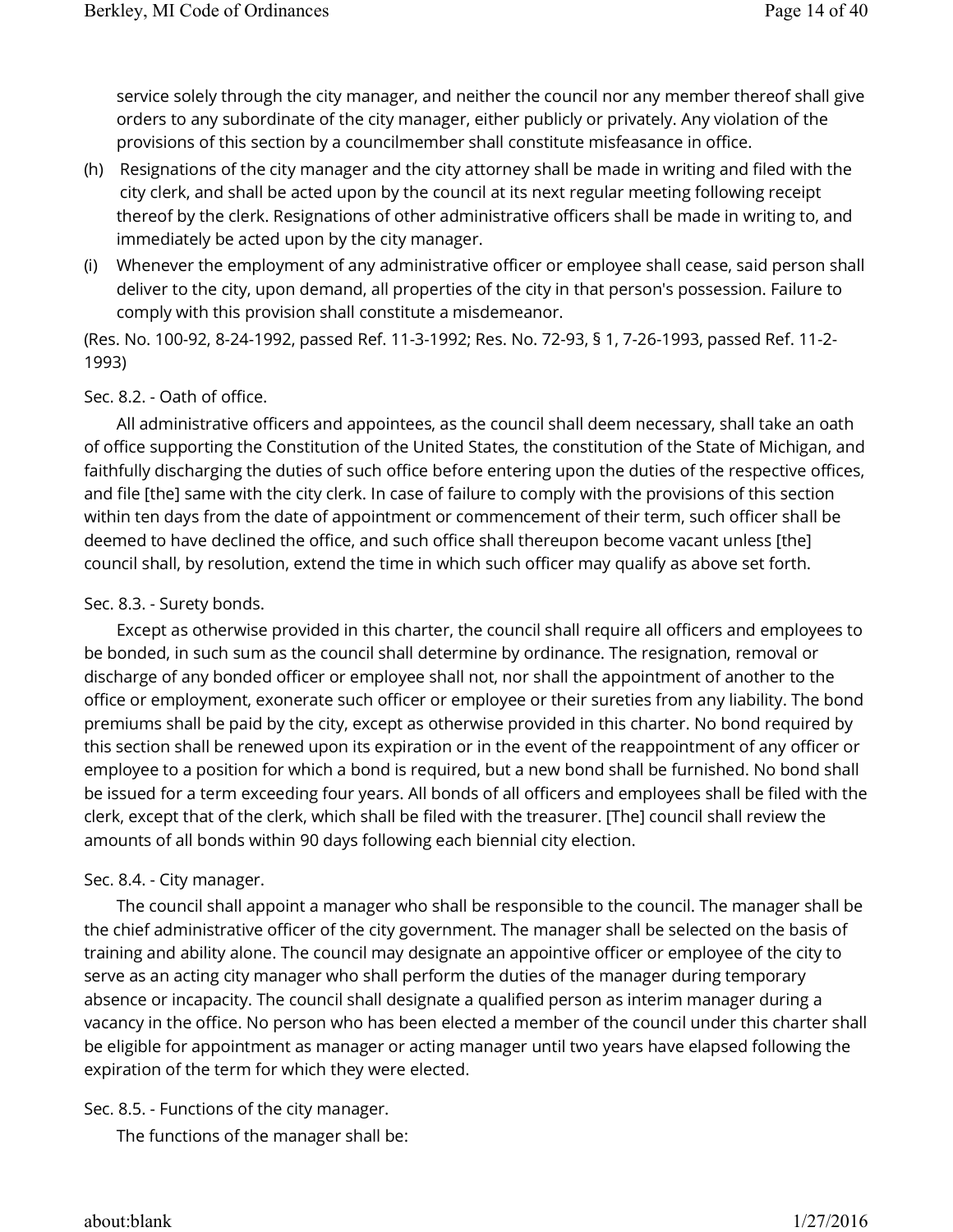- (a) To see that all laws and ordinances are enforced;
- (b) To manage and supervise all public improvements, works and undertakings of the city. The manager shall have charge of the construction and maintenance of all public buildings or other properties belonging to the city. The manager shall manage and supervise all city utilities, and shall be responsible for the preservation of property, tools and appliances of the city;
- (c) To see that all terms and conditions imposed in favor of the city or its inhabitants in any public utility franchise, or in any contract, are faithfully kept and performed;
- (d) To attend all meetings of the council, with the right to take part in discussions, but without the right to vote;
- (e) To be a member, ex officio, of all committees of the council;
- (f) To prepare and administer the annual budget under policies formulated by the council and keep the council fully advised at all times as to the financial condition and needs of the city;
- (g) To recommend to the council for adoption such measures as may be deemed necessary or expedient;
- (h) To be responsible to the council for the efficient administration of all departments of the city government;
- (i) To assume all the duties and responsibilities as personnel director of all city employees, or delegate such duties to some other officer or employee of the city. No such delegation shall relieve the manager of any responsibility for the proper conduct of such duties.
- (j) To exercise and perform all administrative functions of the city that are not imposed by this charter or any city ordinance upon some other official;
- (k) To perform such other duties as may be prescribed by this charter or as may be required of the manager by ordinance or by direction of the council.

Sec. 8.6. - Purchasing agent.

- (a) The manager shall be purchasing agent for the city and shall make all purchases of supplies for the city, in accordance with the procedures to be established by the council. The manager shall also conduct all sales of personal property belonging to the city which the council may authorize to be sold as having become unnecessary or unfit for the city's use, in accordance with procedure to be established by council.
- (b) All purchases and sales shall conform to such regulations as the council may from time to time prescribe, but in either case, if an amount in excess of \$500.00 is involved, opportunity for competition shall be given. Partial and cumulative bids or quotations made for the purpose of permitting the purchase of any item having a total cost exceeding \$500.00, without opportunity for competition, are hereby prohibited.

Sec. 8.7. - City clerk.

- (a) The clerk shall be clerk of the council. The clerk shall attend all meetings of the council and shall keep a permanent journal of its proceedings in the English language. The clerk shall keep a record of all ordinances, resolutions and actions of the council. All bonds of all officers or employees shall be filed with the clerk, except that of the clerk, which shall be filed with the treasurer.
- (b) The clerk shall be custodian of the city seal, and shall affix it to all documents and instruments requiring the seal, and shall attest the same. The clerk shall also be custodian of all papers, documents and records pertaining to the City of Berkley, the custody of which is not otherwise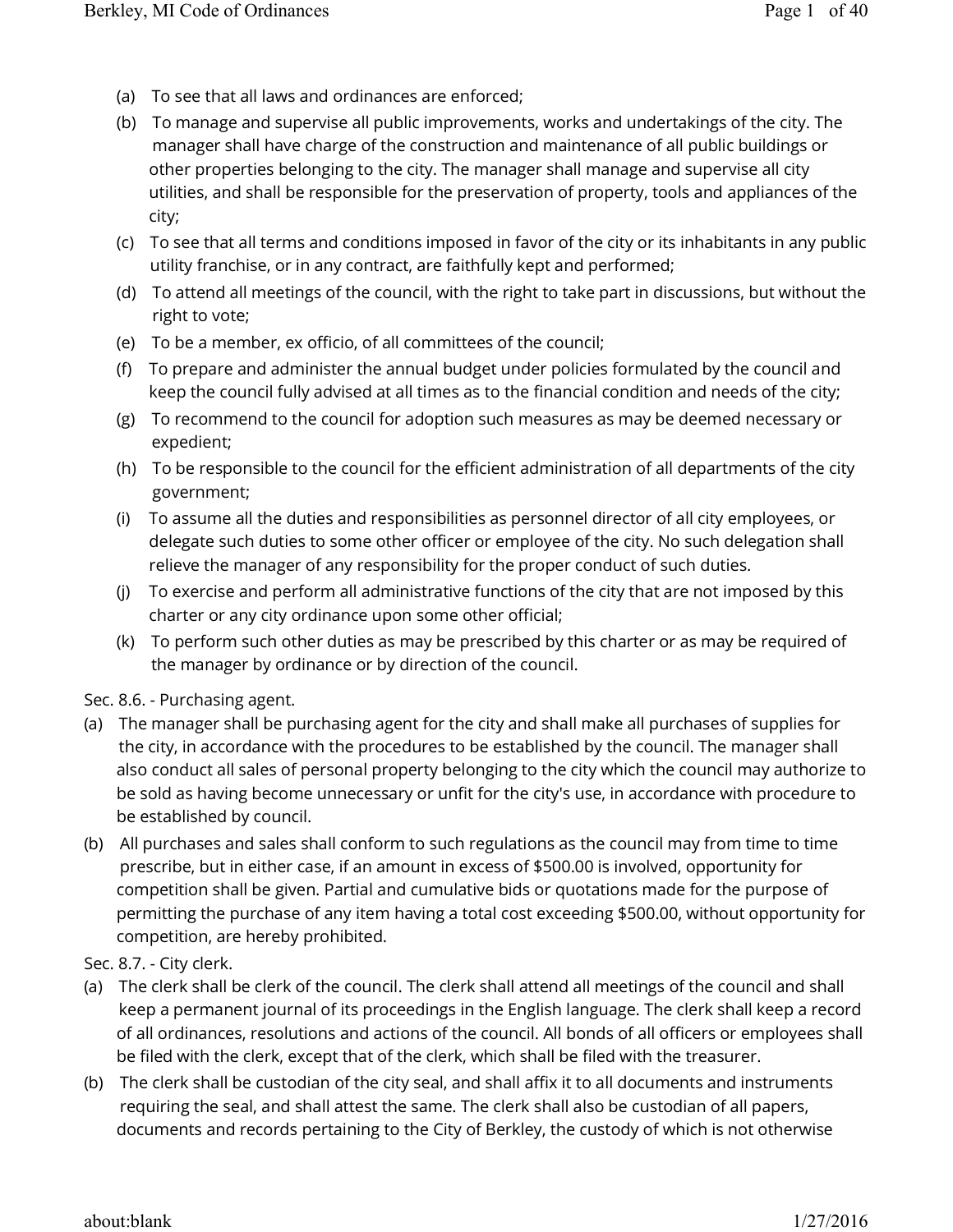provided for. The clerk shall give to the proper department officials ample notice of the expiration or termination of any franchises, contracts or agreements. The clerk shall administer all oaths required by this charter or by the council.

- (c) The clerk shall certify by signature all ordinances and resolutions enacted or passed by the council, and perform any other duties required by state statute, this charter, council or by the manager and ordinances of the city.
- (d) The clerk, or such person as designated by council, shall countersign all checks issued by the city. The clerk shall receive a monthly report of all receipts and disbursements.

Sec. 8.8. - City attorney.

- (a) The attorney shall act as legal advisor to, and attorney and counsel for, the council in matters relating to their official duties. The attorney shall give legal opinions to the council and manager only. A copy of all written legal opinions shall be filed with the clerk.
- (b) The attorney shall represent the city in all legal proceedings.
- (c) The attorney shall prepare, or officially pass upon, all contracts, bonds and other instruments, in writing, in which the city is concerned, and shall certify before execution as to their legality and correctness of form.
- (d) The attorney shall file in the office of the clerk the original, when available, or a copy of all legal documents which involve the city as a party, together with the proper data and information concerning the same.
- (e) The attorney shall be charged with the responsibility of calling to the attention of the council and the manager all matters of law and changes or developments therein affecting the city.
- (f) The attorney shall perform such other duties as may be prescribed by this charter or by the council.
- (g) The council may retain special legal counsel to handle any matter in which the city has an interest, or to assist as co-counsel with the attorney therein. The remuneration set by the council for the attorney as required in this chapter shall be in contemplation of the normal duties of that office. Special compensation may be provided at the discretion of the council in cases of appeals to, or litigation commenced in, higher courts than the circuit court, work requiring extensive hearings before any quasijudicial tribunals, and for legal work in connection with the issuance of bonds of the city. No such special compensation shall be given by the council, except in accordance with an agreement between itself and the attorney, made before the service for which such special compensation is to be paid has been rendered.

Sec. 8.9. - City treasurer.

- (a) The treasurer shall have custody of all moneys of the city, the clerk's bond, and all evidences of value belonging to the city, or held in trust by the city.
- (b) The treasurer shall receive all moneys belonging to and receivable by the city, including license fees, taxes, assessments and all other charges belonging to and payable to the city, and shall in all cases give a receipt therefor.
- (c) The treasurer shall keep and deposit all moneys in such manner and only in such places as the council may determine. The treasurer shall report the same in detail to the clerk.
- (d) The treasurer shall have such powers and duties in regard to the collection and custody of state, county, school district and city taxes and moneys as may be conferred upon the treasurer by this charter or by state law, except as limited by this charter.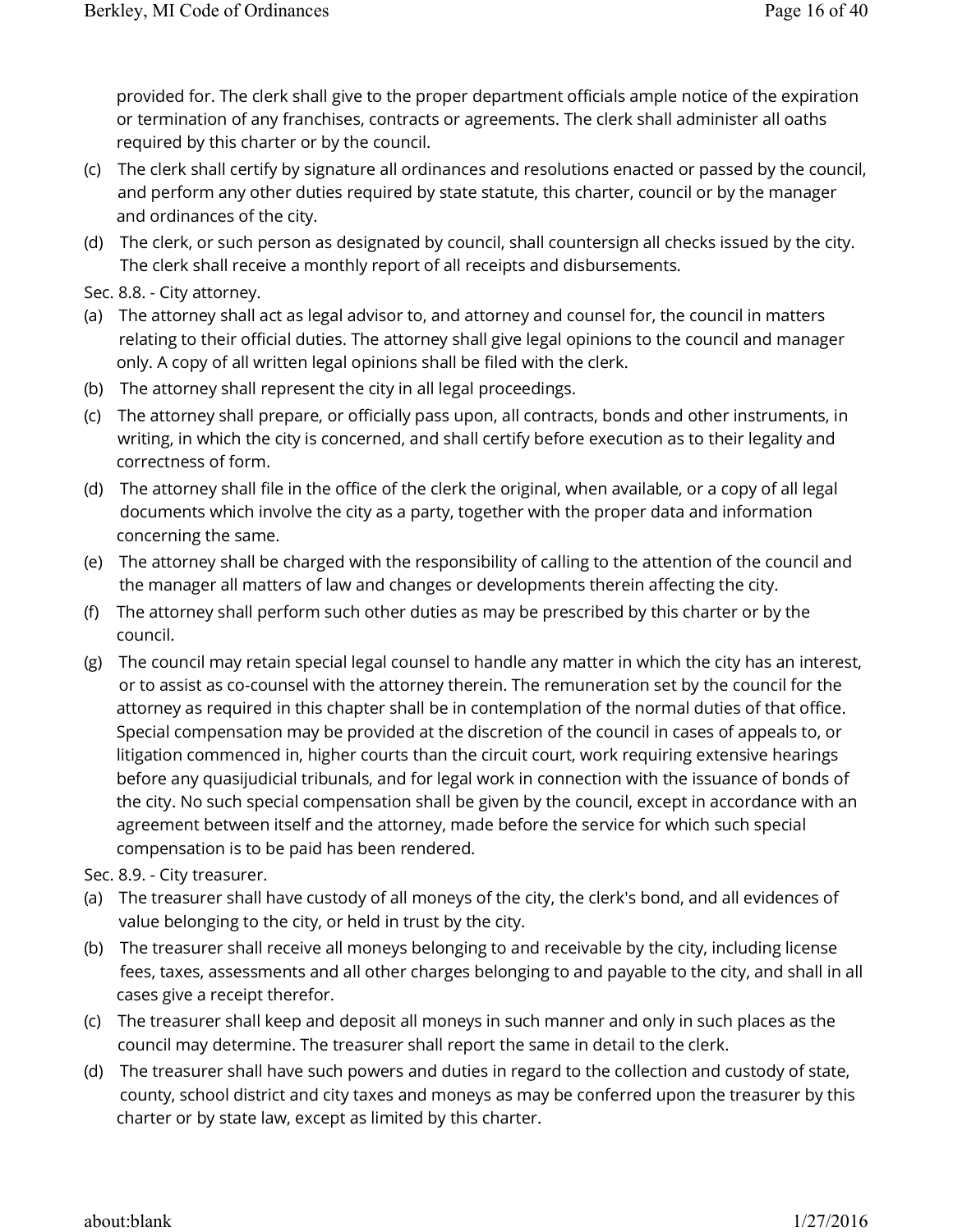- (e) The treasurer shall perform such other duties as may be prescribed by this charter or by the manager.
- (f) No funds shall be drawn from the treasury except in pursuance of the authority and appropriation of the council, and upon warrants signed by the clerk and countersigned by the mayor, or their designate. Such warrant shall specify the funds from which it is payable, and shall be paid from no other fund.

Sec. 8.10. - City assessor.

- (a) The assessor shall possess all the powers vested in and shall be charged with all the duties imposed upon assessing officers by the general laws of the state.
- (b) The assessor shall make and prepare all regular and special assessment rolls in the manner prescribed by this charter and the general laws of the state.
- (c) The assessor shall perform such other duties as may be prescribed in this charter or by the manager.

Sec. 8.11. - Deputy clerk, treasurer or assessor.

The clerk, treasurer and assessor may deputize a member of their office, subject to the written confirmation of the manager. Each deputy shall possess all the powers and authority of their superior officer, except as the same may be from time to time limited by their superior or the manager. The clerk, treasurer or assessor may terminate the status of their deputy at pleasure, upon notice to the manager.

Sec. 8.12. - Nepotism.

Except and unless relatives by blood or marriage of the mayor, any councilmember or the city manager, within the second degree of consanguinity or affinity, are bona fide appointive officers or employees of the city at the time of the election of such officers, or appointment of such city manager, such relatives shall be disqualified from holding any appointive office or from being employed by the city, during the term for which such mayor or councilmember was elected, or during the tenure of office of such city manager. If the status of relationship between any employee of the city and any officer of the city changes to a relationship prohibited hereby after one year following the employment of such person or election or appointment of such officer, the provisions of this section shall not apply.

Sec. 8.13. - Political activities of city employees.

An appointed city officer or city employee may seek city elective office in accordance with state law except that an appointed city officer or employee shall request and be granted a leave of absence without pay when the employee complies with the candidacy filing requirements, or 60 days before any election relating to that position, whichever date is closer to the election.

**State Law reference—** Political activities by public employees, MCL 15.401 et seq., MSA 4.1702(1) et seq.

Sec. 8.14. - Merit system.

The council shall provide, by resolution, for a merit system of personnel management for all administrative officers and employees of the city, except for the city manager and the city attorney and employees included within the coverage of a collective bargaining agreement to which the city is a party.

Sec. 8.15. - Employee benefits.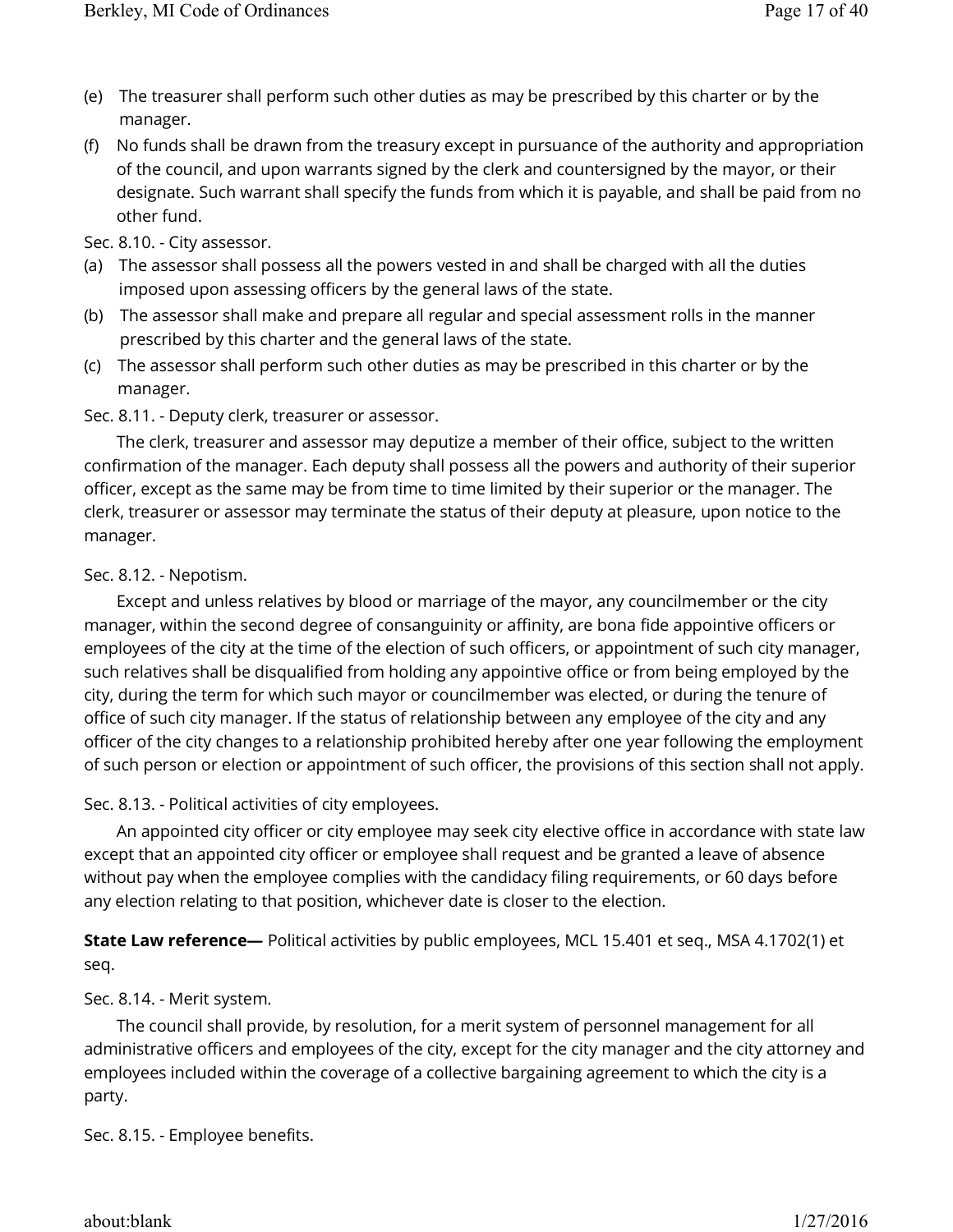The council shall make available to and maintain for the regular employees and administrative officers of the city, a sound pension and retirement plan. In such plan, the council shall recognize the service of employees prior to the adoption of the plan, at least to the extent that the city would have contributed financially to the plan on behalf of the employees, had such a plan been in effect at the time they commenced their current employment with the city. Participation by the city in any statewide pension plan for municipal employees which is established by state law shall constitute compliance with the pension provisions of this section. The council shall have power to make available to the employees and administrative officers of the city any benefits which may be lawfully granted to any public employee.

Sec. 8.16. - Personal financial interest.

Any administrative officer or employee who has a financial interest, direct or indirect, or by reason of ownership of stock in any corporation, in any contract with the city or in the sale of any land, material, supplies or services to the city, or to a contractor supplying the city, shall be governed by state law regarding conduct of public servants.

**State Law reference—** Contractual conflicts of interest, MCL 15.321 et seq., MSA 4.1700(51) et seq.; public ethics, MCL 15.341 et seq. MSA 4.1700(71).

CHAPTER 9. - GENERAL FINANCE; BUDGET PROCEDURE [6]

*Footnotes: --- (6) --- State Law reference— Municipal Finance Act, MCL 131.1 et seq., MSA 5.3188(1) et seq.; uniform budgeting and accounting requirements, MCL 141.421 et seq., MSA 5.3228(21) et seq.*

#### Sec. 9.1. - Fiscal year.

The fiscal year of the city shall begin on the first day of July and end on the last day of June of the next succeeding calendar year.

#### Sec. 9.2. - Budget preparation.

- (a) The city manager shall prepare and recommend a complete budget for the next fiscal year and shall submit it to council on or before the last day of April. On the same day, copies of the recommended budget shall be made available for public inspection at the office of the city clerk and the public library and shall remain available until final adoption of the budget by [the] council.
- (b) The recommended budget shall include a brief and concise budget summary showing the estimated receipts and expenditures of each fund and the total for all funds and such data and information as required by law, and such other information as may be required by the council.

Sec. 9.3. - Budget hearing.

A public hearing on the recommended budget shall be held no sooner than two weeks after its submission to council, and before its final adoption. Notices of the time and place of such hearing shall be given by publication at least two weeks prior thereto.

Sec. 9.4. - Adoption of budget; tax limit.

At a regular or special meeting on or before the last day of May, the council shall, by resolution, adopt a budget for the next fiscal year, and shall provide in such resolution for a levy of the amount necessary to be raised by taxation for municipal purposes. Such levy shall not exceed 1.3 percent of the assessed valuation of all real and personal property subject to taxation in the city, of which levy 0.3 percent of the assessed valuation shall be devoted exclusively to police and fire.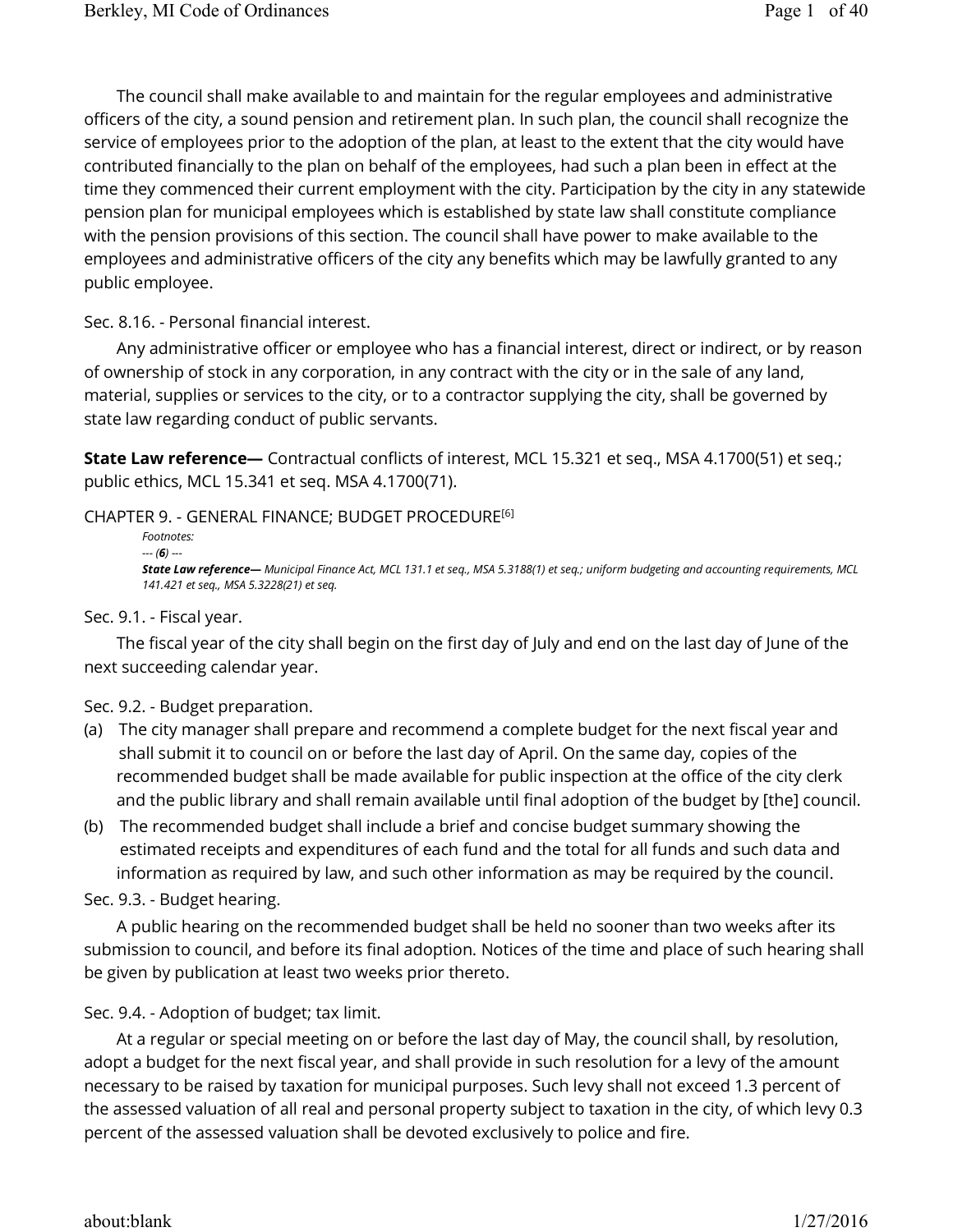**State law references—**Limit on taxation, MCL 117.5(a), MSA 5.2084, (a). See also Mich. Const. 1963, Art. VII, § 21.

Sec. 9.5. - Transfer of appropriations.

After the budget has been adopted, no money shall be drawn from the treasury of the city, nor shall any obligation for the expenditure of money be incurred, except pursuant to the budget appropriation. The council may transfer any unencumbered appropriation balance or any portion thereof from one activity, fund or agency to another, except as prohibited by law. The balance in any appropriation which has not been encumbered at the end of the fiscal year shall revert to the fund balance and be reappropriated during the next fiscal year.

# Sec. 9.6. - Budget control.

At the end of each quarterly period during the fiscal year, and more often if required by the council, the city manager shall submit to the council data showing the relation between the estimated and actual income and expenses to date; and if it shall appear that the income is less than anticipated, the council may reduce appropriations, except amounts required for debt and interest charges, to such a degree as may be necessary to keep expenditures within the cash income. If the revenues exceed the amounts estimated in the budget, the council may take supplemental appropriations.

# Sec. 9.7. - Depository.

The council shall designate the depository or depositories for city funds, and shall provide for the regular deposit of all city moneys. The council shall provide for such security for city deposits as is authorized or permitted by the general laws of the state, except that personal surety bonds shall not be deemed proper security.

**State Law reference—** Deposit of public money, MCL 211.43b, MSA 7.86.

Sec. 9.8. - Independent audit.

In accordance with state law, an independent audit shall be made of all accounts of the city government at least annually and more frequently if deemed necessary by the council. Such audit shall be made by certified public accountants experienced in municipal accounting. The results of such audit shall be made available for public inspection in the office of the city clerk. An annual report of the city business shall be made available for distribution to the public by the city manager in such printed form as will disclose pertinent facts concerning the activities and finances of the city government. The council shall provide the funds to defray the cost of the annual audit and report herein required in each annual budget of the city.

# Sec. 9.9. - Internal accounting.

The city manager, or such person as the manager may designate, shall keep books of account of the receipts and expenditures of the city. The system of accounts of the city shall conform to such uniform system as may be required by law.

CHAPTER 10. - GENERAL TAXATION [7]

```
Footnotes: 
--- (7) ---
State Law reference— Property taxes generally, MCL 211.1 et seq., MSA 7.1 et seq.; provisions of tax act shall apply except where inconsistent 
with the charter, MCL 211.107, MSA 7.161.
```
Sec. 10.1. - Power to tax.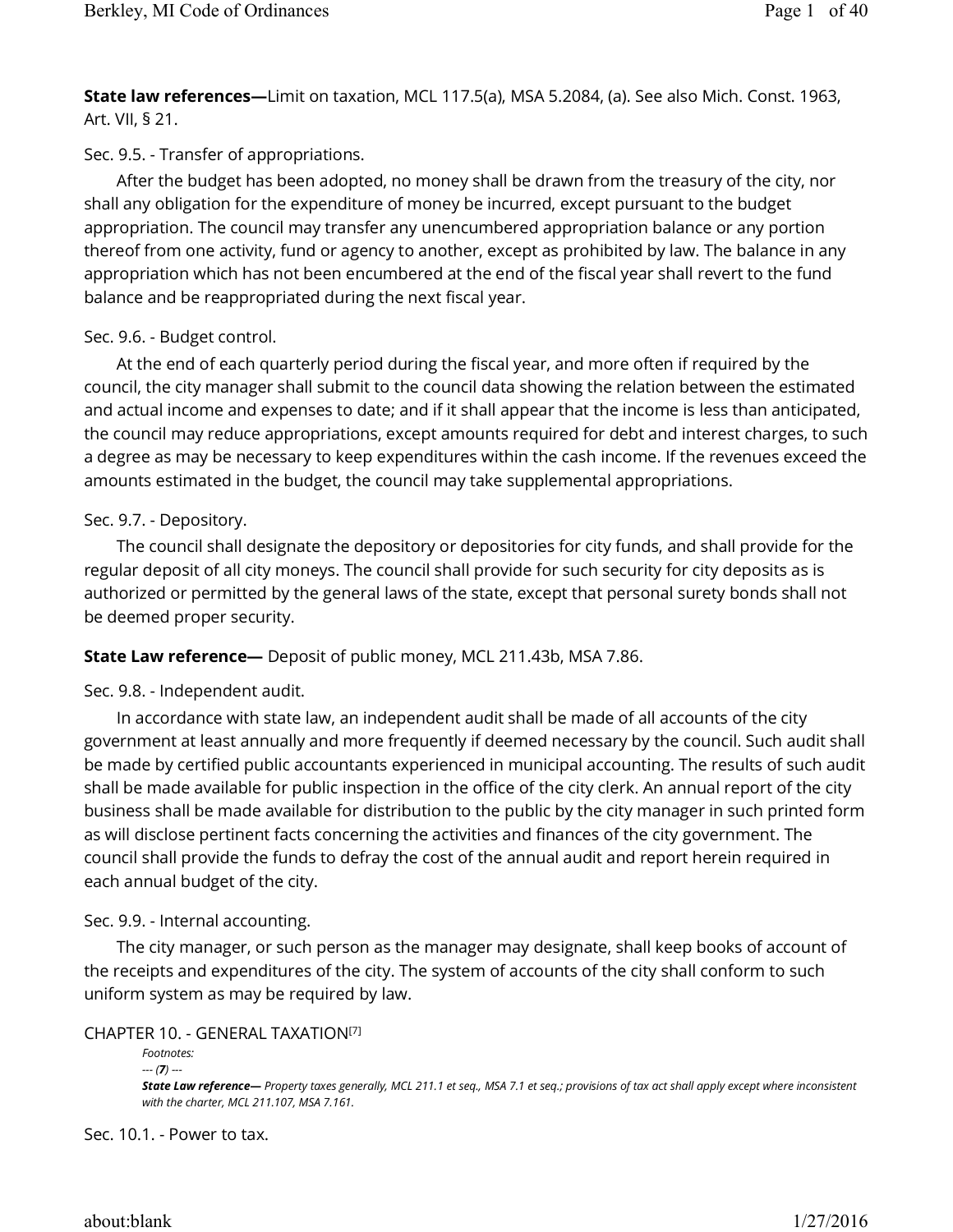In order to carry out the purposes, powers and duties of the city government established by this charter, the city may assess, levy and collect taxes, rents, tolls and excises.

Sec. 10.2. - Subjects of taxation.

The subjects of ad valorem taxation for municipal purposes shall be the same as for state, county and school purposes under the general law. Except as otherwise provided by this charter, city taxes shall be levied, collected and returned in the manner provided by state law.

**State Law reference—** Mandatory that the charter provide for subjects of taxation, MCL 117.3(f), MSA 5.2073, (f).

Sec. 10.3. - Exemptions.

No exemptions from taxation shall be allowed, except such as are expressly permitted to be made by state law.

**State Law reference—** Property exempt from taxation, MCL 211.7 et seq., MSA 7.7 et seq.

Sec. 10.4. - Tax day; assessment.

Unless otherwise provided by state law, the 31st day of December in each year shall be the tax day for both real and personal property in the city. The council shall provide for the installation and maintenance of a systematic or standardized plan of property assessment based upon the uniform application of established rules, techniques and procedures, and shall annually provide funds for the proper administration and application of said plan of assessment. Such plan shall be a factor in estimating the true cash value of all real and personal property in the city.

**State Law reference—** Tax day designated, MCL 211.2, MSA 7.2.

Sec. 10.5. - Time for making assessment rolls.

Prior to the first meeting of the board of review in each year, the assessor shall make and complete an assessment roll in the manner and form provided in the general tax law of the state.

**State Law reference—** Mandatory that the charter provide for preparation of assessment roll, MCL 117.3(i), MSA 5.2073, (i); preparation of assessment roll, MCL 211.24, MSA 7.24.

Sec. 10.6. - Valuing of real and personal property.

Said assessor shall estimate, according to state law, the value of every parcel of real property and set the same down opposite such description. The assessor shall also estimate the value of all taxable personal property of each person and set the same down opposite the name of such person. Except in the case of uniform general increases in property assessments, in which case notice shall be given by publication, the assessor shall give notice by first class mail of any increase in the assessment of any property to the owner thereof of record according to the last assessment roll of the city addressed to the address of such owner shown on such roll, but the failure on the part of the assessor to give any such notice or of any such owner to receive any such notice shall not invalidate any assessment roll of the city or any assessment thereon.

Sec. 10.7. - Board of review.

The board of review shall consist of five appointed members whose remuneration shall be determined by ordinance.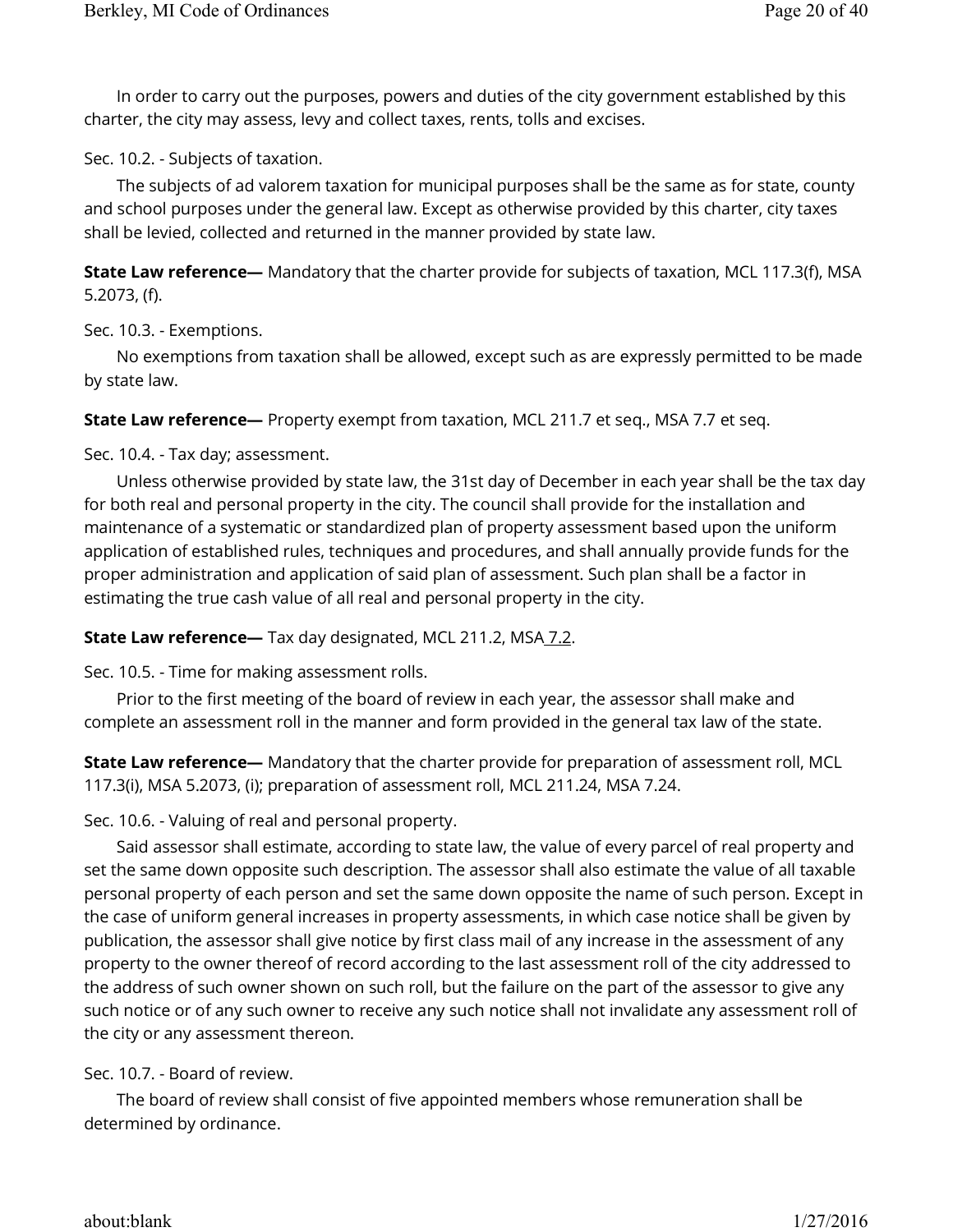(Res. No. 17-86, 2-3-1986, passed Ref. 8-5-1986)

Sec. 10.8. - Meeting of the board of review.

The board of review shall meet on such days as provided by state law.

**State Law reference—** Mandatory that the charter provide for meetings of board of review, MCL 117.3(i), MSA 5.2073, (i).

Sec. 10.9. - Notice of meeting.

The clerk shall give notice to the public of the time and place of meeting of the board of review by publication at least once not less than ten days immediately preceding such meeting.

Sec. 10.10. - Organization and functions of the board of review.

On the first day of its meeting in each year, the board of review shall elect one of its members as chairperson. The assessor shall be secretary of the board. It shall be the duty of the assessor to keep a permanent record of all proceedings, and to enter therein all resolutions and decisions of the board. A majority of the members of the board shall constitute a quorum. The members of said board shall take the constitutional oath of office which shall be filed with the clerk. For the purpose of reviewing and correcting assessments, the board of review shall have the same powers and perform like duties in all respects as are by the general tax law conferred upon and required of boards of review. It shall hear the complaints of all persons considering themselves aggrieved by assessments, and if it shall appear that any person or property has been wrongfully assessed, or omitted from the roll, the board shall correct the roll in such manner as it shall deem just. In all cases, the assessment roll shall be reviewed according to the facts existing on the tax day and no change of the status of any property after said day shall be considered by the board in making its decisions. No person other than the board of review shall make or authorize any change upon or additions or corrections to the assessment roll.

## Sec. 10.11. - Endorsement of roll; validity.

The board shall complete its review of the assessment roll no later than the first Monday of April, and a majority of the members shall endorse thereon and sign a statement to the effect that the same is the assessment roll of the city for the year in which it has been prepared. The omission of such endorsement shall not affect the validity of such roll. Upon the completion of said roll and following the last meeting of the board of review, the same shall be the assessment roll of the city for county, school and city taxes, and for any other taxes on real and personal property that may be authorized by law, and shall be conclusively presumed by all courts and tribunals to be valid, and shall not be set aside except for causes set forth in the general laws of the state.

**State Law reference—** Mandatory that the charter provide for the confirmation of the assessment roll, MCL 117.3(i), MSA 5.2073, (i); mandatory that review of assessments are completed not later than first Monday in April, MCL 211.30a, MSA 7.30(1).

Sec. 10.12. - Clerk to certify tax levy.

Within three days after the council shall adopt the budget for the ensuing year, the clerk shall certify to the assessor the total amount which the council determines shall be raised by general tax; all amounts of special assessments which the council required to be assessed or reassessed upon any property or against any person; and all other amounts which the council may determine shall be charged, assessed or reassessed against any person or property.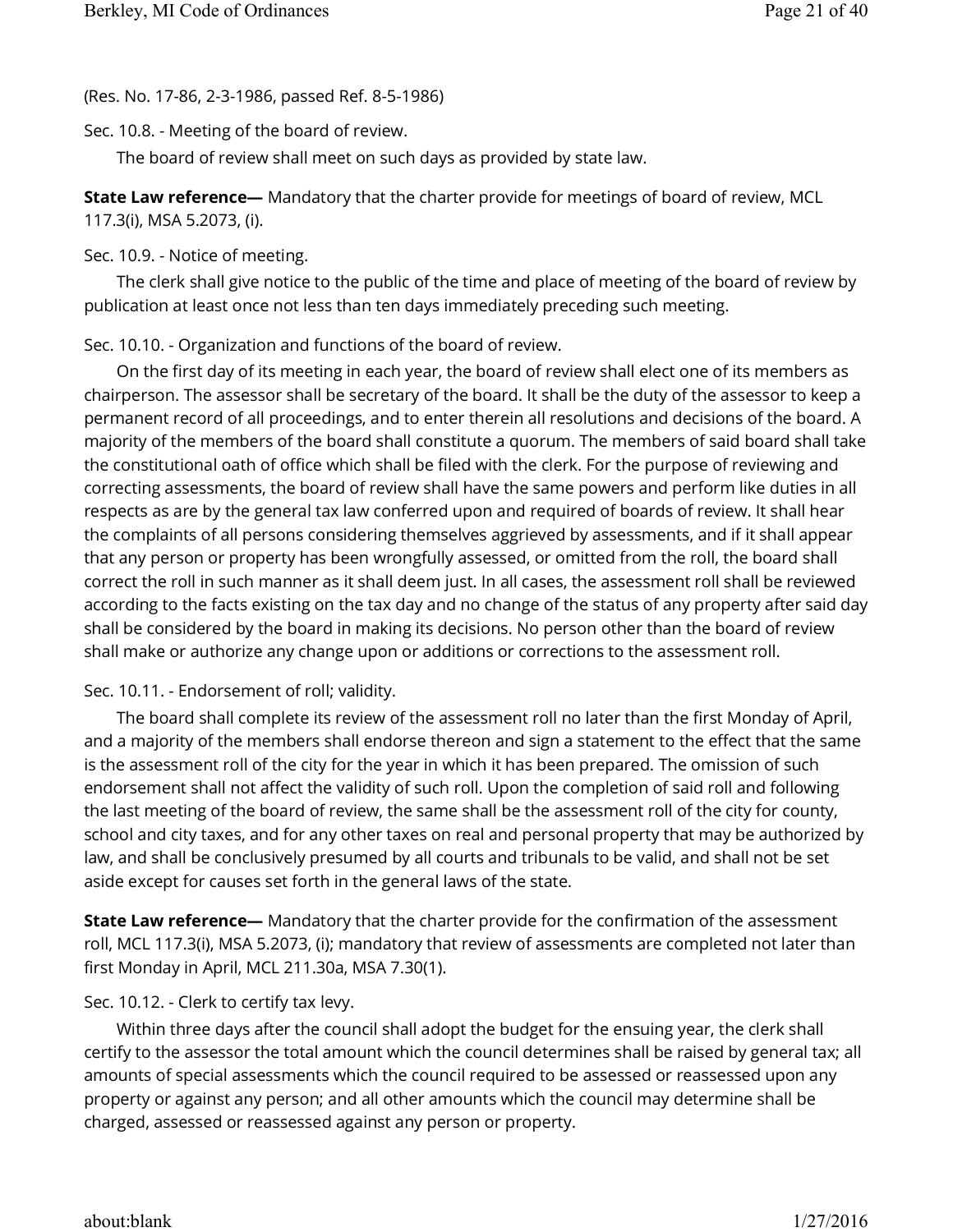## Sec. 10.13. - City tax roll.

After the last day for the meeting of the board of review, the assessor shall prepare a copy of the assessment roll to be known as the city tax roll, and upon receiving the certification of the several amounts to be raised, as provided in the preceding section, the assessor shall proceed forthwith to spread upon said tax roll the several amounts determined by the council to be charged, assessed or reassessed against persons or property; and shall also proceed to spread the amounts of the general tax according to and in proportion to the several valuations set forth in said assessment roll. For the purpose of avoiding fractions in computations, the assessor may add to the amount of the several taxes to be raised, as provided by state law, and said excess shall belong to the city. Such taxes shall be separately assessed and may be entered in separate columns or may be entered as one total sum; provided that if such taxes are entered as one total sum, there shall be printed upon the face of each tax bill and receipt the percentage which each such tax is of said total sum.

## Sec. 10.14. - Tax roll certified for collection.

After extending the taxes aforesaid and not later than the 15th day of June in each year, the assessor shall certify said tax roll and the mayor shall, by resolution, direct and require the treasurer to collect from the persons named in said roll the sums, mentioned therein opposite their respective names as a tax or assessment, and granting to the treasurer, for the purpose of collecting the taxes, assessments and charges on such roll, all the powers and immunities possessed by township treasurers for the collection of taxes under the general laws of the state.

## Sec. 10.15. - Tax lien on property.

The city taxes, thus assessed, shall become at once a debt due to the city from the persons to whom they are assessed, and the amounts assessed on any interest in real property shall, on the first day of July, become a lien upon such real property, and the lien for such amounts and for all interest and other charges thereon shall continue until payment thereof. All personal property taxes shall also be a first lien, prior, superior and paramount, upon all personal property of the persons so assessed from and after the first day of July in each year, and shall so remain until paid, which said tax liens shall take precedence over all other claims, encumbrances and liens upon said personal property whatsoever, whether created by chattel mortgage, execution, levy, judgement or otherwise, and whether arising before or after the assessment of said personal taxes, and no transfer of personal property assessed for taxes thereon shall operate to divest or destroy such lien except where such personal property is actually sold in the regular course of retail trade.

# Sec. 10.16. - Taxes due.

The taxes assessed on the general city tax roll shall be due and payable on the first day of July in the year assessed, and may be paid on or before August 31 without penalty or interest.

# (Amd. of 2-22-2000)

# Sec. 10.17. - Notification of taxes due.

The treasurer shall not be required to call upon the persons named in the city tax roll, nor to make personal demand for the payment of taxes, but shall give notice to the taxpayers of the city, at least six days prior to the first day of July in each year, of the time when said taxes will be due for collection by publication, at least once, in one or more of the newspapers published or circulated in the city, or shall give such notice by first class mail addressed to the owners of the property upon which taxes are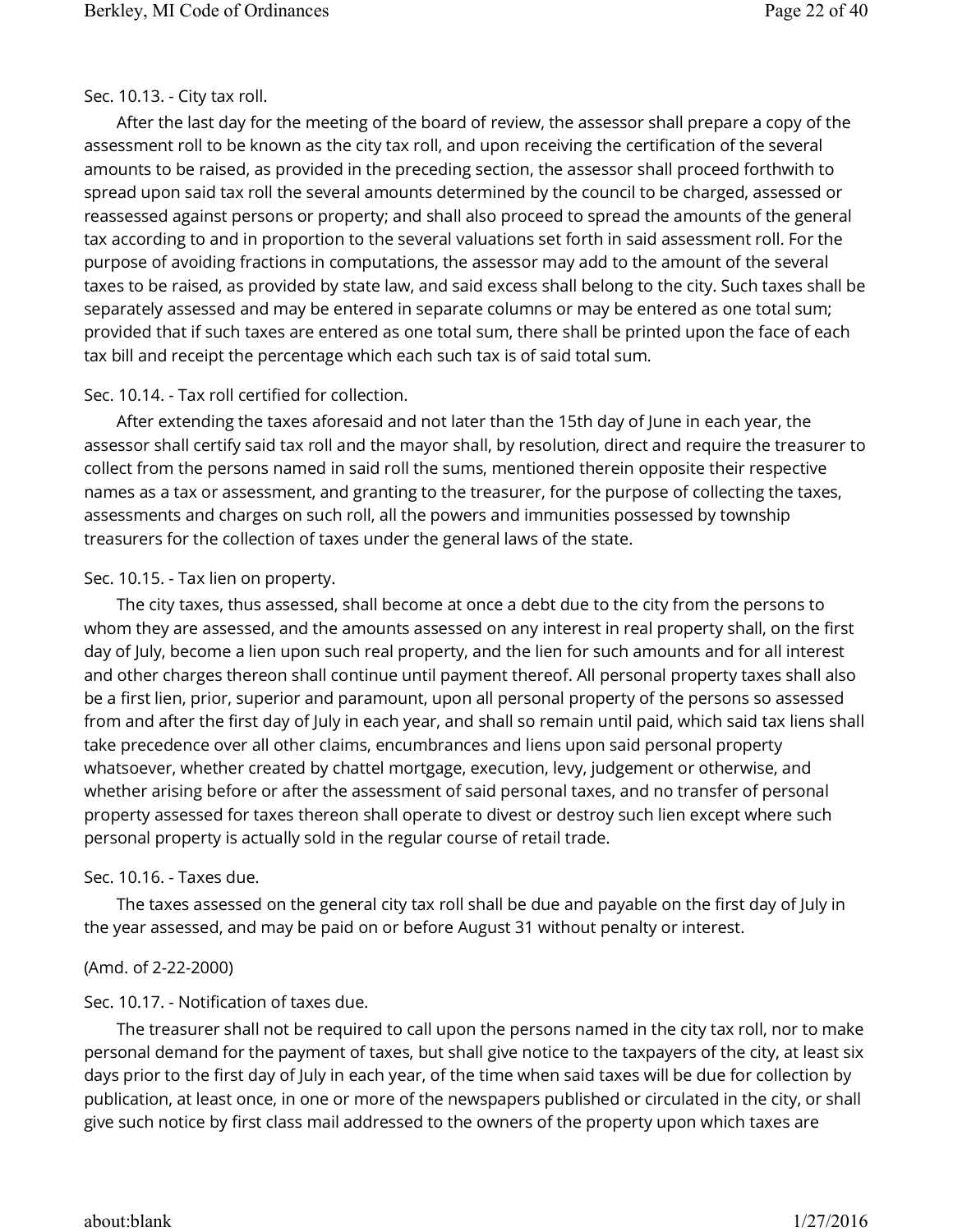assessed according to the names of such owners and their addresses as indicated on the tax roll, which notice shall be deemed sufficient for the payment of all taxes on said roll. Failure on the part of the treasurer to give said notice shall not invalidate tax on said tax roll nor release the person or property assessed from the penalty provided in this chapter in case of nonpayment of the same.

## Sec. 10.18. - Collection of taxes; penalties.

Taxes unpaid after August 31 shall be deemed delinquent and shall bear interest at the rate set by [the] council, but in no event greater than one percent per month or fraction thereof. The treasurer shall add to all taxes paid after the 31st of August, except such as are paid on an installment plan and are not delinquent under that plan, a three percent collection fee in addition to the rate of interest herein required to be paid. The council may, by ordinance or resolution, provide for the payment of the city tax in one or more installments, and designate the date for the payment of such installments, and further provide that should an installment be paid upon the date as specified, interest will not be charged against the unpaid installments until the due date of the payment thereof. The provision for the payment of taxes in installments shall apply to special assessment taxes and other taxes and charges levied on the tax roll. The added collection fees and interest herein provided shall belong to the city and shall constitute a charge, and shall be a lien against the property to which the taxes themselves apply, collectible in the same manner as the taxes to which they are added.

## (Amd. of 2-22-2000)

## Sec. 10.19. - Apportioning of tax on portion of taxed item.

Any person owning an undivided share or other part of any parcel of real property, assessed in one description, may pay on the share or part thus owned by paying an amount having the same relation to the whole tax as the value of the part on which payment is made has to the value of the whole parcel. The person making such payment shall accurately describe the part or share on which they make payment, and the receipt given and the record of the receiving officers shall show such description and by whom paid; and in case of the sale of the remaining part or share, for nonpayment of taxes, they may purchase the same in like manner as any disinterested person. The values above referred to shall be determined, upon the request of any interested party, by the assessor, who, before making such determination, shall set a time for hearing and shall notify the interested parties by first class mail at their last known addresses, such notice to be mailed at least ten days before the hearing.

## Sec. 10.20. - Uncollected taxes.

All city taxes on real property remaining uncollected by the treasurer on the first day of March following the date when said roll was received shall be returned to the county treasurer in the same manner and with like effect as provided by statute for returns by township treasurers of township, school and county taxes. Such returns shall include all the additional assessments, charges and fees herein before provided, which shall be added to the amount assessed in said tax roll against each property or person. The taxes thus returned shall be collected in the same manner as other taxes returned to the county treasurer are collected in accordance with statute, and shall be and remain a lien upon the property against which they are assessed until paid. If by change in statute or otherwise, the treasurer of the County of Oakland is no longer charged with the collection of either delinquent real or delinquent personal property taxes, such delinquent taxes shall be collected in the manner then provided by the statute for the collection of delinquent township, school and county taxes.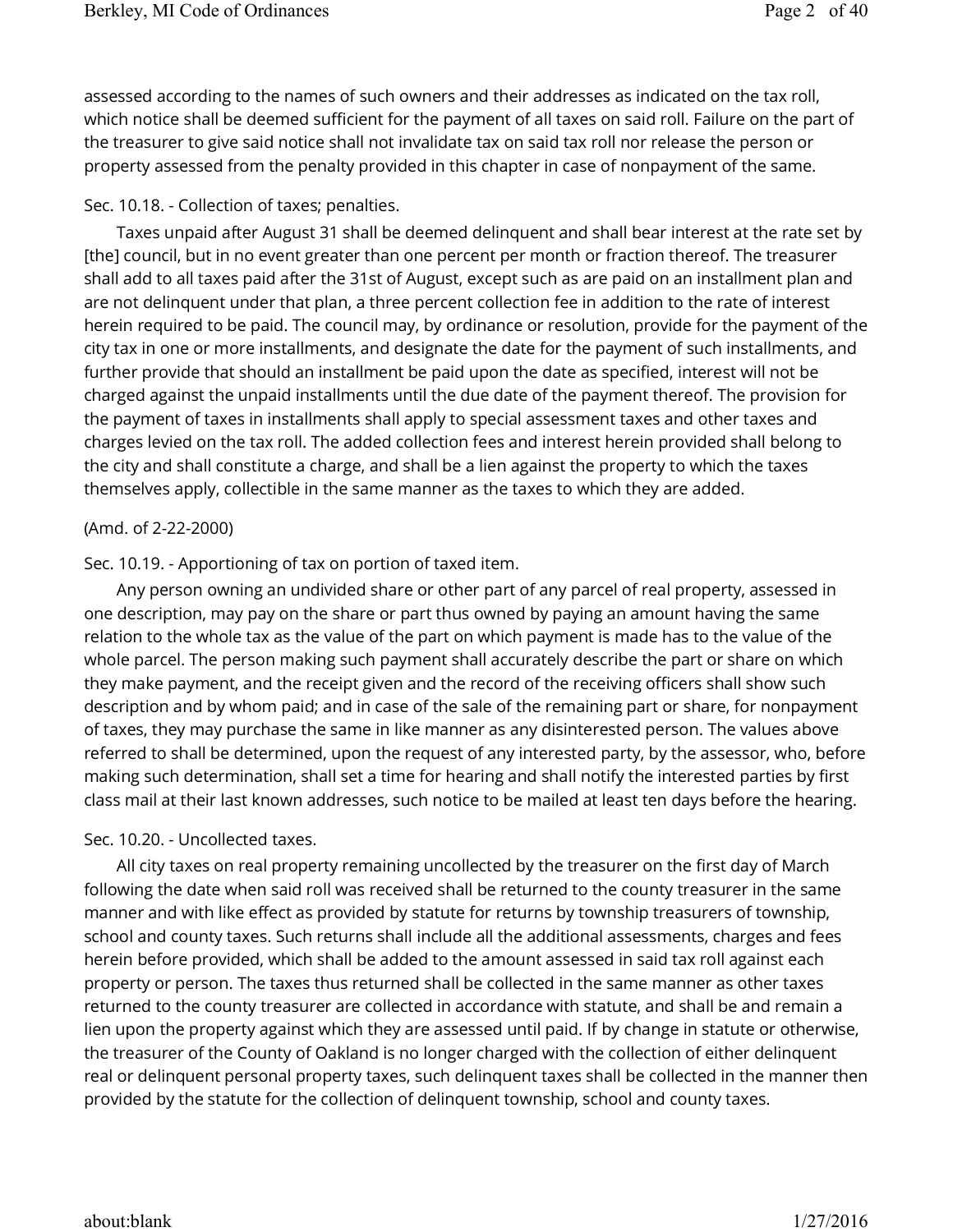# **State Law reference—** Return of delinquent taxes, MCL 211.55, MSA 7.99.

Sec. 10.21. - Protection of city lien.

The city shall have power to acquire by purchase any premises within the city at any tax or other public sale, or by direct purchase from the State of Michigan or the fee owner, when such purchase is necessary to protect the lien of the city for taxes or special assessments, or both, on said premises and may hold, lease or sell the same for the purpose of securing therefrom the amount of such taxes or special assessments, or both, together with any incidental expenses incurred in connection with the exercise of this power. Any such procedure exercised by the city in the protection of its tax lien shall be deemed to be for a public purpose.

Sec. 10.22. - State, county and school taxes.

For the purpose of collecting and assessing taxes in the city for state, county and school purposes, the city shall be considered the same as a township, and all provisions of state law relative to the collection of such taxes and the fees to be paid therefor, the accounting therefor to the appropriate taxing units, and the returning of property to the county treasurer for nonpayment thereof shall apply to the performance thereof by the treasurer, who shall perform the same duties and have the same powers as township treasurers.

CHAPTER 11. - GENERAL FINANCE; BORROWING POWER [8]

```
Footnotes: 
--- (8) ---
State Law reference— Authority to borrow money, MCL 117.4a, MSA 5.2074; restrictions on issuance of bonds, MCL 117.5, MSA 5.2084.
```
# Sec. 11.1. - General borrowing.

Subject to the applicable provisions of state law and this charter, the council, by proper ordinance or resolution, may authorize the borrowing of money for any purpose within the scope of the powers vested in the city and the issuance of bonds of the city or other evidences of indebtedness therefor, and may pledge the full faith, credit and resources of the city for the payment of the obligation created therefor.

Sec. 11.2. - Special assessment bonds.

The council shall, subject to the applicable provisions of the general laws of the state, have authority to borrow money in anticipation of the payment of special assessments made for the purpose of defraying the cost of any public improvement, or in anticipation of the payment of any combination of such special assessments, and to issue bonds therefor. Such special assessment bonds may be an obligation of the special assessment district or districts or may be both an obligation of the special assessment district or districts and a general obligation of the city. All collections on each special assessment roll or combination of rolls shall be set apart in a separate fund for the payment of the principal and interest of the bonds issued in anticipation of the payment of such special assessments, and shall be used for no other purpose.

Sec. 11.3. - Other bonds.

The city shall have power to issue revenue and any other type of bonds or enter into any other form of debt in the manner and for the purposes permitted by the constitution and general laws of the State of Michigan.

Sec. 11.4. - Preparation and record.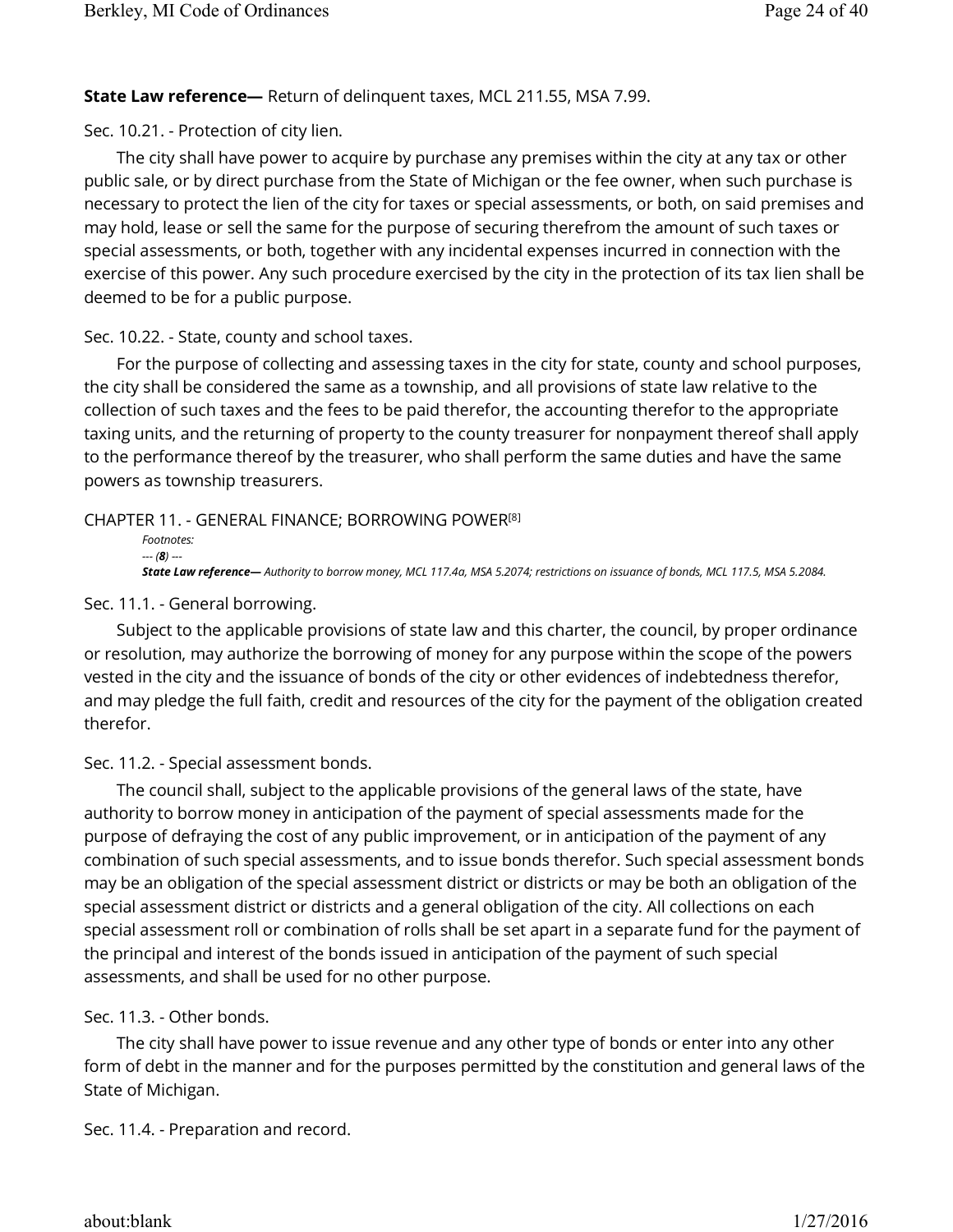Each bond or other evidence of indebtedness shall contain on its face a statement specifying the purpose for which the same is issued, and it shall be unlawful for any officer of the city to use the proceeds thereof for any other purpose, and any officer who shall violate this provision shall be deemed guilty of misconduct in office. All bonds and other evidences of indebtedness issued by the city shall be signed by the mayor and countersigned by the clerk, under the seal of the city. Interest coupons may be executed with the facsimile signatures of the treasurer. A complete and detailed record of all bonds and other evidence of indebtedness issued by the city shall be kept by the clerk. Upon the payment of any bond or other evidence of indebtedness, the same shall be marked "cancelled."

## Sec. 11.5. - Unissued bonds.

No unissued bonds of the city shall be issued or sold to secure funds for any purpose other than that for which they were specifically authorized, and if any such bonds are not sold within five years after authorization, such authorization shall, as to such bonds, be null and void, and such bonds shall be cancelled.

CHAPTER 12. - SPECIAL ASSESSMENTS [9] *Footnotes: --- (9) --- State Law reference— Power re: special assessments, MCL 117.4a, 117.4b, 117.4d, 117.5, MSA 5.2074, 5.2075, 5.2077, 5.2084.*

Sec. 12.1. - General power relative to special assessments.

The council shall have the power to determine the necessity of any local or public improvement and to determine that the whole or any part of the expense shall be defrayed by special assessment upon the property especially benefited.

#### Sec. 12.2. - To initiate special assessments.

Proceedings for the making of public improvements within the city may be commenced by resolution of the council, on its own initiative, or by an initiatory petition signed by property owners whose aggregate property in the special assessment district was assessed for not less than 51 percent of the total assessed value of the privately owned real property located therein, in accordance with the last preceding general assessment roll; provided, however, that in case of special assessments for paving or similar improvements which are normally assessed on a frontage basis against abutting property, such petitions shall be signed by owners to the extend of at least 51 percent of the frontage of property to be assessed. All petitions received by the city clerk shall be presented to the council. Such petitions, in addition to the signatures of the owners, shall contain a brief description of the property owned by the respective signers thereof. Such petition shall be verified by the affidavit of one or more of the owners or by some person or persons, with knowledge that said signers are such owners and that such signatures are genuine. The initiatory petition herein referred to shall be addressed to the council and filed with the clerk. Such petition shall in no event be mandatory upon the council.

## Sec. 12.3. - Survey and report.

Before the council shall consider the making of any local or public improvement, the same shall be referred by resolution to the city manager, who shall prepare a report which shall include necessary plans, profiles, specifications and estimates of cost, an estimate of the life of the improvement, a description of the assessment district or districts, and such other pertinent information as will permit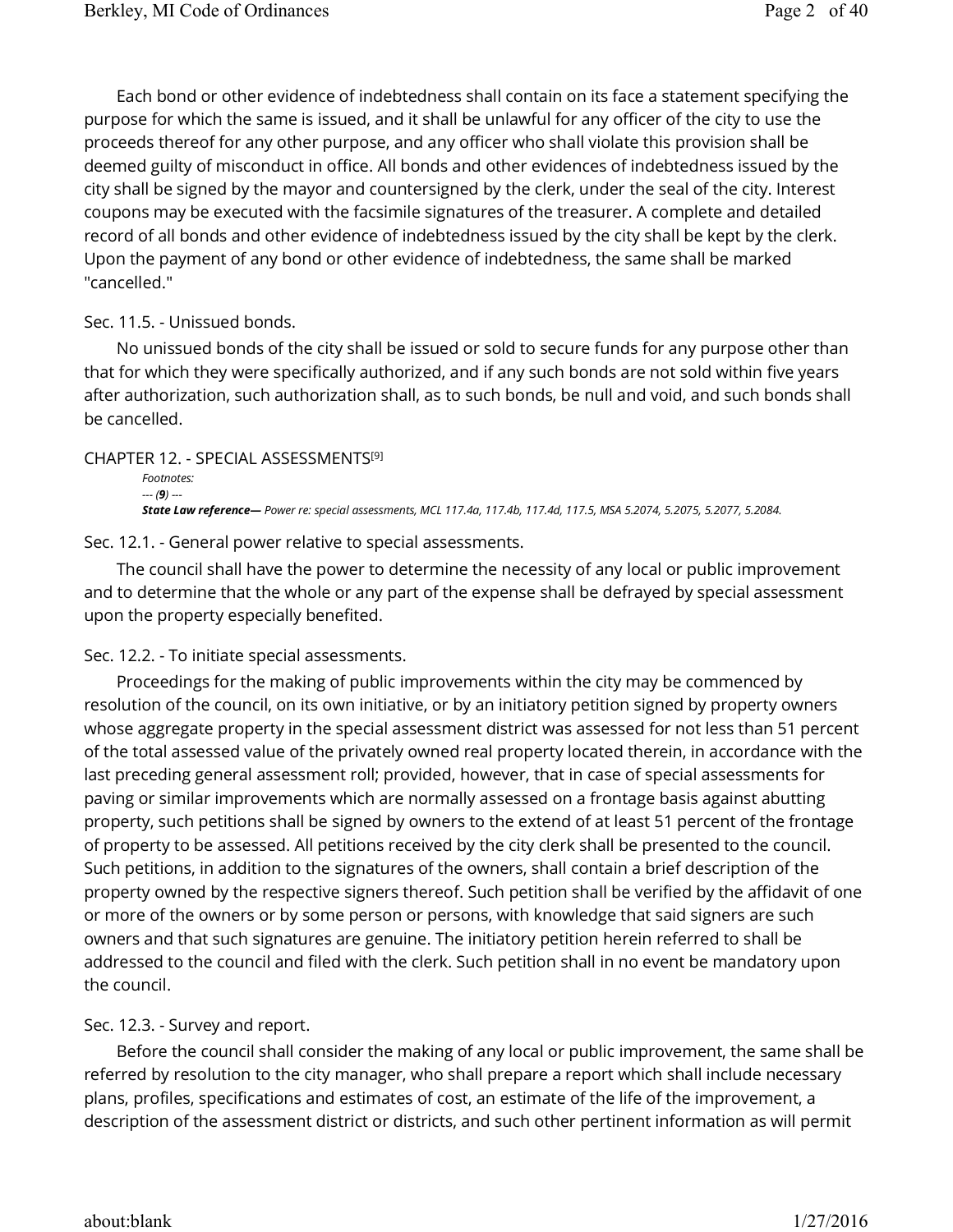the council to decide the cost, extend [extent] and necessity of the improvement proposed and what part or proportion thereof should be paid by special assessments upon the property benefited and what part, if any, should be paid by the city at large. The council shall not determine to proceed with the making of any local or special improvement until such report of the city manager has been filed, nor until after a public hearing has been held by the council for the purpose of hearing objections to the making of such public improvement.

## Sec. 12.4. - Cost of condemned property added.

Whenever any property is acquired by condemnation, or otherwise, for the purpose of any special improvement, the cost thereof, and of the proceedings required to acquire such property, may be added to the cost of such special improvement.

## Sec. 12.5. - Determination on the project; notice.

After the city manager has presented the report required in section 12.3, for making any local or public improvement as requested in the resolution of the council, and it has reviewed said report, a resolution may be passed determining the necessity of the improvement; setting forth the nature thereof; prescribing what part of proportion of the cost of such improvement shall be paid by special assessment upon the property benefited, and what part, if any, shall be paid by the city at large; designating the limits of the special assessment district to be affected; designating whether to be assessed according to frontage or benefits; placing the complete information on file in the office of the clerk where the same shall be available for examination; and directing the clerk to publish a notice of public hearing on the proposed improvement at which time and place opportunity will be given interested persons to be heard. Such notice shall be made by publication in a newspaper published or circulated within the city and by first class mail addressed to the owners of the property affected by the proposed improvement at their last known address per the last tax roll, at least one week prior to the holding of the hearing. The hearing required by this section may be held at any regular, adjourned or special meeting of the council.

# Sec. 12.6. - Objections to improvement.

If, at or prior to such meeting of the council, more than 50 percent of the number of owners or privately owned real property to be assessed for any improvement, or in case of improvements assessed on a frontage basis, owners of more than 50 percent of the frontage to be assessed for any such improvement, shall object in writing to the proposed improvement, the improvement shall not be made by proceedings authorized by this chapter without a five-sevenths vote of the members of the council.

## Sec. 12.7. - Determination by the council.

At the public hearing on the proposed improvement, all persons interested shall be given an opportunity to be heard, after which the council may modify the scope of the public improvement, if necessary, in such manner as they shall deem to be in the best interest of the city as a whole. If the determination of the council shall be to proceed with the improvement, a resolution shall be passed approving the necessary profiles, plans, specifications and estimates of cost, and directing the assessor to prepare a special assessment roll in accordance with the council's determination and report the same to them for confirmation.

Sec. 12.8. - Deviation from plans and specifications.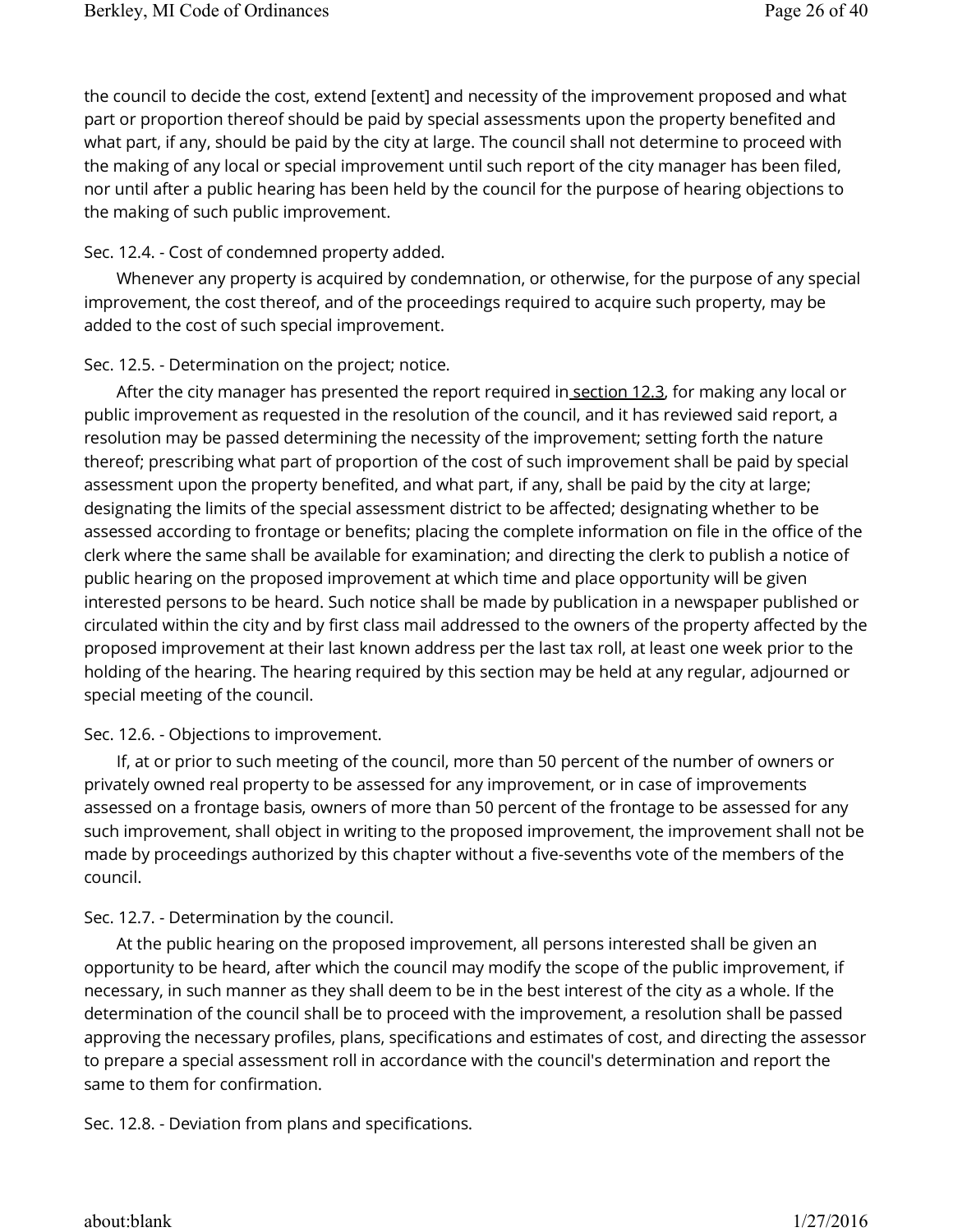No deviation from original plans or specifications as adopted shall be permitted by any officer or employee of the city without authority of the council by resolution. A copy of the resolution authorizing such changes or deviation shall be certified by the clerk and attached to the original plans and specifications on file.

## Sec. 12.9. - Financing public improvements.

The council shall specify the provisions and procedures for financing the improvements. No contract or expenditure, except for the cost of preparing necessary profiles, plans, specifications and estimates of cost shall be made for the same until special assessments to defray the costs of the improvement shall have been levied.

## Sec. 12.10. - Special assessment roll.

The assessor shall make a special assessment roll of all lots and parcels of land within the designated district benefited by the proposed improvement and assess to each lot or parcel of land the amount benefited thereby. The amount spread in each case shall be based upon the detailed estimate of the city manager as approved by the council.

## Sec. 12.11. - Assessor to attach certificate to assessment roll.

When the assessor completes such assessment roll, it shall be filed with the clerk for presentation to the council for review and certification.

## Sec. 12.12. - Meeting to review special assessment roll; objections in writing.

Upon receipt of such special assessment roll, the council, by resolution, shall accept such assessment roll and order it to be filed in the office of the clerk for public examination; shall fix the time and place the council will meet to review such special assessment roll; and shall direct the clerk to publish a notice of a public hearing for the purpose of giving an opportunity for interested persons to be heard. Such notice shall be made by publication and by first class mail addressed to the owners of the property affected by the proposed improvement at least one week prior to the holding of the hearing. The hearing required by this section may be held at any regular, adjourned or special meeting of the council. At this meeting, all interested persons or parties shall present their objections, if any, to the assessments against them in writing. The assessor shall be present at every meeting of the council at which a special assessment is to be reviewed.

## Sec. 12.13. - Changes and corrections in assessment roll.

The council shall meet at the time and place designated for the review of such special assessment roll and, at such meeting, or proper adjournment thereof, shall consider all objections thereto submitted in writing. The council may correct said roll as to any special assessment or description of any lot or parcel of land or other errors appearing therein; or it may, by resolution, annul such assessment roll, and the same proceedings shall be followed in making a new roll as in the making of the original roll. If, after hearing all objections and making a record of such changes as the council deems justified, the council is satisfied with said special assessment roll, it shall thereupon pass a resolution confirming such roll, placing it on file in the office of the clerk, and directing the clerk to certify the copy within ten days, therein commanding the assessor to spread the various sums and amounts appearing thereon on a special assessment roll or upon the tax rolls of the city for the full amounts, or in annual installments as directed by the council. Such rolls shall have the date of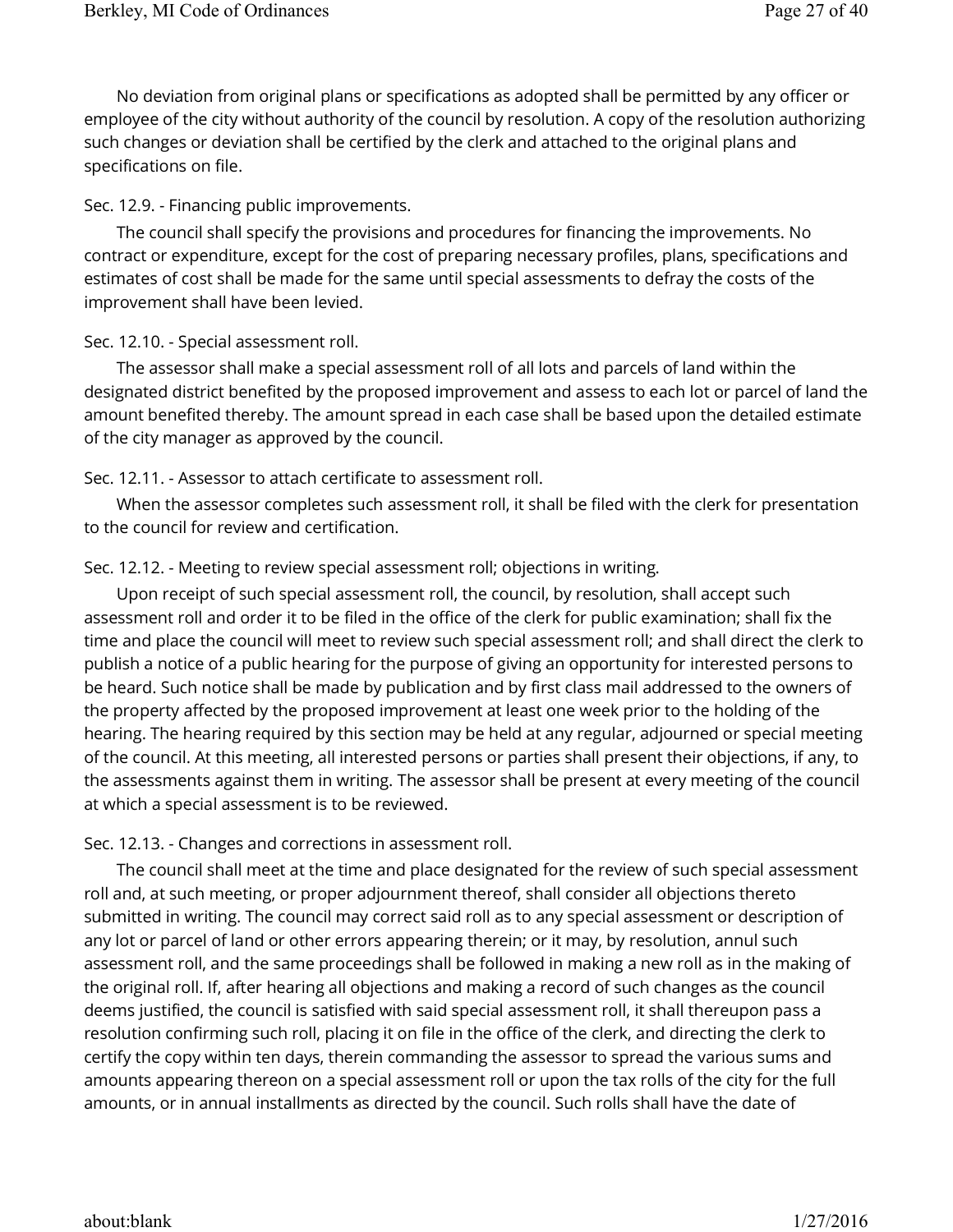confirmation endorsed thereon and shall, from that date, be final and conclusive for the purpose of the improvement to which it applies, subject only to adjustment to conform to the actual cost of the improvement, as provided in section 12.19 of this chapter.

Sec. 12.14. - Collection of special assessments.

All special assessments, except such installments thereof as the council shall make payable at a future time, as provided in this chapter, shall be due and payable upon confirmation of the special assessment roll.

## Sec. 12.15. - Partial payments; when due.

The council may provide for the payment of special assessments in annual installments. Such annual installments shall not exceed ten in number, the first installment being due upon confirmation of the roll and the deferred installments being due annually thereafter or, in the discretion of the council, may be spread upon and made a part of each annual city tax roll thereafter, until all annual installments have been spread. Interest shall be charged on all deferred installments at a rate not to exceed six percent per annum, payable annually; the whole or any deferred installments, with interest accrued thereon, to the date of payment, may be paid in advance of the due dates herein established.

## Sec. 12.16. - Delinquent special assessments.

Special assessments and all interest and charges thereon, from the date of confirmation of the roll, shall be and remain a lien upon the property assessed of the same character and effect as the lien created by general law for state and county taxes, and by this charter for city taxes, until paid. From such date after confirmation, as shall be fixed by the council, the same penalties and interest shall be collected on delinquent special assessments and upon delinquent installments of such special assessment as are provided by this charter to be collected on delinquent city taxes. The lands upon which the same are a lien shall be subject to sale therefor the same as are delinquent city taxes and the lands upon which they constitute a lien.

## Sec. 12.17. - Hazards and nuisances.

When any lot, building or structure within the city, becomes, in the opinion of the council, a public hazard or nuisance which is dangerous to public health, safety or welfare, the council may, after investigation, give notice by registered mail, addressed to the last known address of the owner or owners of the land upon which such nuisance exists, or to the owner of the building or structure itself, specifying the nature of the nuisance and requiring such owner to alter, repair, tear down, abate or remove the nuisance within a time to be specified by the council, which shall be commensurate with the nature of the nuisance. If, at the expiration of the time limit in said notice, the owner has not complied with the requirements thereof, or in any case where the owner of the land or of the building or structure itself is not known, the council may order such hazard or nuisance abated by the proper department or agency of the city which is qualified to do the work required, or may do the work by contract or by hire and the cost of such abatement addressed against the lot, premises or description of real property upon which such hazard or nuisance is located, by special assessment.

## Sec. 12.18. - Amount; council to determine.

The council shall determine what amount or part of each such expense shall be charged, and the person, if known, against whom, and the premises upon which the same shall be levied as a special assessment; and as often as the council shall deem it expedient, it shall require all of the several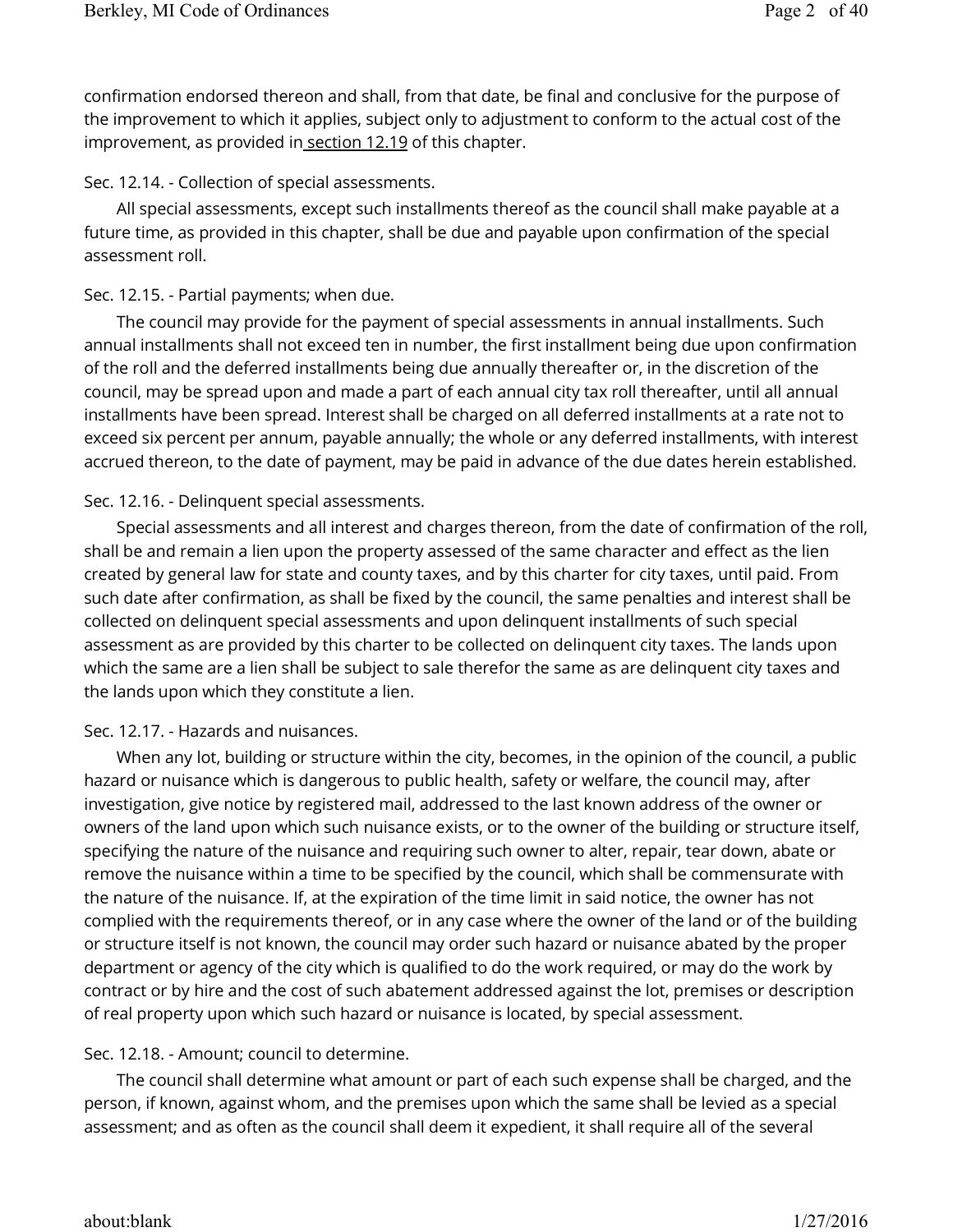amounts so reported and determined, and the several lots or premises and the persons chargeable therewith, respectively, to be notified by the clerk either by registered mail sent to their last known address as shown on the assessment roll of the city or by publication. Such notice shall state the basis of the assessment, the cost thereof and shall give a reasonable time, which shall not be less than 30 days, in which payment shall be made. In all cases where payment is not made within the time limit, the same shall be reported by the clerk to the assessor who shall spread such amounts against the several persons or descriptions of real property chargeable therewith on the next roll for the collection of city taxes.

## Sec. 12.19. - Additional assessments; refunds.

The city manager shall, within 60 days after the completion of each local or special public improvement, compile the actual cost thereof and certify the same to the assessor, who shall adjust the special assessment roll to correspond therewith, subject to the limitation contained in section 12.10. When any special assessment roll shall prove insufficient to meet the costs of the improvement for which it was made, the council may make an additional pro rata assessment, but the total assessed shall not exceed the maximum amount permitted by section 12.10. Should the assessment prove larger than necessary by five percent or less, the same shall be reported to the council which may place the excess in the city treasury or make a refund thereof pro rata according to the assessments. If the assessment exceeds five percent, the entire excess shall be refunded to owners of property upon which payments have been made in full pro rata according to assessments.

#### Sec. 12.20. - Special assessment accounts.

Except as otherwise provided in this chapter, moneys raised by special assessment to pay the cost of any local improvement shall be held in a special fund to pay such cost or to repay any money borrowed therefor. Each special assessment account must be used only for the improvement project for which the assessment was levied, except as otherwise provided in this chapter.

#### Sec. 12.21. - Contested assessments.

Except and unless notice is given to the council in writing of an intention to contest or enjoin the collection of any special assessment for the construction of any public improvement, or the removal or abatement of any public hazard or nuisance, within 15 days after the date of the resolution of the council confirming the assessment roll for such improvement, as required by section 12.12 of this chapter, which notice shall state the grounds on which the proceedings are to be contested, no suit or action of any kind shall be instituted or maintained for the purpose of contesting or enjoining the collection of such special assessment.

## Sec. 12.22. - Reassessment for benefits.

Whenever the council shall deem any special assessment invalid or defective for any reason whatever, or if any court of competent jurisdiction shall have adjudged such assessment to be illegal for any reason whatever, in whole or in part, the council shall have power to cause a new assessment to be used for the same purpose for which the former assessment was made, whether the improvement or any part thereof has been completed or not, and whether any part of the assessment has been collected or not. All proceedings on such reassessment and for the collection thereof shall be made in the same manner as provided for the original assessment. If any portion of the original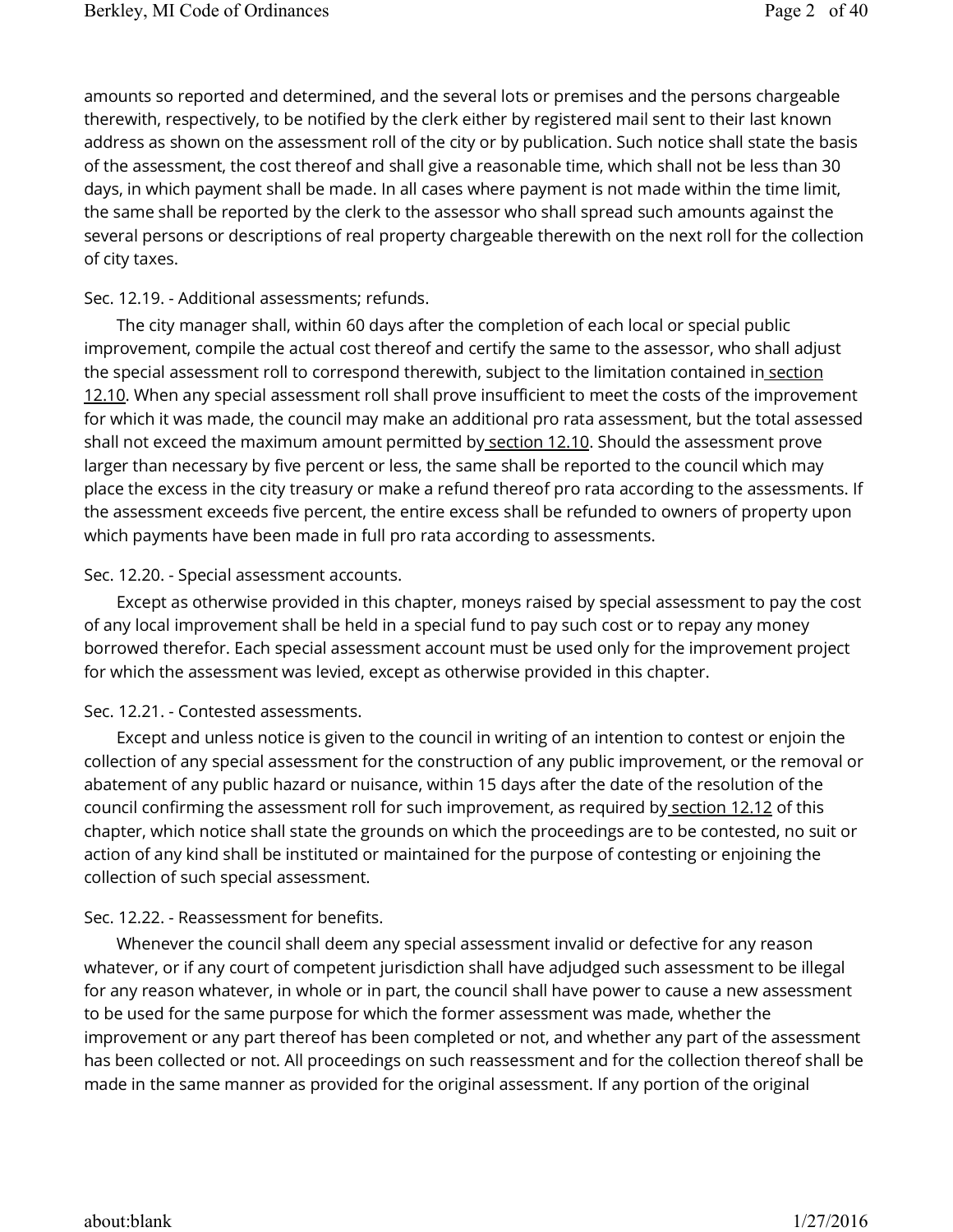assessment shall have been collected and not refunded, it shall be applied upon the reassessment and the reassessment shall to that extent be deemed satisfied. If more than the amount reassessed shall have been collected, the balance shall be refunded to the person making such payment.

Sec. 12.23. - Additional procedures.

In any case where the provisions of this chapter may prove to be insufficient to carry into full effect the making of any special assessment, the council shall provide by ordinance any additional steps or procedures required to effect the improvement by special assessment.

#### CHAPTER 13. - ELECTIONS [10]

```
Footnotes: 
--- (10) ---
State Law reference— Michigan Election Laws, MCL 168.1 et seq., MSA 6.1001 et seq.; mandatory that the charter provide for the time, manner 
and means of holding elections, MCL 117.3(c), MSA 5.2073, (c).
```
Sec. 13.1. - Qualifications of electors.

Each person who has the constitutional qualifications of an elector in the State of Michigan, or who will have such qualifications at the next ensuing regular or special city election, shall be entitled to register as an elector of the City of Berkley.

**State Law reference—** The charter to provide qualifications for registration as an elector, MCL 117.3 (c), MSA 5.2073, (c).

Sec. 13.2. - Election commission.

An election commission is hereby created, consisting of the clerk, the mayor and the city attorney. The clerk shall be chairperson. The commission shall have charge of all activities and duties required of it by state law and this charter relating to the conduct of elections in the city. The compensation of election personnel shall be determined in advance by the council, and shall be a fixed amount for each election; provided such compensation shall not exceed the amount appropriated for elections in the budget, unless such increase shall first have been approved by the council as are other increases in appropriations for any department or function. In any case where election procedure is in doubt, the election commission shall prescribe the procedure to be followed.

Sec. 13.3. - Nomination for elective office.

Persons desiring to become candidates for any elective city office shall qualify as such by the filing of nomination petitions in accordance with the provisions of section 13.9 of this charter. Persons qualifying by the filing of nomination petitions shall be certified to the election commission to be placed upon the ballot for the next subsequent regular city election.

**State Law reference—** Mandatory that the charter provide for nomination of elective officers, MCL 117.3(b), MSA 5.2073, (b).

Sec. 13.4. - Regular elections.

A nonpartisan regular city election shall be held on the Tuesday succeeding the first Monday in November in every odd-numbered year.

**State Law reference—** Odd-year general election, MCL 168.644a et seq., MSA 6.1644(1) et seq.

Sec. 13.5. - Special elections.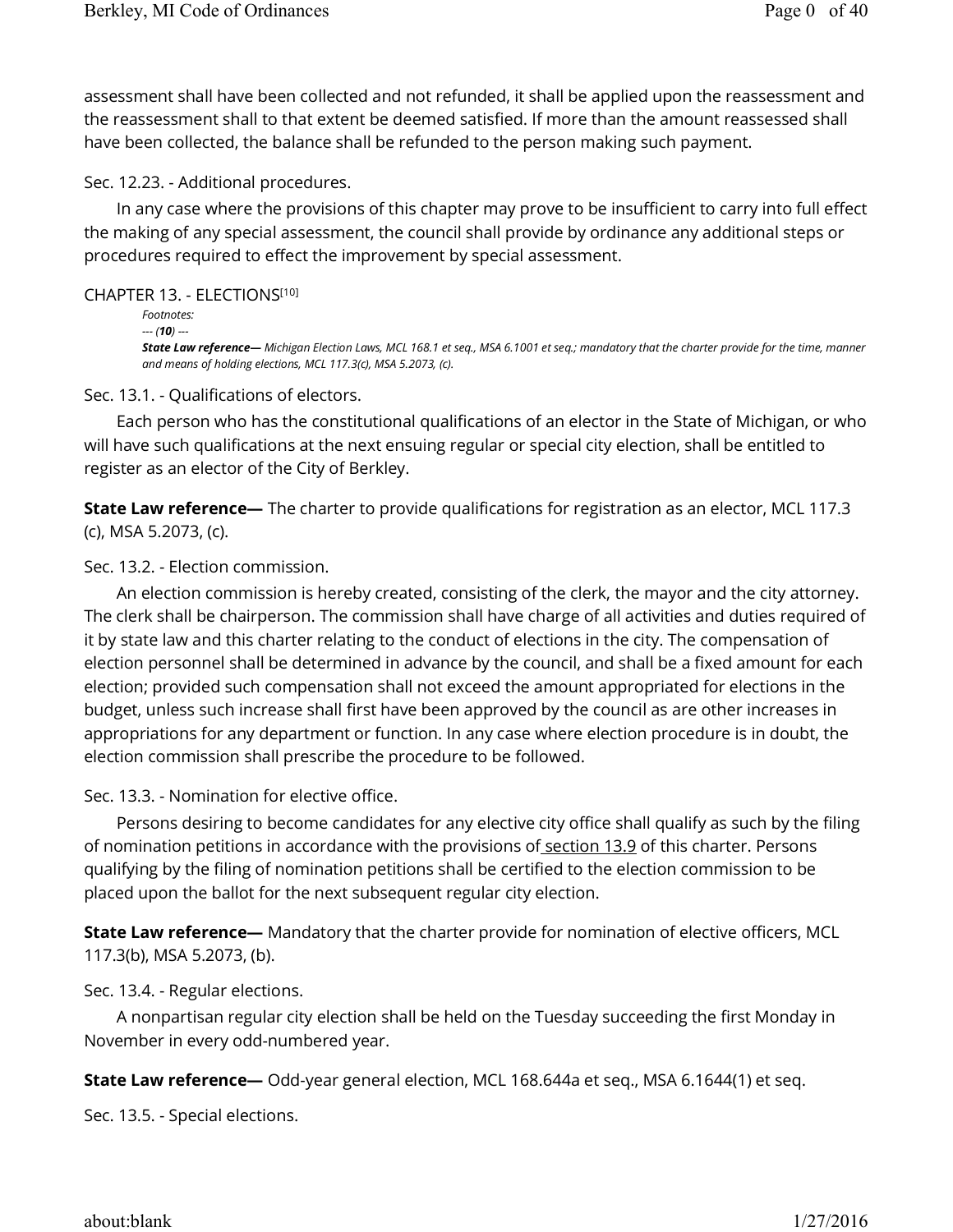Special elections shall be held when called by resolution of the council at least 60 days in advance of such election, or when required by this charter or the general laws of the state. Any resolution calling a special election shall set forth the purpose of such election. No more than two special elections shall be held in any one calendar year.

## **State Law reference—** Approval of special elections, MCL 168.639, MSA 6.1639.

Sec. 13.6. - Election procedure.

The general election laws of the state shall apply to and control, as near as may be, all procedure relating to registration and city elections, except as such general laws relate to political parties or partisan procedure, and except as otherwise provided by this charter.

Sec. 13.7. - Notice of election.

Notice of the time and place of holding any election and of the officers to be elected and the questions to be voted upon shall, except as herein otherwise provided, be given by the clerk in the same manner and at the same times as provided in the state election laws for the giving of notices by city clerks in state elections.

**State Law reference—** Notices of election, MCL 168.653 et seq., MSA 6.1653 et seq.

Sec. 13.8. - Voting hours.

The polls of all elections shall be opened during the time prescribed by law for the opening of polls at state elections.

## **State Law reference—** Opening and closing of polls, MCL 168.720, MSA 6.1720.

Sec. 13.9. - Nominating petitions.

Persons desiring to qualify as candidates for any elective office under this charter shall file a petition therefor with the clerk signed by not less than 100, nor more than 150, registered electors of the city not later than 4:00 p.m. on the Tuesday succeeding the first Monday in August of every oddnumbered year. The city clerk shall prepare, and keep on hand, blank forms of nominating petitions according to state law. At least one week before, and not more than three weeks before, the last day for filing nomination petitions, the clerk shall publish notice to that effect. Where any name appears on more petitions than there are candidates to be elected to said office, such name shall not be counted upon any petition for that office.

**State Law reference—** Nonpartisan nominating petitions, MCL 168.544a, MSA 6.1544(1).

Sec. 13.10. - Approval of petitions.

The clerk shall accept for filing only nomination petitions on official blanks containing the required number of signatures for candidates having those qualifications required for elective city officers by this charter. When petitions are filed by persons other than the person whose name appears thereon as a candidate, they may be accepted for filing only when accompanied by the written consent of the person in whose behalf the petition or petitions were circulated. The clerk shall, within five days, determine the sufficiency of the signatures on each petition filed, and if [it is] found that any petition does not contain the required number of legal signatures of registered electors, the clerk shall immediately notify the candidate in writing of the insufficiency of their petition. Each petition which is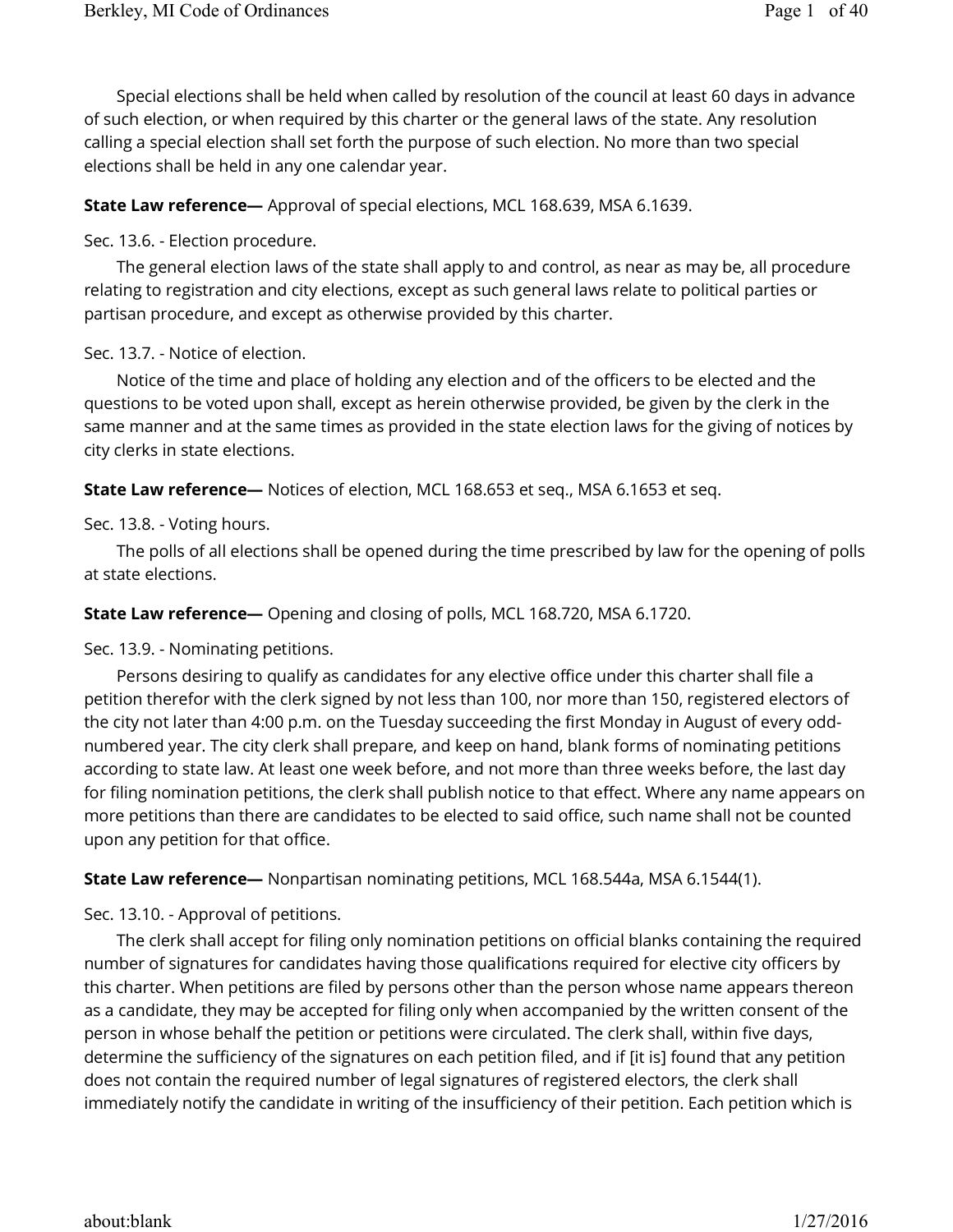found by the clerk to contain the required number of signatures of registered electors for candidates shall be marked "in order," with the date thereof, and the clerk shall so notify in writing the candidate whose name appears thereon.

Sec. 13.11. - Public inspection of petitions.

All nomination petitions shall be open to public inspection after being filed in the office of the clerk.

Sec. 13.12. - Form of ballots.

The form of the ballot used in any election shall conform as nearly as may be to that prescribed by the general laws of the state, except that no party designation or emblem shall appear upon any city ballot. The names of qualified nominees for each office shall be listed in single column and shall be rotated on the ballots. In all other respects the printing and numbering of ballots shall conform to the general laws of the state.

## **State Law reference—** Arrangement of ballot, MCL 168.706, MSA 6.1706.

Sec. 13.13. - Board of canvassers.

A board of canvassers of four members shall be appointed by the council to canvass the votes cast at all elections under this charter. Initial appointments shall be for a term of two years for two members, and four years for two members. Prior to December 1 of each odd-numbered year thereafter, two members, one from each of the political parties receiving the most votes in the preceding election for the office of secretary of state, shall be appointed for four-year terms. A majority of any board of canvassers shall not be composed of members of the same political party. No candidate for an office to be canvassed nor any inspector of elections shall be eligible to serve as a member of the board of canvassers. The council shall establish a procedure for determining eligibility of all applicants and determine the compensation thereof.

## Sec. 13.14. - Canvass of votes.

The board of canvassers shall meet at a time designated by the clerk on the first Thursday after each city election and publicly canvass the election returns of such election, and shall determine the vote upon all questions and propositions, and declare whether the same have been adopted or rejected, and what persons have been elected at such election. The candidate, or candidates, where more than one are to be elected to the same office, who shall receive the greatest number of votes, shall be declared to be elected.

(Res. No. 17-03, 6-16-2003, passed Ref. 11-4-2003)

**State Law reference—** Canvass of returns, MCL 168.323, MSA 6.1323.

## Sec. 13.15. - Tie vote.

If, at any city election, there shall be no choice between candidates by reason of two or more persons having received an equal number of votes, then the council shall name a date for the appearance of such persons for the purpose of determining the election of such candidates by lot as provided by state law.

**State Law reference—** Determination of election by lot, MCL 168.851, 168.852, MSA 6.1851, 6.1852.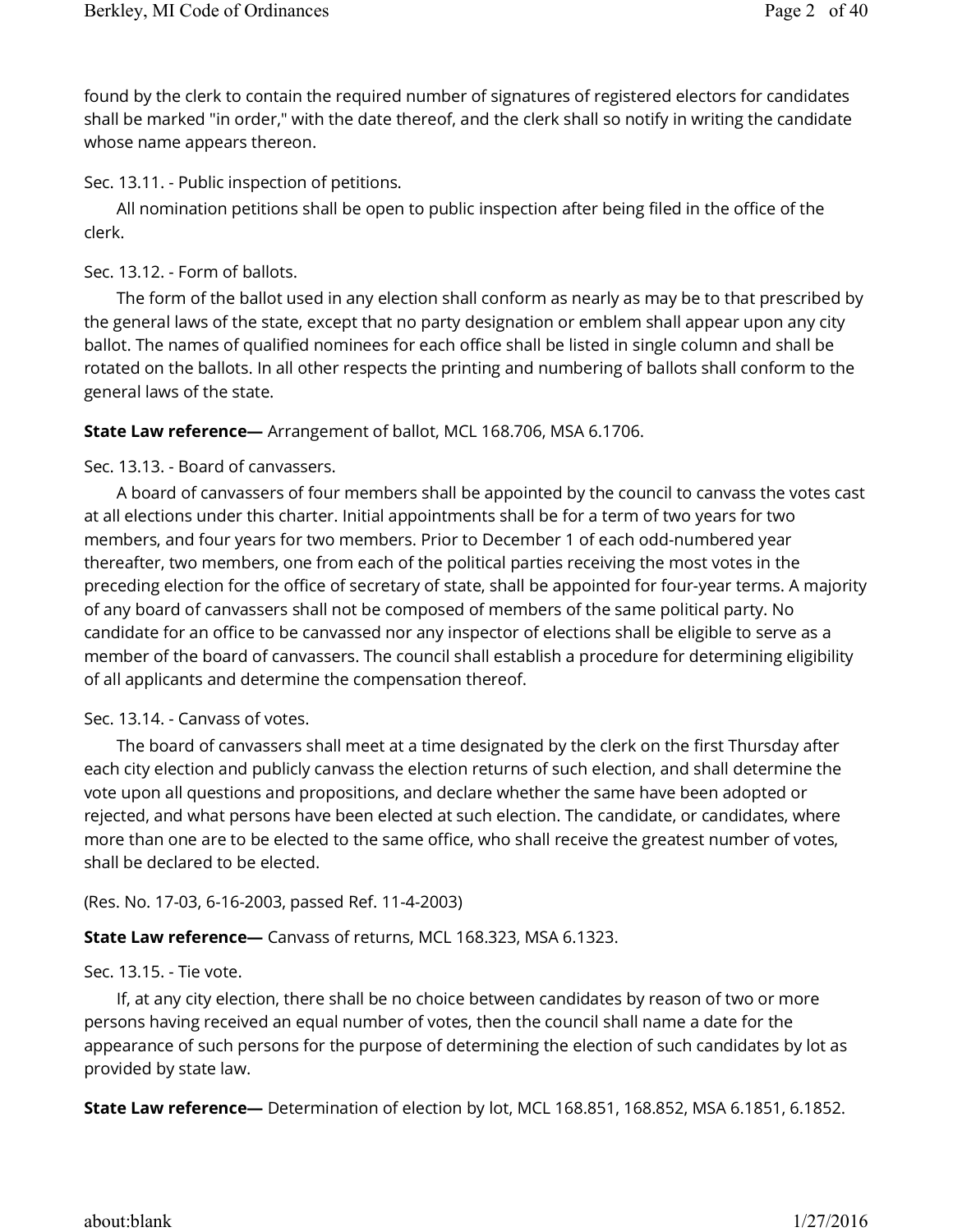## Sec. 13.16. - Recount.

A recount of the votes cast at any city election for any office, or upon any proposition, may be had in accordance with state law.

## **State Law reference—** Recounts, MCL 168.861 et seq., MSA 6.1861 et seq.

Sec. 13.17. - Recall.

Any elective official may be removed from office by the electors of the city in the manner provided by state law. A vacancy created by the recall of any elective official shall be filled in the manner prescribed by law.

**State Law references—**Recall, MCL 168.951 et seq., MSA 6.1951 et seq. See also Mich. Const. 1963, Art. 11, § 8.

# CHAPTER 14. - CONTRACTS; FRANCHISES; PERMITS

Sec. 14.1. - City may perform public work.

The council shall have power to do any public work or make any public improvement by the employment of the necessary labor and the purchase of the necessary supplies and materials with separate accounting as to each improvement so made, or to do such work by contract duly let after competitive bidding. Where competitive bids are secured, the city, or any city department qualified to do the work, may enter a bid on equal footing with other bidders. The council shall also have power to do any public work or make any public improvement under any legally constituted plan under which the labor is furnished by any other governmental unit, department or agency of the United States or the State of Michigan, or which is wholly or in part financed by them, or either of them.

Sec. 14.2. - Plans and specifications.

Except as otherwise provided in this charter the responsibility for the preparation of plans and specifications, estimating of the cost, advertising for bids, supervision and approval of the work upon or for any public work or public or special improvement is vested in the city manager.

## Sec. 14.3. - Contracts.

Whenever it becomes desirable for the city to enter into a contract with a second party for any purpose whatsoever, such instrument shall be drawn or approved as to form by the city attorney and certified to by the city manager as to sufficiency of funds. The lettings and makings of such contracts is hereby vested in the council. The council, in its discretion, shall have the power to reject any or all bids. Copies of all contracts shall be filed in the office of the city clerk.

# Sec. 14.4. - Modifications in contracts.

When it becomes necessary to make alterations or modifications in any work or improvement done under contract, such alterations or modifications shall be made only upon resolution of the council. No such order shall be effective until the price to be paid for the material and work or both under the altered or modified contract shall have been agreed upon in writing and signed by the contractor and the manager, upon [the] authority of the council, and a copy thereof and of the proceedings authorizing such alteration or modification certified by the clerk, [shall be] attached by the clerk to the original contract on file in the office of the clerk.

## Sec. 14.5. - Franchises.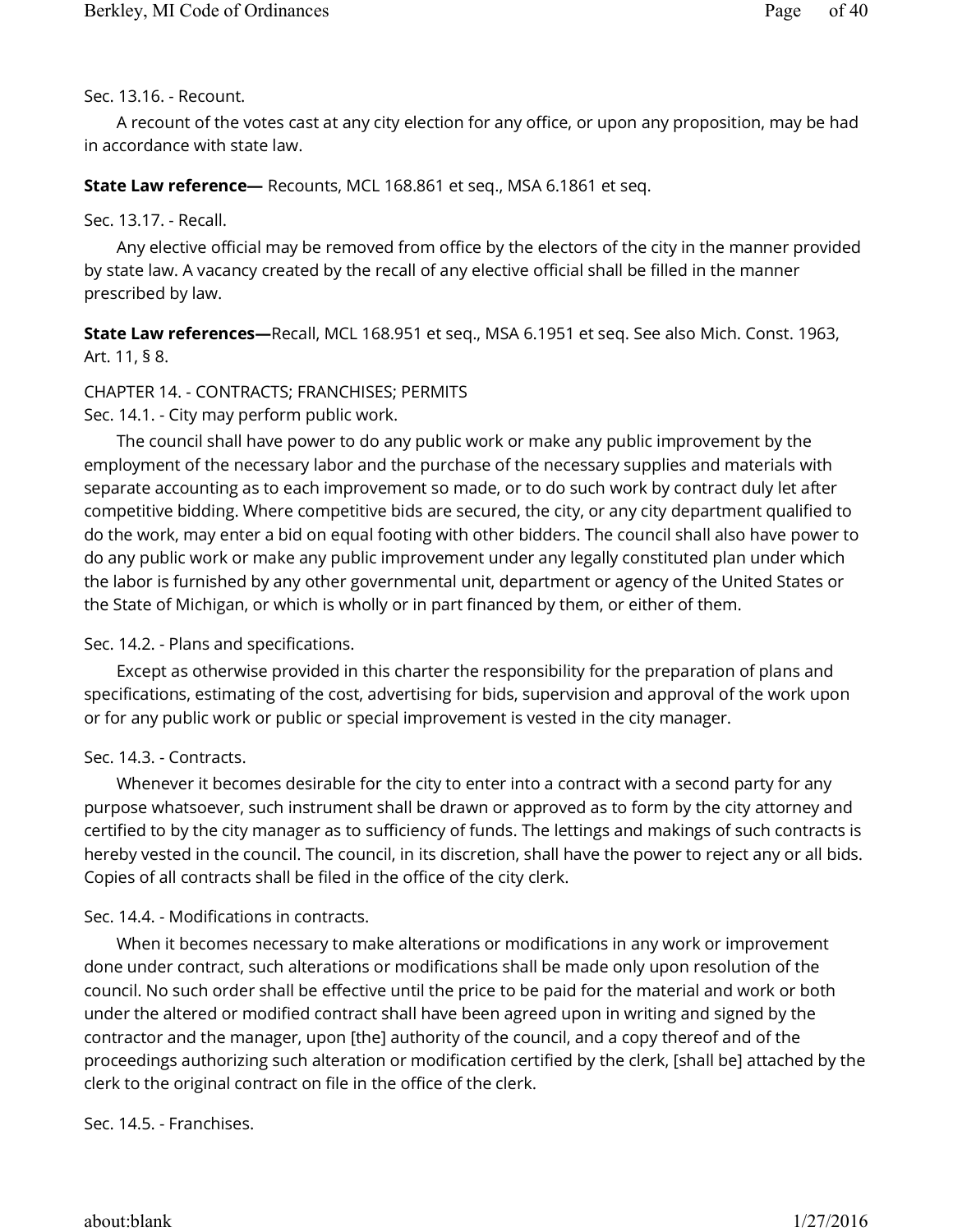No franchise or grant which is not revocable at the will of the council shall be granted or become operative until the same shall have been referred to the people at a regular or special election and has received the approval of the three-fifths of the electors voting thereon at such election. All irrevocable public utility franchises, and all renewals, extensions and amendments thereof, shall be granted only by ordinance. No such ordinance shall be adopted before 30 days after application therefor has been filed with the council, nor until a full public hearing has been held thereon. No such ordinance shall be submitted to the electors at an election to be held less than 30 days after the grantee named therein has filed with the clerk its unconditional acceptance of all the terms of such franchise, and it shall not be submitted to a special election unless the expense of holding the election, as determined by the council, shall have been paid to the treasurer by the grantee. No exclusive franchise shall ever be granted and no franchise shall be granted for a longer term than 30 years.

**State Law reference—** Submittal of franchise to electors required if irrevocable, Mich. Const. 1963, Art. VII, § 25; expenses of special election to be paid by grantee, MCL 117.5(i), MSA 5.2084, (i); franchises limited to 30 years, Mich. Const. 1963, Art. VII, § 30.

## Sec. 14.6. - Licenses and franchises remain in effect.

All licenses and franchises granted by the City of Berkley and in force within the city when this charter becomes law shall remain in full force and effect until the expiration of the time for which they were respectively granted have lapsed under conditions contained in the license or franchise granted, or until any such license or franchise may have been taken over by the city by purchase, condemnation, grant or otherwise.

#### Sec. 14.7. - Control and revocation.

The council shall cause to be instituted such actions or proceedings as may be necessary to prosecute a public utility company for violations of its franchise, the city charter, or ordinances of the city, and may revoke, cancel or annul all franchises that have been granted by the city which, for any reason, have become inoperative, illegal or void and not binding upon the city.

#### Sec. 14.8. - Provisions stated not to be exclusive.

The enumeration and specification of particular matters in this charter, which must be included in every franchise or grant, shall never be construed as impairing the right of the council to insert in such franchise or grant any other and further matters, terms or conditions as may be within the power of the city to impose or require, and which the council shall deem proper to protect the interests of the people of the city.

## Sec. 14.9. - Rights of regulation.

All public utility franchises granted after the adoption of this charter, whether it be so provided in the granting ordinance or not, shall be subject to the right of the city:

- (a) To repeal the same for misuse, or nonuse, or for failure to comply with the provisions thereof;
- (b) To require proper and adequate extension of plant and service and maintenance thereof at the highest practicable standard of efficiency;
- (c) To establish reasonable standards of service and quality of products and prevent unjust discrimination in service or rates.
- (d) To require continuous and uninterrupted service to the public in accordance with the terms of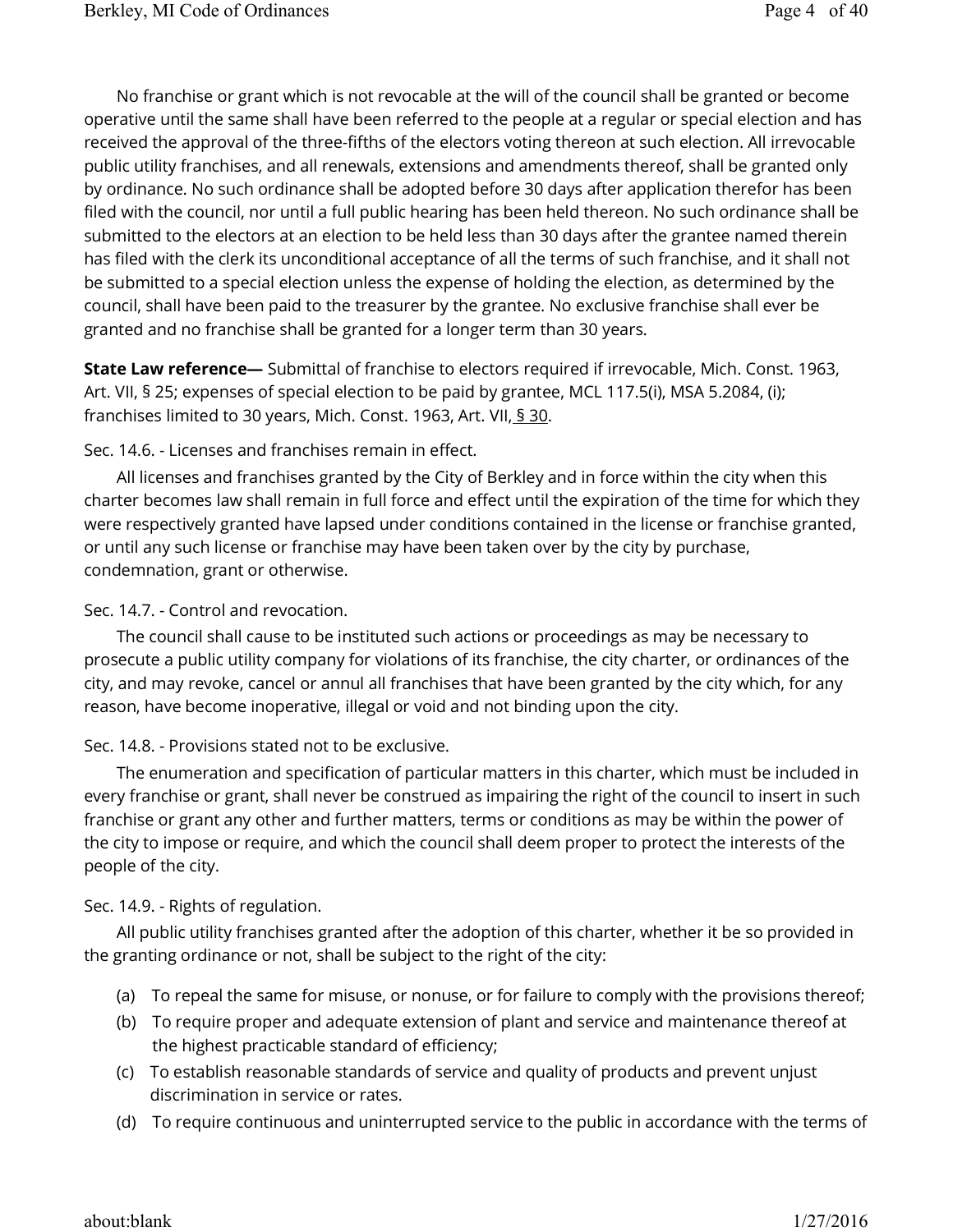the franchise throughout the entire period thereof;

(e) To impose such other regulations as may be determined by the council to be conducive to the safety, welfare and accommodation of the public.

# Sec. 14.10. - Regulation of rates.

All public utility franchises shall make provision therein for fixing rates, fares and charges, and for readjustments thereof at periodic intervals at the election of the city. The value of the property of the utility used as a basis for fixing such rates, fares and charges shall in no event include a value predicated upon the franchise, good will or prospective profits.

# Sec. 14.11. - Revocable permits.

Temporary permits for public utilities, revocable at any time at the will of the council, may be granted by the council by ordinance on such terms and conditions as it shall determine, provided that such permits shall in no event be construed to be franchises or amendments to franchises.

# Sec. 14.12. - Use of public property.

Every public utility franchise shall be subject to the right of the city to use, control and regulate the use of its streets, alleys, bridges and public places, and the space above and beneath them. Every public utility shall pay such part of the cost of improvement or maintenance of streets, alleys, bridges and public places, as shall arise from its use thereof, and shall protect and save the city harmless from all damages arising from said use; and may be required by the city to permit joint use of its property and appurtenances located in the streets, alleys and public places of the city, by the city, and other utilities insofar as such joint use may be reasonably practicable and upon payment of reasonable rental therefor; provided, that in the absence of agreement, upon application by any public utility, the council shall provide for arbitration of the terms and conditions of such joint use and the compensation to be paid therefor, and the arbitration award shall be final.

# Sec. 14.13. - Permits for installation of water mains.

Notwithstanding anything contained in this charter to the contrary, the council may grant permits for the installation and maintenance of water mains, sewers and drains in the streets, alleys and public places, without the approval of the electors, which permits may be made irrevocable unless the grantee be a private person, firm or corporation.

# Sec. 14.14. - No estoppel by representation.

No officer or employee of the city shall have power to make any representation or recital of fact in any franchise, contract, document or agreement, contrary to any public record of the city. Any such representation shall be void and of no effect as against the city.

# CHAPTER 15. - UTILITIES [11]

```
Footnotes: 
--- (11) ---
State Law reference— Authority to operate utilities, MCL 117.4c, 117.4f, MSA 5.2076, 5.2079. See also Mich. Const. 1963, Art. VII, § 24.
```
# Sec. 15.1. - General powers respecting utilities.

The city shall possess and hereby reserve to itself all the powers granted to cities by the constitution and general laws of the State of Michigan to acquire, construct, own, operate, improve, enlarge, extend, repair and maintain, either within or without its corporate limits, public utilities including, but not by way of limitation, public utilities for supplying water, light, heat, power, gas and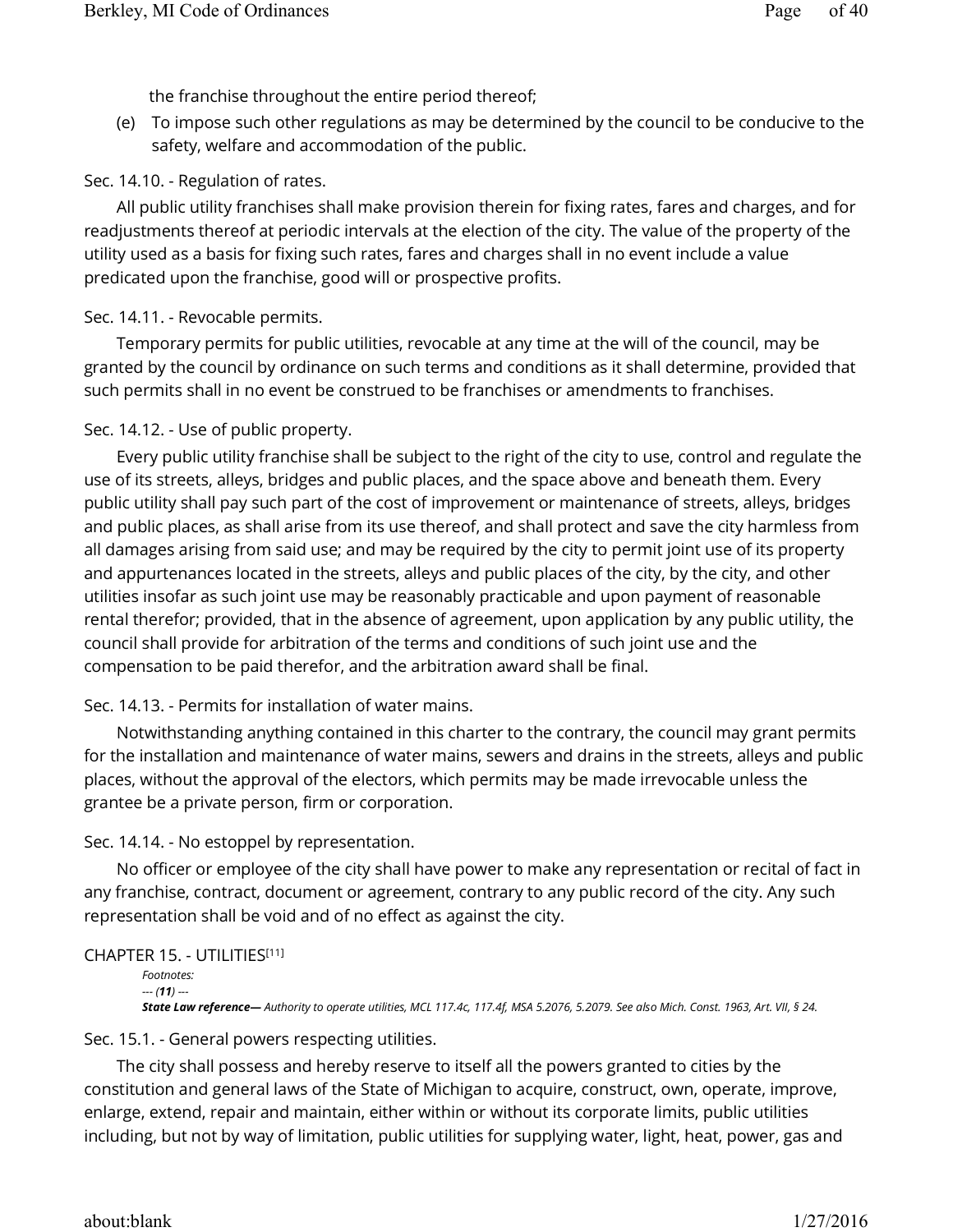sewage treatment, and garbage disposal facilities, or any of them, to the municipality and the inhabitants thereof; and also, unless a greater amount is permitted by the state constitution, in which event said amount shall govern, to sell and deliver water, light, heat, power, gas, and other public utilities and services, without its corporate limits to an amount not to exceed the limitations set by state law and constitution.

## Sec. 15.2. - Appropriation of private property.

Private property may be taken and appropriated, either within or without the city, for any public use in connection with any acquisition, enlargement or extension of public utilities, but not by the way of limitation, for supplying water, light, power, gas and sewage treatment, and garbage disposal, or any of them; for the purpose of opening, widening, altering and extending street, alleys and avenues; for the construction of bridges, for public buildings and for other public structures; for public grounds, parks, for the improvement of waters and watercourses within the city; for sewers, drains and ditches; for public hospitals and public cemeteries; and for other lawful and necessary public uses, and may hold the same. The ownership of such property shall be acquired by the city by negotiation and purchase, or in any other manner permitted by the general laws of the state for the taking of private property for public use.

## Sec. 15.3. - Rates.

The council shall have the power to fix, as necessary, rates only sufficient to cover the cost to the city for providing the residents and others with water and other such utility services as the city may acquire.

## Sec. 15.4. - Utility charges; collection.

The council shall provide, by ordinance, for the collection of all public utility charges made by the city and for taking appropriate action for delinquent utility charges; and for such purposes shall have all the power granted to cities or public utilities by law.

## Sec. 15.5. - Disposal of plants.

The city shall not sell, exchange, lease or in any way alien or dispose of the property, easements, income or other equipment privilege or asset belonging to and appertaining to any utility which it may acquire, unless and except the proposition for such purpose shall first have been submitted and approved by a three-fifths majority of the electors voting in an election. All contracts, negotiations, licenses, grants, leases or other forms of transfer in violation of this provision, shall be void and of no effect as against the city. The provisions of this section shall not, however, apply to the sale or exchange of any articles of equipment of any city-owned utility as are worn out or useless, or which could, with advantage to the service, be replaced by new and improved machinery or equipment.

#### CHAPTER 16. - CITY LIABILITY [12]

```
Footnotes: 
--- (12) ---
State Law reference— City liability for injury on public ways, MCL 242.1 et seq., MSA 9.591 et seq.
```
Sec. 16.1. - Notice to city of claim for negligent injury.

No action shall be brought against the city for any negligent injury to person or property unless brought within the period limited by law from the time such injury was sustained, nor unless the person or persons claiming to be so injured shall serve or cause to be served, within 60 days after such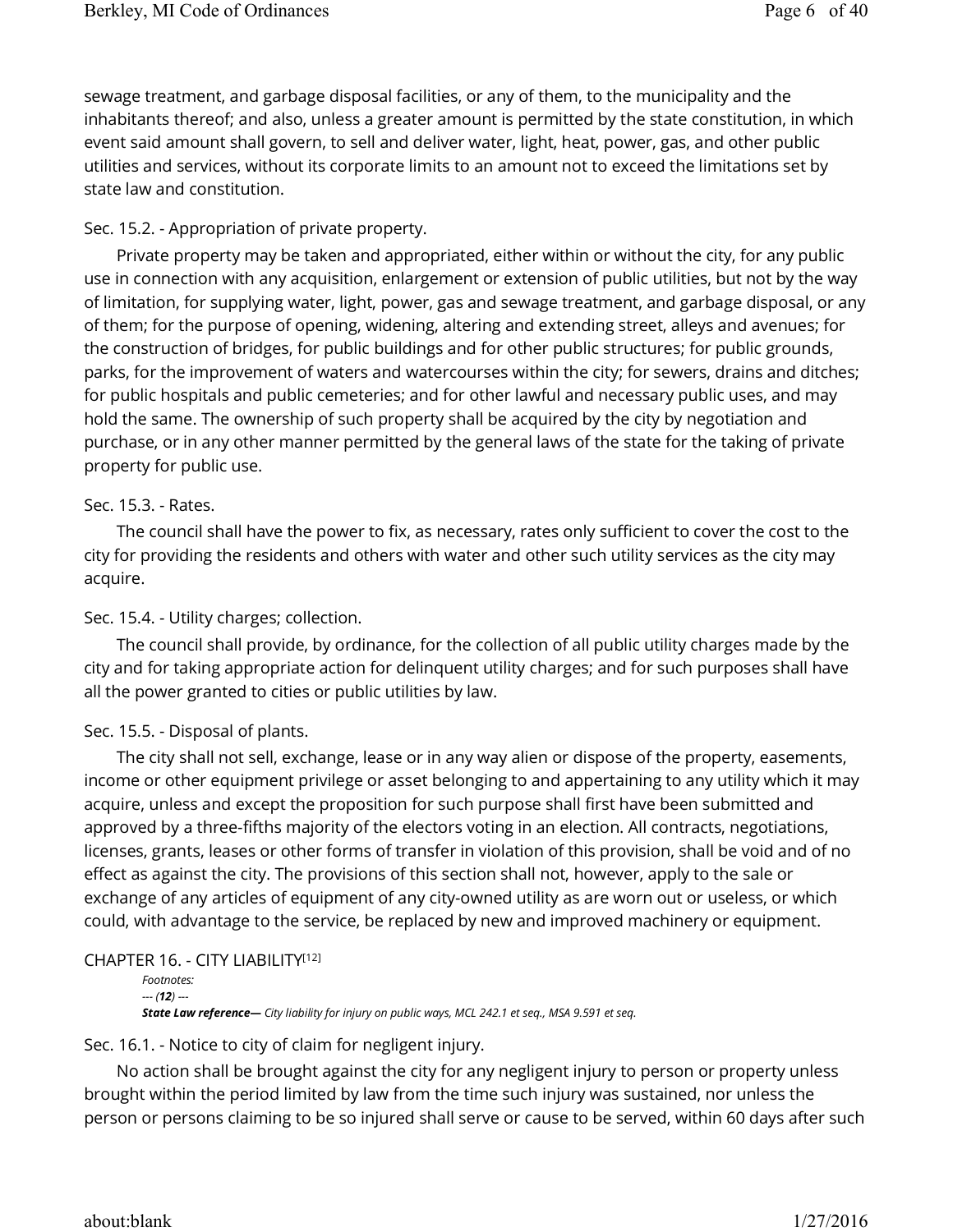injury shall have occurred, a notice in writing upon the clerk, which notice shall set forth substantially the time and place of such injury, and the nature thereof, the manner in which it occurred, the extent of such injury so far as the same has become known, the names and addresses of the witnesses known at the time by [the] claimant, and a statement that the person receiving such injury intends to hold the city liable for such damages as may have been sustained by him. No person shall bring any action against the city to recover for any negligent injury to person or property unless he shall also present to the clerk this claim in writing and under oath, setting forth particularly the nature and extent of such injury and the amount of damages claimed by reason thereof, which claim shall be presented to the council.

**Editor's note**— Charter § 16.1 is superseded by MCL 691.1401 et seq., MSA 3.996(101) et seq.

## CHAPTER 17. - MISCELLANEOUS

## Sec. 17.1. - Headings.

The chapter and section headings used in this charter are for convenience only and shall not be considered to be a part of this charter.

# Sec. 17.2. - Effect of illegality of any part of charter.

Should any provision or section, or portion thereof, of this charter be held by a court of competent jurisdiction to be invalid, illegal or unconstitutional, such holding shall not be construed as affecting the validity of this charter as a whole or of any remaining portion of such provision or section, it being hereby declared to be the intent of the charter commission and of the electors who voted thereon that such unconstitutionality or illegality shall not affect the validity of any other part of this charter except that specifically affected by such holding.

## Sec. 17.3. - Amendments.

This charter may be amended at any time in the manner provided by law. Should two or more amendments, adopted at the same election, have conflicting provisions, the one receiving the largest affirmative vote shall prevail as to those provisions.

**State Law reference—** Charter amendment procedures, MCL 117.21—117.26, MSA 5.2100—5.2105.

## **NEW SCHEDULE**

## **Election to adopt charter.**

*Section 1.* This charter shall be submitted to a vote of the qualified electors of the City of Berkley at a special city election to be held on Tuesday, August 5, 1980. If this charter is adopted at such election, it shall, except for the purpose of the election of the first officers under the charter, take effect and become the charter of the City of Berkley at 12:00 o'clock, midnight, Monday, September 1, 1980.

## **Form of ballot.**

*Section 2.* The form of the ballot on the submission of this charter shall be as follows:

Instruction: A cross (x) in the square before the word "yes" is in favor of the proposed charter, and a cross (x) in the square before the word "no" is against the proposed charter.

"Shall the proposed charter, drafted by the charter commission be adopted?"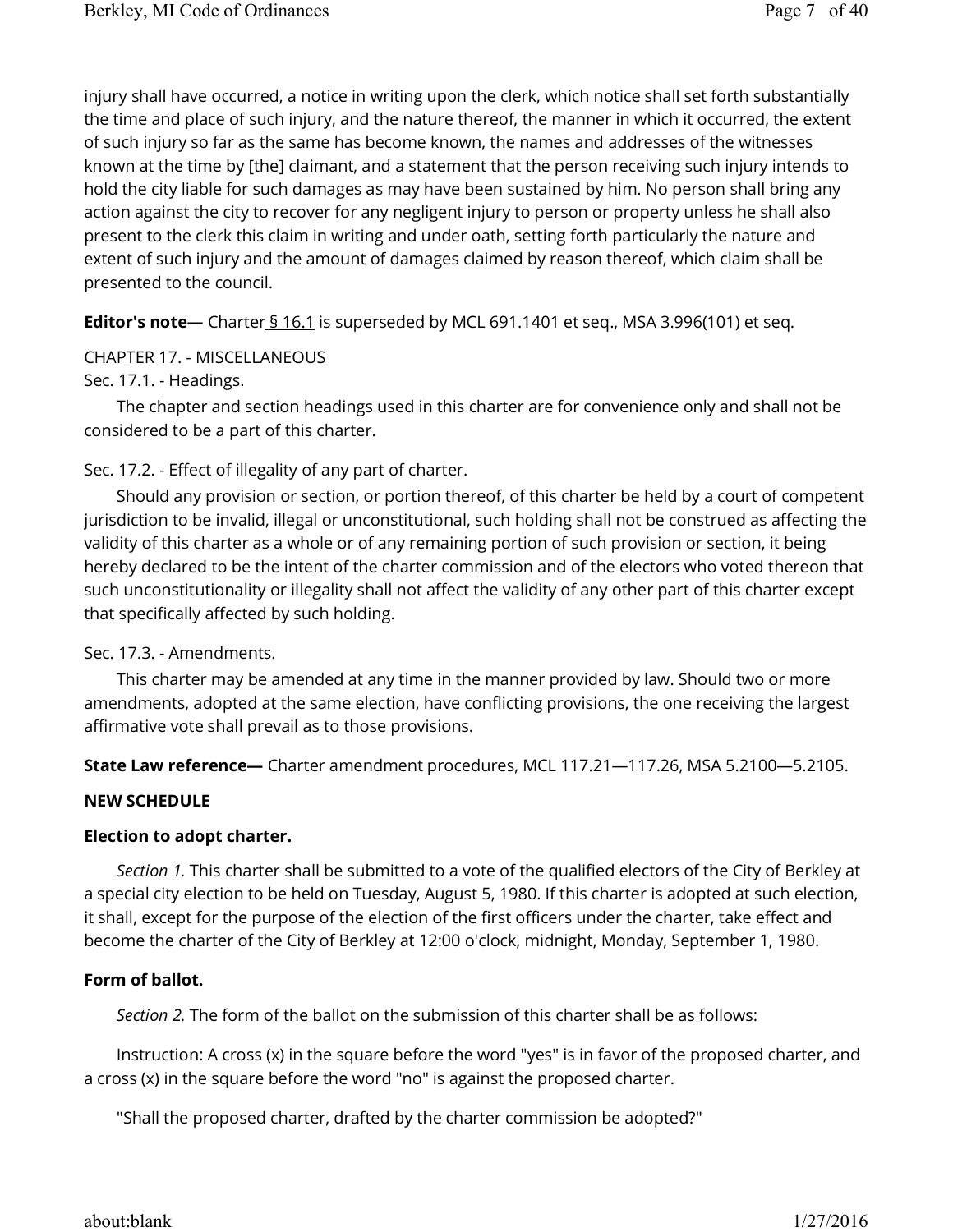Yes

No

## **Filing of charter.**

*Section 3.* If this charter is adopted, the clerk of the charter commission shall, before September 1, 1980, certify the adoption of this charter upon her journal, and six printed copies thereof shall be duly certified. Two such certified copies, together with the vote for and against, duly certified by the city clerk, shall, within the time limited by state law, be filed with the secretary of state, and a like number with the county clerk and in the office of the city clerk, respectively.

## > **RESOLUTION OF ADOPTION**

At a meeting of the charter commission of the City of Berkley held on the 29th day of May, 1980, the following resolution was offered and seconded:

Resolved that the charter commission of the City of Berkley does hereby adopt the foregoing proposed charter of the City of Berkley, and that a copy thereof shall be forthwith transmitted to the Governor of the State of Michigan for his approval in accordance with state law.

The resolution was adopted by the following vote:

YEAS: Commissioners Elvin J. Bomaster, Mark Griffin, Neil T. Jordan, Martin McGaffey, Elaine A. Martin, Delphine C. O'Brien, Lawrence J. Savel, Edward C. Stowe, Keith Till, Chairman.

NAYS: None.

The chairman declared the foregoing resolution carried unanimously and requested the members of the charter commission to authenticate said resolution and also the copy of the charter presented to the governor and filed with the city clerk by attesting their names thereto in the following manner:

Attested by commissioners:

ELVIN J. BOMASTER MARK GRIFFIN NEIL T. JORDAN MARTIN MC GAFFEY ELAINE A. MARTIN DELPHINE C. O'BRIEN LAWRENCE J. SAVEL EDWARD C. STOWE KEITH TILL

All of the commissioners having attested as to said resolution as above and also having attested the copy to be signed by the governor, the meeting adjourned subject to the call of the chairman.

about:blank 1/27/2016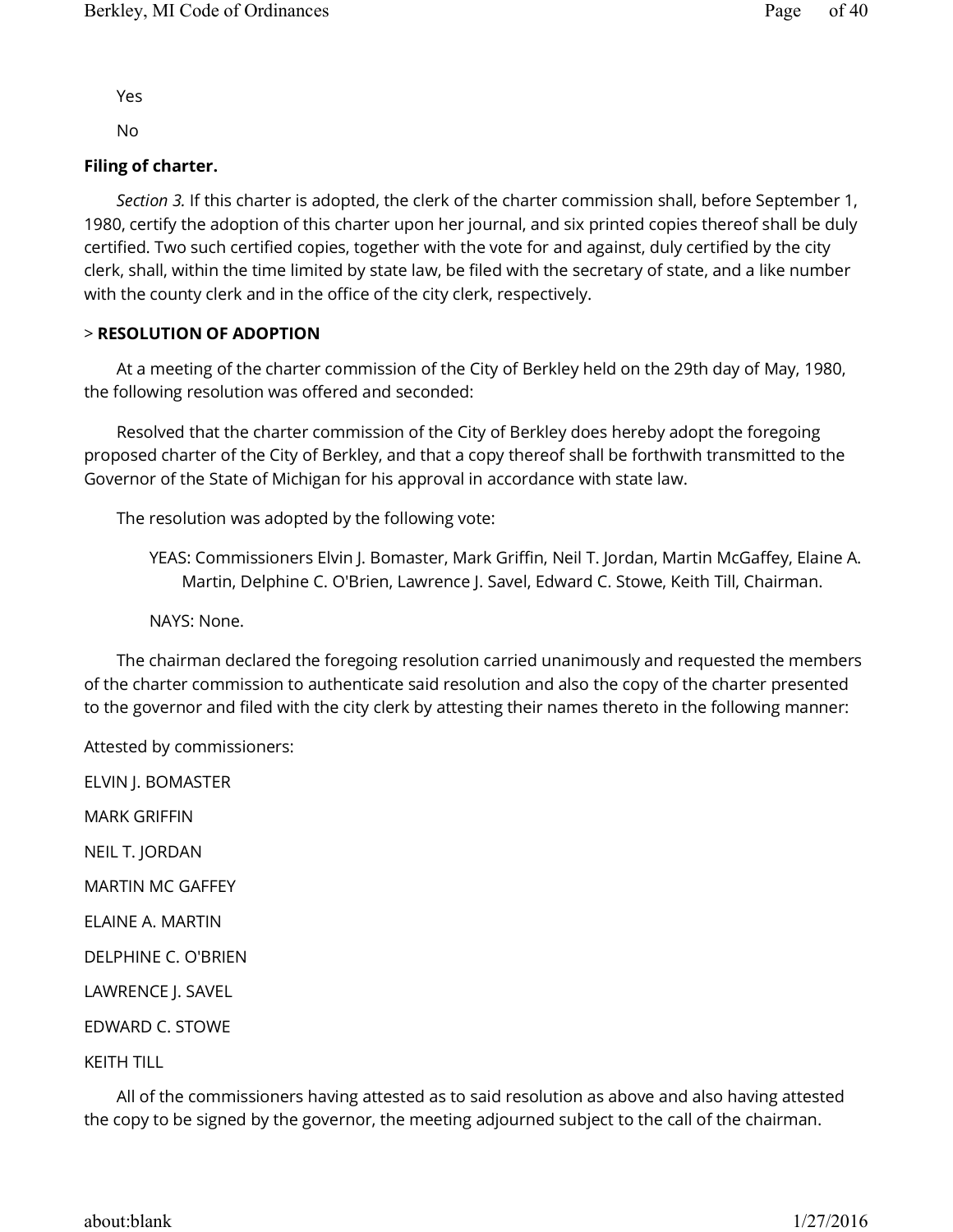## STATE OF MICHIGAN

## COUNTY OF OAKLAND

Maryann Burton, clerk of the charter commission of the City of Berkley, being duly sworn, says that at an election duly called and held in the City of Berkley on the 8th day of November, 1977, the following named persons were duly elected as a charter commission to frame a revised charter for the charter for the City of Berkley, namely:

Commissioners Elvin J. Bomaster; Lawrence T. Farley; Neil T. Jordan; Martin McGaffey; Elaine A. Martin; Delphine C. O'Brien; Lawrence J. Savel; Edward C. Stowe; Keith Till; upon the resignation of Commissioner Lawrence T. Farley on October 25, 1979, the charter commission of the City of Berkley appointed Mark Griffin to fill the vacancy; and that the foregoing charter was duly framed and adopted by said charter commission by the foregoing resolution, which is a true and correct copy thereof, and that the said charter commission directed that said charter be presented to the electors of the City of Berkley in accordance with the requirements of the laws of the State of Michigan which provide therefor.

I, Maryann Burton, the duly authorized clerk of the charter commission of the City of Berkley, do hereby certify that the foregoing is a true and correct copy of the revised charter adopted by the City of Berkley charter commission on Thursday, May 29, 1980.

|  | /s/ Maryann Burton,<br>Clerk of the Charter Commission<br>of the City of Berkley |
|--|----------------------------------------------------------------------------------|
|--|----------------------------------------------------------------------------------|

## STATE OF MICHIGAN

# COUNTY OF OAKLAND

Subscribed and sworn to before me this 2nd day of June, 1980.

| i (SEAL) | /s/ Patricia L. Stowe, Notary Public |
|----------|--------------------------------------|
|          | My Commission Expires 7-11-81        |

I do hereby approve the above and foregoing charter of the City of Berkley.

| Dated: 7-23-80 |                                |
|----------------|--------------------------------|
|                | William G. Milliken            |
|                | Governor of the State Michigan |